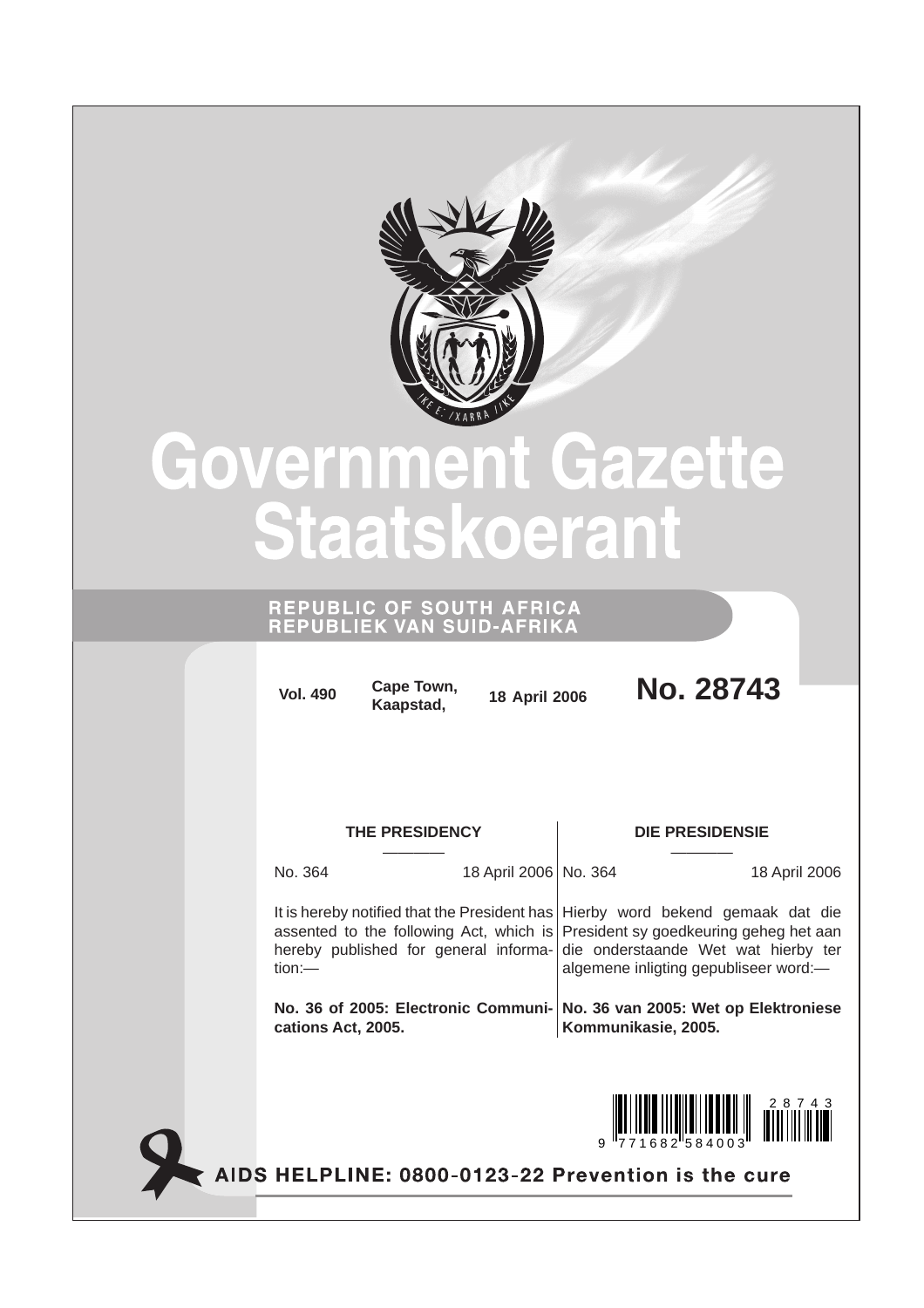*————————— (English text signed by the President.) (Assented to 11 April 2006.) —————————*

# **ACT**

**To promote convergence in the broadcasting, broadcasting signal distribution and telecommunications sectors and to provide the legal framework for convergence of these sectors; to make new provision for the regulation of electronic communications services, electronic communications network services and broadcasting services; to provide for the granting of new licences and new social obligations; to provide for the control of the radio frequency spectrum; to provide for the continued existence of the Universal Service Agency and the Universal Service Fund; and to provide for matters incidental thereto.**

**BE IT ENACTED** by the Parliament of the Republic of South Africa, as follows:—

# **ARRANGEMENT OF SECTIONS**

*Sections*

# **CHAPTER 1**

5

10

# **INTRODUCTORY PROVISIONS**

- 1. Definitions
- 2. Object of Act

# **CHAPTER 2**

# **POLICY AND REGULATIONS**

- 3. Ministerial Policies and Policy directions<br>4. Regulations by Authority
- Regulations by Authority

# **CHAPTER 3**

# **LICENSING FRAMEWORK**

| 5.  | Licensing                                                                     | 15 |
|-----|-------------------------------------------------------------------------------|----|
| 6.  | Licence exemption                                                             |    |
| 7.  | Prohibition of provision of service without licence                           |    |
| 8.  | Terms and conditions for licences                                             |    |
| 9.  | Application for and granting of individual licences                           |    |
| 10. | Amendment of individual licence                                               | 20 |
| 11. | Renewal of individual licence                                                 |    |
| 12. | Surrender of individual licence                                               |    |
| 13. | Transfer of individual licence or change of ownership                         |    |
| 14. | Suspension or cancellation of individual licence                              |    |
| 15. | Effect of suspension, cancellation, surrender or expiry of individual licence | 25 |
| 16. | Class licence                                                                 |    |
| 17. | Registration for class licence                                                |    |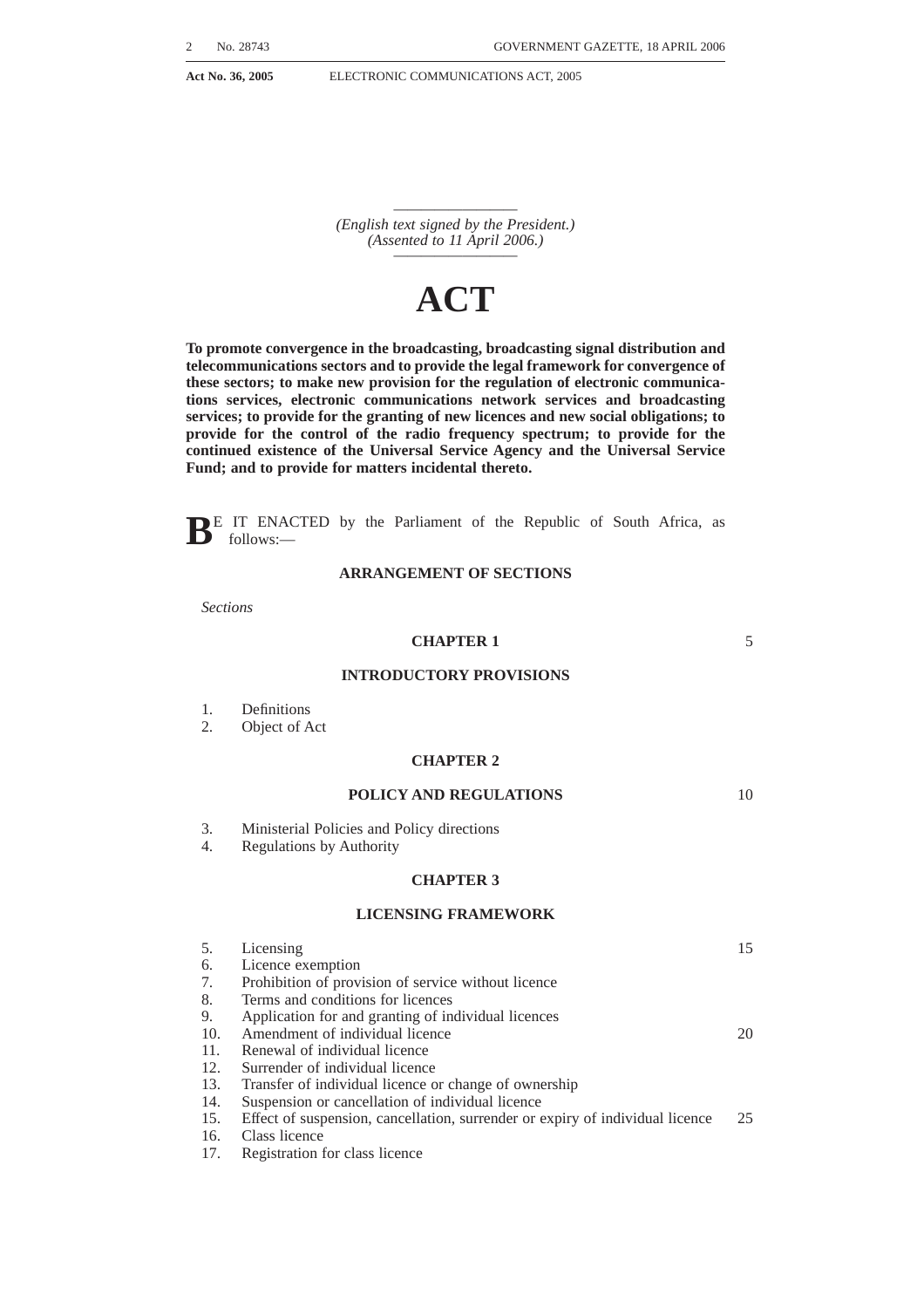- 18. Refusal of registration for class licence
- 19. Renewal of class licence

# **CHAPTER 4**

# **ELECTRONIC COMMUNICATIONS NETWORKS AND COMMUNICATIONS FACILITIES** 20. Application 21. Guidelines for rapid deployment of electronic communications facilities 22. Entry upon and construction of lines across land and waterways 23. Underground pipes for purposes of electronic communications network service 24. Pipes under streets 25. Removal of electronic communications network facilities 26. Fences 27. Trees obstructing electronic communications network facilities 28. Height or depth of electronic communications network facilities 29. Electrical works **CHAPTER 5 RADIO FREQUENCY SPECTRUM** 30. Control of radio frequency spectrum 31. Radio frequency spectrum licence 32. Control of possession of radio apparatus 33. Frequency co-ordination<br>34. Radio frequency plan Radio frequency plan **CHAPTER 6** 10 15 20

#### **TECHNICAL EQUIPMENT AND STANDARDS**

- 35. Approval of type<br>36. Technical standar
- Technical standards for equipment and electronic communicationS facilities

# **CHAPTER 7**

#### **INTERCONNECTION**

| 37. Obligation to interconnect           |
|------------------------------------------|
| 38. Interconnection regulations          |
| 39. Filing of interconnection agreements |

- 40. Notification of interconnection disputes
- 
- 41. Interconnection pricing principles<br>42. Carrier pre-selection
- Carrier pre-selection

# **CHAPTER 8**

# **ELECTRONIC COMMUNICATIONS FACILITIES LEASING**

- 43. Obligation to lease electronic communications facilities
- 44. Electronic communications facilities leasing regulations 45. Filing of electronic communications facilities leasing age
- 45. Filing of electronic communications facilities leasing agreements
- 46. Notification of electronic communications facilities leasing agreement dis-40putes
- 47. Facilities leasing pricing principles

25

30

35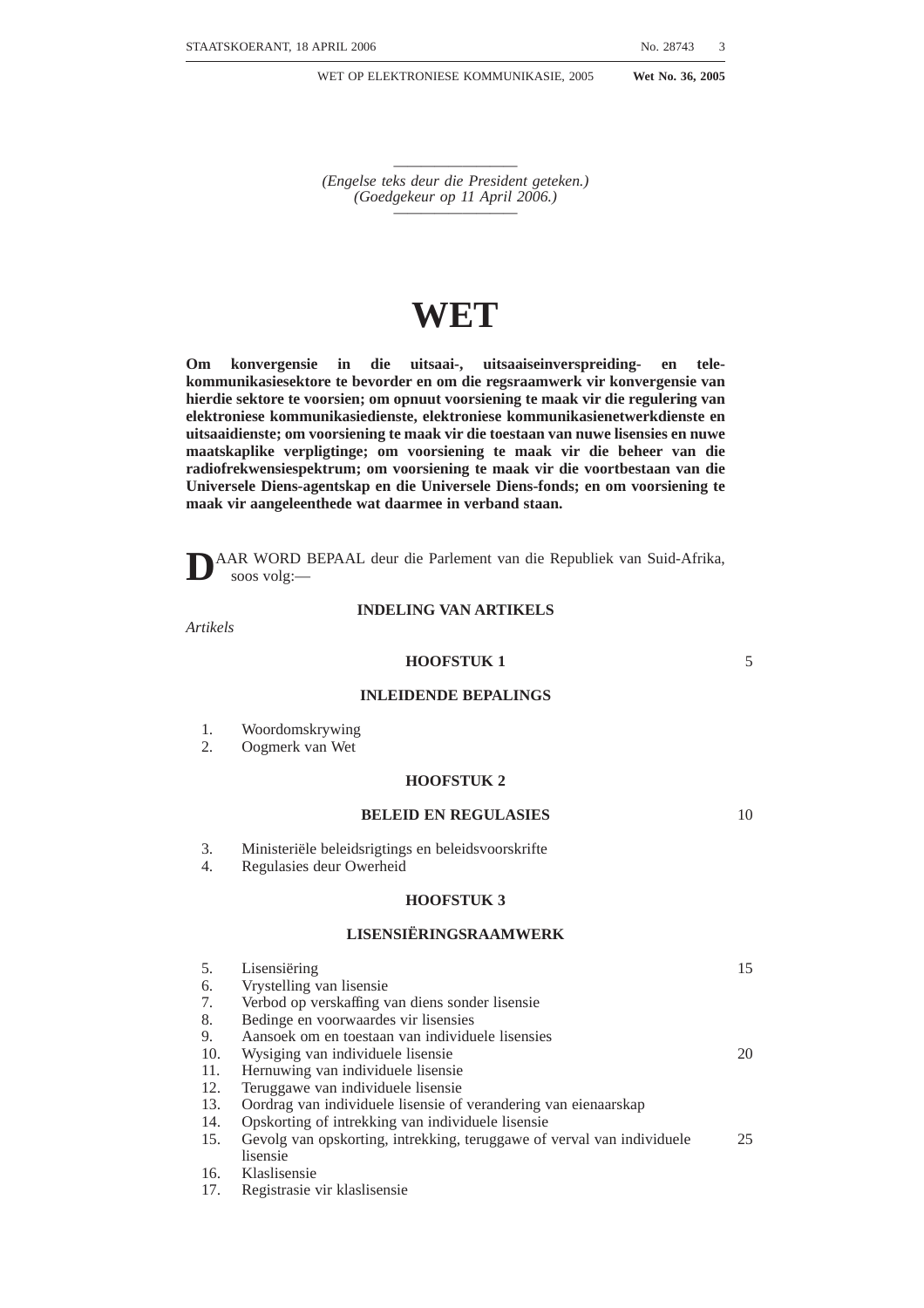# **CHAPTER 9**

# **BROADCASTING SERVICES**

| 48. | Application                                                                                          |    |
|-----|------------------------------------------------------------------------------------------------------|----|
| 49. | Public broadcasting service licences                                                                 |    |
| 50. | Community broadcasting service licences                                                              | 5  |
| 51. | Commercial broadcasting service licences                                                             |    |
| 52. | Prohibition on granting of broadcasting service licence to party-political<br>entities               |    |
| 53. | Record of programmes broadcast by broadcasting service licensees                                     |    |
| 54. | Code of conduct for broadcasting service licensees                                                   | 10 |
| 55. | Control over advertisements                                                                          |    |
| 56. | Prohibition on broadcasting of party election broadcasts and political                               |    |
|     | advertisements except in certain circumstances                                                       |    |
| 57. | Broadcasting of party election broadcasts on public broadcasting services                            |    |
| 58. | Political advertising on broadcasting services                                                       | 15 |
| 59. | Equitable treatment of political parties by broadcasting service licensees<br>during election period |    |
| 60. | Restriction on subscription broadcasting services                                                    |    |
| 61. | Preservation of South African programming                                                            |    |
| 62. | Broadcasting signal distribution objectives                                                          | 20 |
| 63. | Self provisioning by broadcasting service licensees                                                  |    |
| 64. | Limitations on foreign control of commercial broadcasting services                                   |    |
| 65. | Limitations on control of commercial broadcasting services                                           |    |
| 66. | Limitations on cross-media control of commercial broadcasting services                               |    |
|     | <b>CHAPTER 10</b>                                                                                    | 25 |

# **COMPETITION MATTERS**

67. Competition matters

# **CHAPTER 11**

# **NUMBERING**

| 68. | Numbering plans and number portability |  |  |
|-----|----------------------------------------|--|--|
|-----|----------------------------------------|--|--|

# **CHAPTER 12**

# **CONSUMER ISSUES**

- 69. Code of conduct, end-user and subscriber service charter 70. People with disabilities
- 
- 70. People with disabilities<br>71. Consumer Advisory Par Consumer Advisory Panel

# **CHAPTER 13**

# **GENERAL**

| 72. | Establishment of Electronic Communications and ICT Museum, information    |    |
|-----|---------------------------------------------------------------------------|----|
|     | communication technology for government and other related services        |    |
| 73. | E-rate                                                                    | 40 |
| 74. | Offences and penalities                                                   |    |
| 75. | Directory services                                                        |    |
| 76. | Establishment of public emergency communications centres                  |    |
| 77. | Duties of 112 Emergency Centres and licensees                             |    |
| 78. | National Public emergency number                                          | 45 |
| 79. | Standards, capabilities and operating procedures of 112 Emergency Centres |    |
|     |                                                                           |    |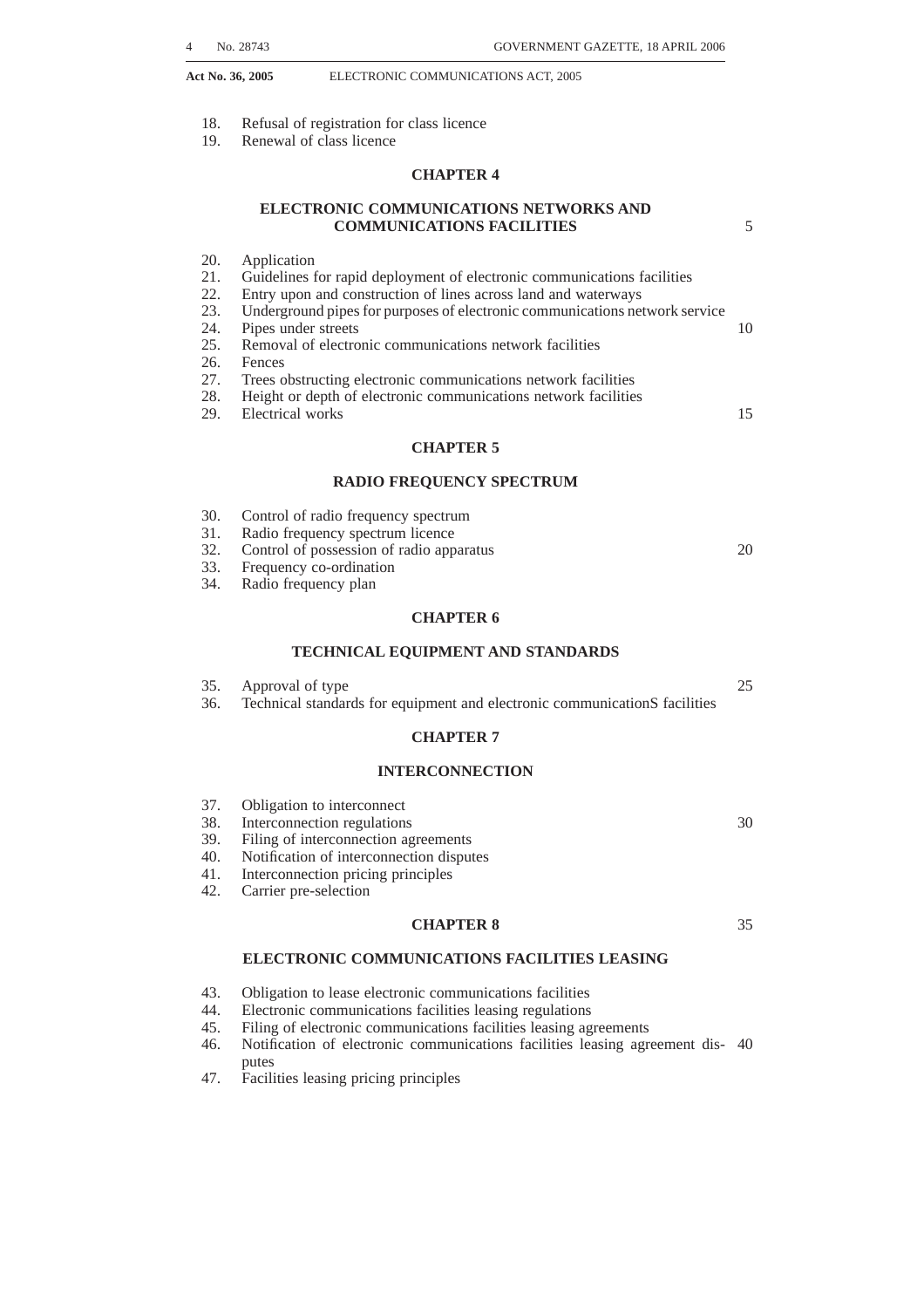# **CHAPTER 14**

# **UNIVERSAL SERVICE AND ACCESS AGENCY OF SOUTH AFRICA**

|     | <b>CHAPTER 15</b>                                            | 15 |
|-----|--------------------------------------------------------------|----|
| 91. | Accounts of Universal Service and Access Fund                |    |
| 90. | Competitive tender for universal service and access projects |    |
| 89. | Contributions to Universal Service and Access Fund           |    |
| 88. | Application of money in Universal Service and Access Fund    |    |
| 87. | Continued existence and control of Universal Service Fund    | 10 |
| 86. | Annual and other reports                                     |    |
| 85. | Banking account                                              |    |
| 84. | Financing of Agency                                          |    |
| 83. | CEO and staff of Agency                                      |    |
| 82. | Functions of Agency                                          | 5  |
| 81. | <b>Functions of Board</b>                                    |    |
| 80. | Continued existence of Universal Service Agency              |    |

# **TRANSITIONAL PROVISIONS**

- 92. Existing licences
- 93. Licence conversion
- 94. Conflicts
- 95. Existing regulations
- 96. Application of Act
- 97. Repeal and amendment of laws
- 98. Short title and commencement

# **SCHEDULE**

# **CHAPTER 1**

25

20

# **INTRODUCTORY PROVISIONS**

#### **Definitions**

| 1. In this Act, unless the context indicates otherwise—                          |    |
|----------------------------------------------------------------------------------|----|
| "affiliate" means with respect to any person, any other person that, directly or |    |
| indirectly—                                                                      | 30 |
| $(a)$ controls the first mentioned person;                                       |    |
| $(b)$ is controlled by the first mentioned person; or                            |    |
| $(c)$ is under common control, with the first mentioned person;                  |    |
| "Agency" means the Universal Service and Access Agency of South Africa           |    |
| established by section 80;                                                       | 35 |
| "Authority" means the Independent Communications Authority of South Africa       |    |
| established by section 3 of the Independent Communications Authority of South    |    |
| Africa Act, 2000 (Act No. 13 of 2000);                                           |    |
| "broadcasting" means any form of unidirectional electronic communications        |    |
| intended for reception by-                                                       | 40 |
| $(a)$ the public;                                                                |    |
| $(b)$ sections of the public; or                                                 |    |
| $(c)$ subscribers to any broadcasting service,                                   |    |
| whether conveyed by means of radio frequency spectrum or any electronic          |    |
| communications network or any combination thereof, and "broadcast" is 45         |    |
| construed accordingly;                                                           |    |
| "Broadcasting Act" means the Broadcasting Act, 1999 (Act No. 4 of 1999);         |    |
| "broadcasting service" means any service which consists of broadcasting and      |    |
| which service is conveyed by means of an electronic communications network, but  |    |
| does not include—                                                                | 50 |
|                                                                                  |    |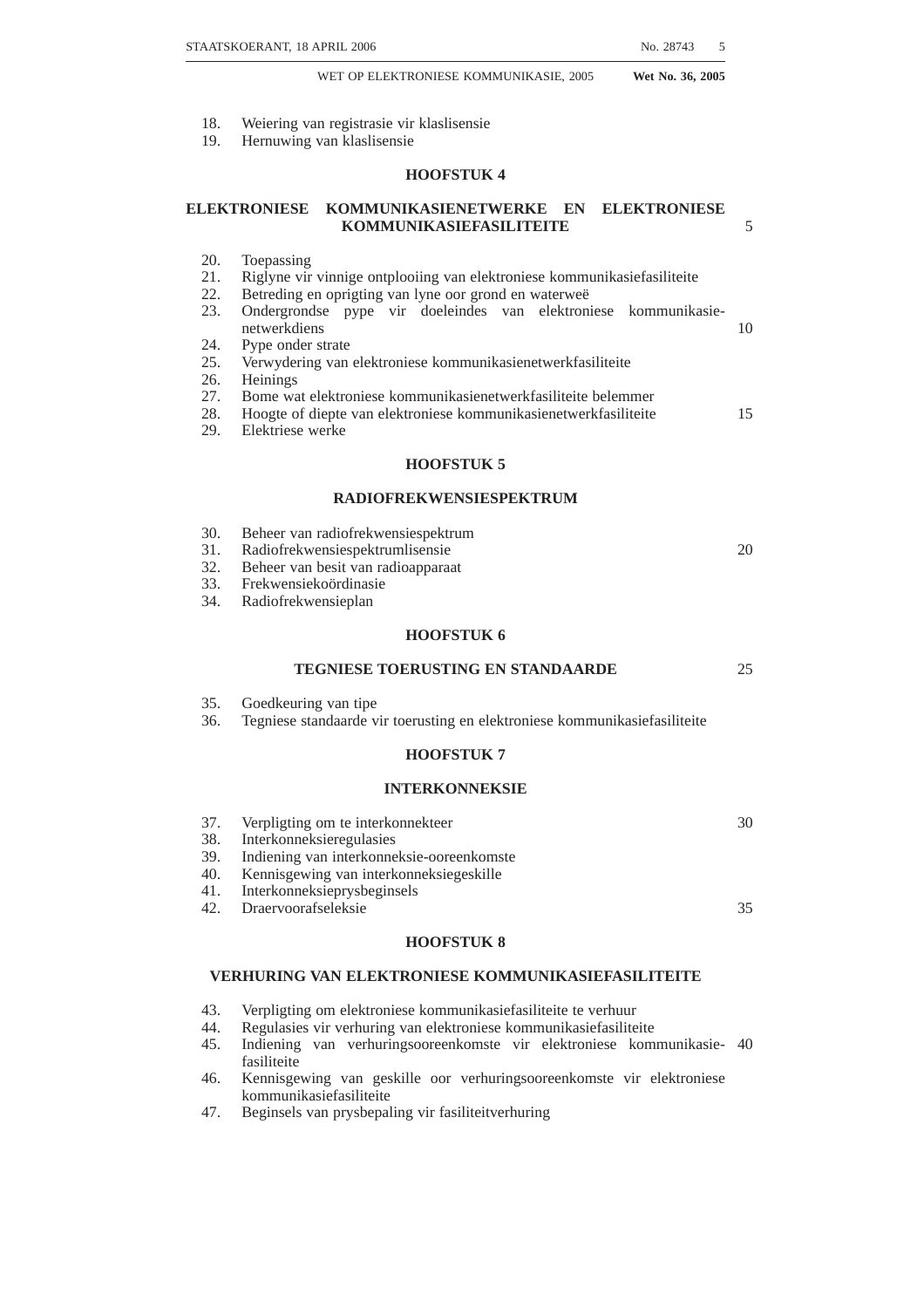- *(a)* a service which provides no more than data or text, whether with or without associated still images;
- *(b)* a service in which the provision of audio-visual material or audio material is incidental to the provision of that service, or
- *(c)* a service or a class of service, which the Authority may prescribe as not falling within this definition; 5

''**broadcasting service licensee**'' means a person to whom a broadcasting service licence has been granted in terms of this Act;

''**broadcasting service radio frequency bands**'' means that part of the electromagnetic radio frequency spectrum which is allocated for the use of broadcasting 10 services by the Authority, taking into account the ITU table of allotment, in so far as such allocation has been agreed to or approved by the Republic;

''**broadcasting service licence**'' means a licence granted by the Authority to a person in terms of section 5(2)*(b)* or section 5(4)*(b)*;

"**broadcasting signal distribution**" means the process whereby the output signal 15 of a broadcasting service is taken from the point of origin, being the point where such signal is made available in its final content format, from where it is conveyed, to any broadcast target area, by means of electronic communications and includes multi-channel distribution;

"carrier pre-selection" means the ability of a subscriber of an electronic 20 communications service to access and use the electronic communications services of another electronic communications service licensee or person exempted as provided for in section 6;

''**channel**''means a single defined programming service of a broadcasting services licensee: 25

"class licence" means a licence granted by the Authority to a person in terms of section 5(4);

''**class licensee**''means a person to whom a class licence has been granted in terms of this Act;

"**commercial broadcasting**" means a broadcasting service operating for profit or 30 as part of a profit entity but excludes any public broadcasting service;

"**common carrier**" means a person licensed to provide an electronic communications network service who is obliged to provide signal distribution for broadcasting services on a non-discriminatory and non-exclusive basis;

"community" includes a geographically founded community or any group of 35 persons or sector of the public having a specific, ascertainable common interest; 'community broadcasting service" means a broadcasting service which-

- *(a)* is fully controlled by a non-profit entity and carried on for non-profit purposes;
- *(b)* serves a particular community;
- *(c)* encourages members of the community served by it or persons associated with or promoting the interests of such community, to participate in the selection and provision of programmes to be broadcast in the course of such broadcasting service; and
- *(d)* may be funded by donations, grants, sponsorships or advertising or 45 membership fees, or by any combination of the aforementioned;

''**Competition Act**'' means the Competition Act, 1998 (Act No. 89 of 1998); ''**Complaints and Compliance Committee**'' means the committee established by

the Authority in terms of section 17A of the ICASA Act; "days" means working days unless otherwise specified;

''**Director-General**'' means the Director-General of the Department of Communications;

''**dominant**'' has the same meaning given to that term in section 7 of the Competition Act;

"**election**" means an election as defined in section 1 of the Electoral Act, 1998 (Act 55 No. 73 of 1998);

''**election period**'' means the period commencing with the date on which the election day is proclaimed and ending on the day immediately following upon the day on which candidates of any of the political parties are declared elected;

"electronic communications" means the emission, transmission or reception of 60 information, including without limitation, voice, sound, data, text, video, animation, visual images, moving images and pictures, signals or a combination thereof by means of magnetism, radio or other electromagnetic waves, optical, electro-

40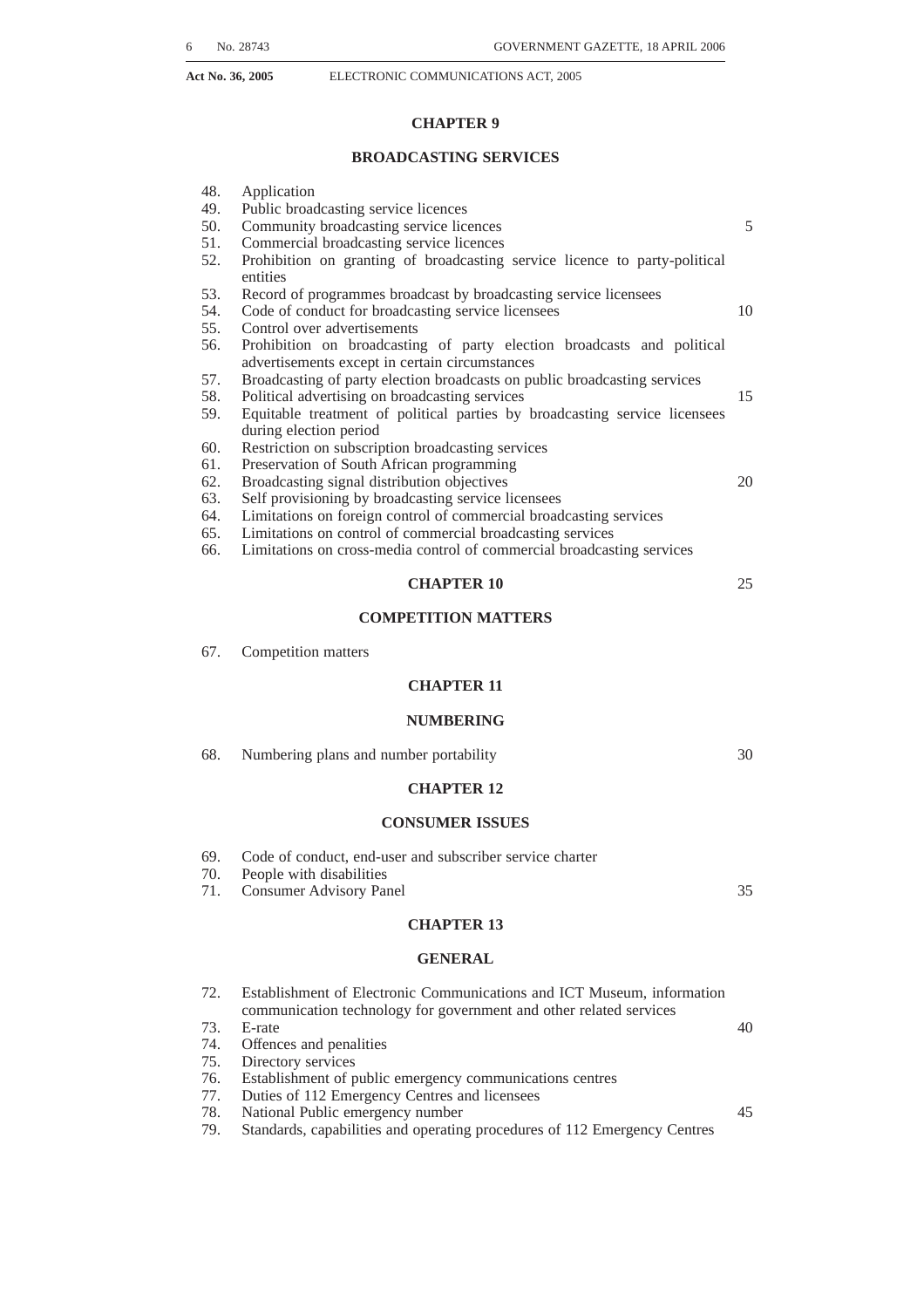magnetic systems or any agency of a like nature, whether with or without the aid of tangible conduct, but does not include content service;

- ''**electronic communications facility**'' includes but is not limited to any— *(a)* wire; *(b)* cable (including undersea and land-based fibre optic cables); *(c)* antenna;
- *(d)* mast;
- *(e)* satellite transponder;
- *(f)* circuit;
- *(g)* cable landing station;
- *(h)* international gateway;
- *(i)* earth station; and
- *(j)* radio apparatus or other thing,

which can be used for, or in connection with, electronic communications, including where applicable— 15

- (i) collocation space;
- (ii) monitoring equipment;
- (iii) space on or within poles, ducts, cable trays, manholes, hand holds and conduits; and
- (iv) associated support systems, sub-systems and services, ancillary to such 20 electronic communications facilities or otherwise necessary for controlling connectivity of the various electronic communications facilities for proper functionality, control, integration and utilisation of such electronic communications facilities;

"**electronic communications network**" means any system of electronic commu- 25 nications facilities (excluding subscriber equipment), including without limitation—

- *(a)* satellite systems;
- *(b)* fixed systems (circuit- and packet-switched);
- *(c)* mobile systems;
- *(d)* fibre optic cables (undersea and land-based);
- *(e)* electricity cable systems (to the extent used for electronic communications services); and
- *(f)* other transmission systems, used for conveyance of electronic communications;

''**electronic communications network service**'' means a service whereby a person makes available an electronic communications network, whether by sale, lease or otherwise—

- *(a)* for that person's own use for the provision of an electronic communications service or broadcasting service;
- *(b)* to another person for that other person's use in the provision of an electronic communications service or broadcasting service; or
- for resale to an electronic communications service licensee, broadcasting service licensee or any other service contemplated by this Act,

and ''network services'' is construed accordingly; ''**electronic communications network service licensee**''means a person to whom an electronic communications network service licence has been granted in terms of section  $5(2)$  or  $5(4)$ ;

"electronic communications service" means any service provided to the public, sections of the public, the State, or the subscribers to such service, which consists 50 wholly or mainly of the conveyance by any means of electronic communications over an electronic communications network, but excludes broadcasting services; ''**electronic communications service licensee**'' means a person whom an electronic communications services licence has been granted in terms of section 5(2);

''**emergency organisation**'' means, in respect of any locality, the relevant police, fire, ambulance or traffic authority or coast guard services for that locality and any other similar organisation providing assistance to the public in emergencies;

''**end-user** means a subscriber and persons who use the services of a licensed service referred to in Chapter 3;

''**essential facility**'' means an electronic communications facility or combination of electronic communications or other facilities that is exclusively or predominantly provided by a single or limited number of licensees and cannot feasibly

55

60

35

40

45

30

5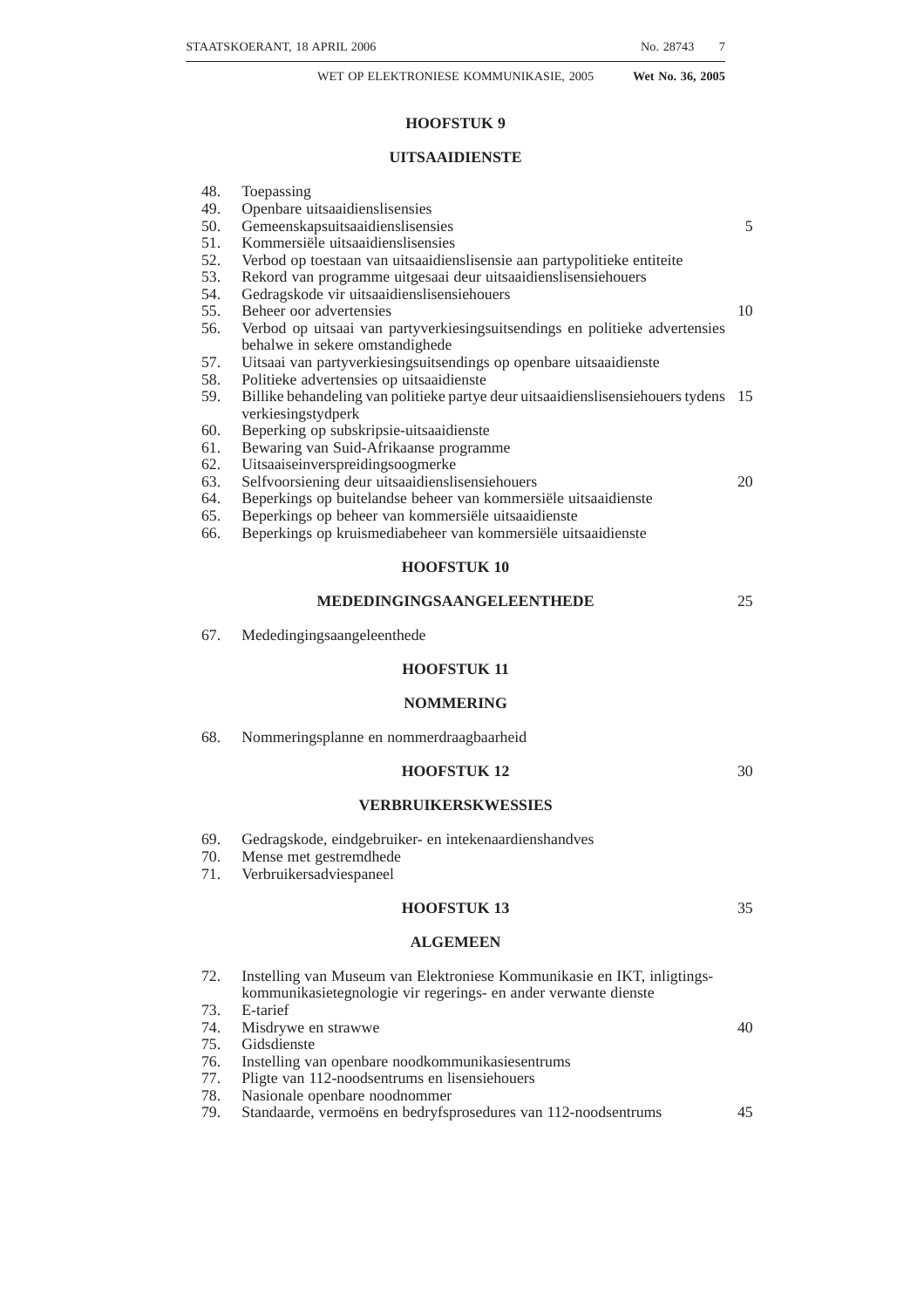(whether economically, environmentally or technically) be substituted or duplicated in order to provide a service in terms of this Act;

''**existing licences**'' means the licences granted to persons prior to the coming into force of this Act in accordance with the provisions of the Telecommunications Act, the IBA Act or the Broadcasting Act;

"financial interest" means an interest that may not have voting rights attached to it but which gives the person or entity an equity or debt interest directly through shares or other securities or indirectly through an agreement giving it—

*(a)* the power to control the licensee; or

*(b)* an effective say over the affairs of the licensee;

''**free-to-air service**'' means a service which is broadcast and capable of being received without payment of subscription fees;

''**harmful interference**'' means interference which—

- *(a)* seriously degrades, obstructs, or repeatedly interrupts an electronic communication or broadcasting service operating in accordance with ITU Radio 15 Regulations; or
- *(b)* is not within CISPR interference level limits as agreed to or adopted by the Republic;

''**IBAAct**''means the Independent Broadcasting Authority Act, 1993 (Act No. 153 of 1993); 20

''**ICASA Act**'' means the Independent Communications Authority of South Africa Act, 2000 (Act No. 13 of 2000);

''**ICT Charter**'' means the Black Economic Empowerment Charter for the ICT sector;

"**individual licence**" means a licence that is granted by the Authority to a person 25 in terms of section 5(2);

''**interconnection**''means the physical or logical linking of two or more electronic communications networks, electronic communications services, broadcasting services, services provided pursuant to a licence exemption or any combination thereof;

''**interference**'' means the effect of unwanted energy due to one or a combination of emissions, radiations, or inductions upon reception in a radio communication system, manifested by any—

*(a)* performance degradation;

*(b)* misinterpretation; or

*(c)* loss of information,

which could be extracted in the absence of such unwanted energy;

''**ICT**'' means information, communications and technology;

"ITU" means International Telecommunications Union;

"licensee" means a person issued with a licence to provide services in terms of 40 Chapter 3 of this Act;

''**licence exemption**'' means an exemption granted by the Authority in terms of section 6 of this Act;

''**licence area**'' means the geographical area specified in a licence;

"market power" has the same meaning as that term is defined in the Competition 45 Act;

"**Minister**" means the Minister responsible for Communications;

''**multi-channel distribution service**'' means a broadcasting signal distribution service that provides broadcasting signal distribution for more than one channel at the same time on the same signal, and ''multi-channel distributor'' is construed 50 accordingly;

''**number portability**'' means the ability of subscribers to an electronic communications service or persons providing a service pursuant to a licence exemption, to retain their existing numbers without impairment of quality, reliability, or convenience when switching from one electronic communications service licensee 55 to another electronic communications service licensee;

"party election broadcast" means a direct address or message broadcast free of charge on a broadcasting service and which is intended or calculated to advance the interests of any particular political party;

"**person**" means a natural or a juristic person;

''**political advertisement**'' means an advertisement broadcast on a broadcasting service which is intended or calculated to advance the interests of any particular political party, for which advertisement the relevant broadcasting service licensee

60

35

30

5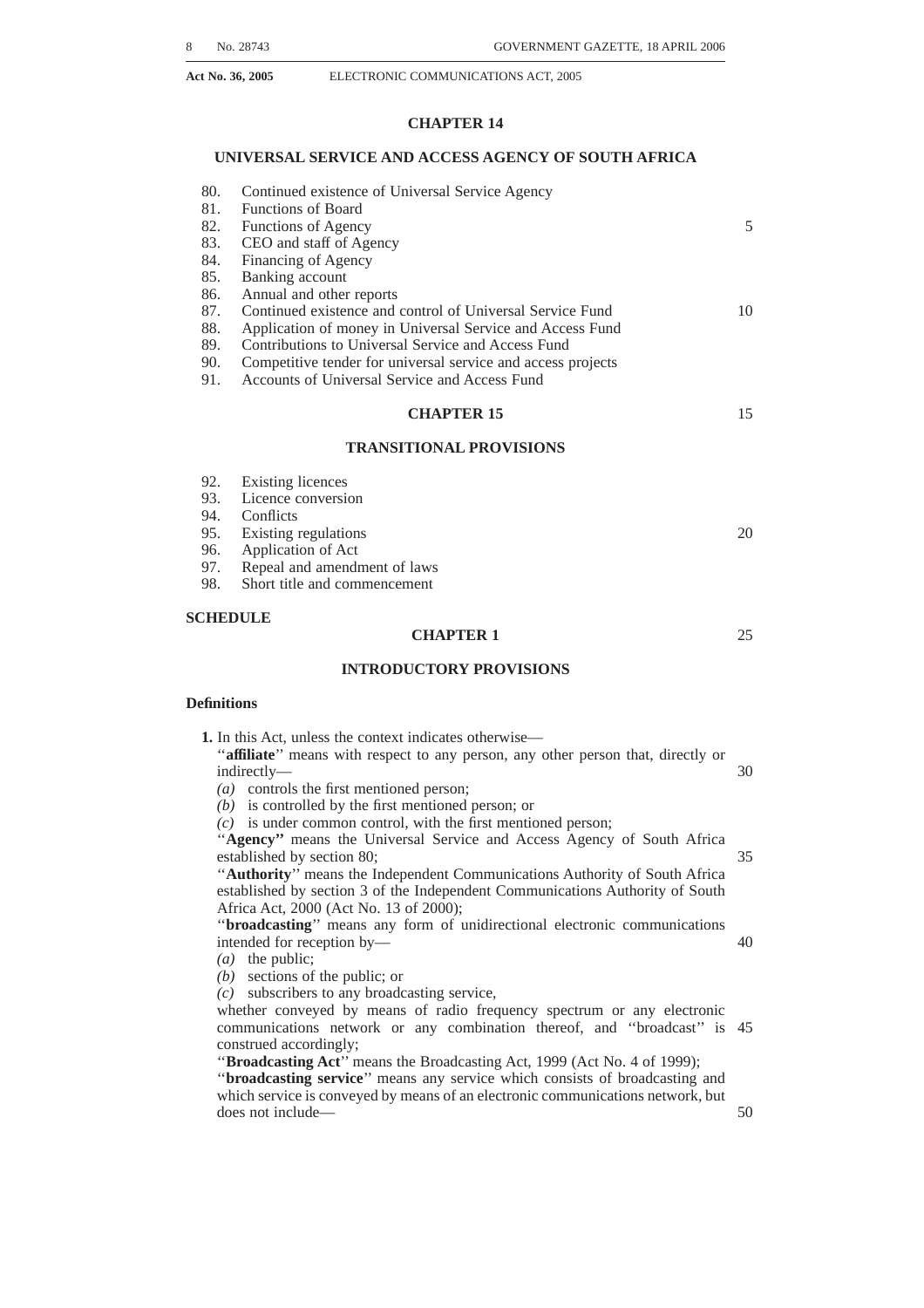has received or is to receive, directly or indirectly, any money or other consideration;

"**prescribed**" means prescribed by regulation made by the Authority in terms of this Act or the related legislation;

"private electronic communications network" means an electronic communications network used primarily for providing electronic communications for the owner's own use; 5

''**public broadcasting service**'' means any broadcasting service provided by the South African Broadcasting Corporation or other public state-owned enterprise; "radio" means an electromagnetic wave which is propagated in space without 10 artificial guide and having a frequency below 3000 GHz;

''**radio apparatus**''means an electronic communications facility which is capable of transmitting or receiving any signal by radio, excluding subscriber equipment, if such subscriber equipment is used solely for that purpose;

"radio frequency band" means a specified range of frequencies for use by one or 15 more persons authorised to use the band;

''**radio frequency band for security services**''means one or more specified range of frequencies for use by one or more agencies classified as a security service;

"**radio frequency plan**" means a national plan that includes, but is not limited to—

- *(a)* a table of frequency allocations for all bands below 3000 GHz taking into account the ITU table of allotments, in so far as such allotments have been adopted and agreed upon by the Republic, which may include designations of certain utilisations; and
- *(b)* a plan, as applicable, for the migration of systems and equipment of existing 25 users within specific radio frequency bands, including radio frequency bands for security services, to different frequency bands;

''**radio frequency spectrum**'' means the portion of the electromagnetic spectrum used as a transmission medium for electronic communications;

"radio frequency spectrum licence" means a licence authorising the holder to 30 use the radio frequency spectrum;

"radio station" means one or more transmitters or receivers or a combination of transmitters and receivers, including the accessory equipment, necessary at one location for carrying an electronic communications service or any electronic communications authorised by the authority;

35

45

20

''**registered political party**'', for the purposes of Chapter 9, means— *(a)* any registered party defined in section 1 of the Electoral Act, 1998; or

*(b)* any alliance of such registered parties, as the case may be, which, for the purpose of any particular election, has, before the commencement of the relevant election period, submitted its list of candidates for the National 40 Assembly or any other legislature contemplated in the Constitution;

''**related legislation**'' means the Broadcasting Act and the Independent Communications Authority of South Africa Act and any regulations, determinations and guidelines made in terms of such legislation and not specifically repealed by this Act;

''**Republic**'' means the Republic of South Africa, its possessions, air space and territorial waters;

''**reseller**'' means a person who—

- *(a)* acquires, through lease or other commercial arrangement, by any electronic communications network service or electronic communications service; and 50
- *(b)* makes such electronic communications network service or electronic communications service available to subscribers for a fee,

whether or not such electronic communications network services or electronic communications services made available by the reseller—

- (i) are identical to the electronic communications network service or electronic 55 communications service acquired;
- (ii) are packaged, bundled or otherwise re-grouped to form new or varied service offerings;
- (iii) are combined, linked or used in connection with electronic communications networks or electronic communications facilities owned by the reseller; or 60
- (iv) add value to such electronic communications network services or electronic communications services,
- and ''resale'' is construed accordingly;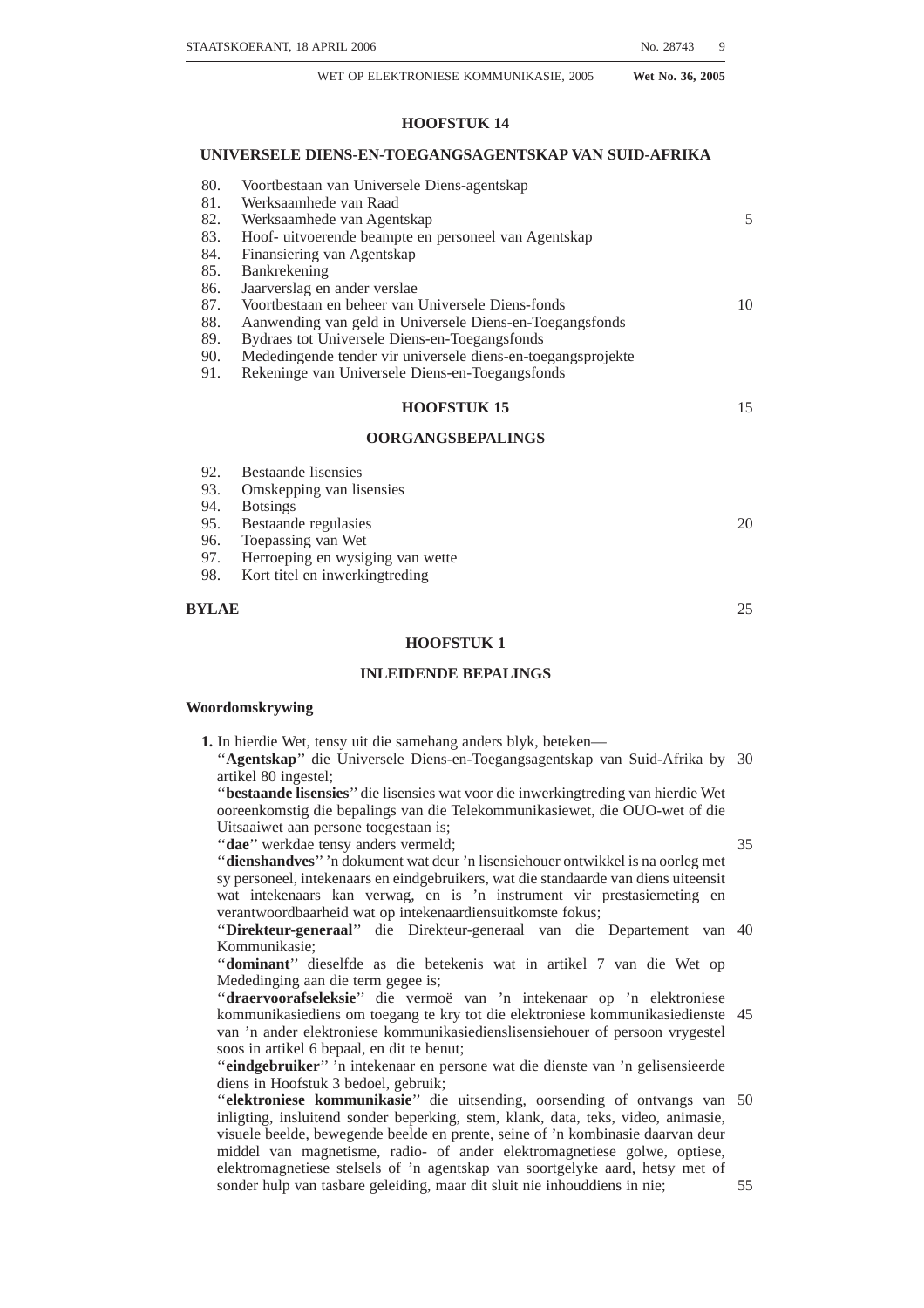''**retail**''means the sale, lease or otherwise making available of services offered by licensees to subscribers;

''**security services**'' means the security services of the Republic established in terms of Chapter 11 of the Constitution;

5

"**Sentech Act**" means the Sentech Act, 1996 (Act No. 63 of 1996); "**service charter**" means a document, developed by a licensee after consultation with its staff, subscribers and end-users which sets out the standards of service subscribers can expect and is a performance measurement and accountability tool that focuses on subscriber service outcomes;

"SMME" means a small enterprise defined in section 1 of the National Small 10 Enterprise Act, 1996 (Act No. 102 of 1996);

"SMS" means short messaging service whereby text is sent over an electronic communications network;

''**sound broadcasting service**'' means a broadcasting service consisting of the transmission of audio signals and the reproducing of the signals in the form of 15 sounds, but not also in the form of images or other visible signs or signals;

''**subscriber**'' means a person who lawfully accesses, uses or receives a retail service of a licensee referred to in Chapter 3 for a fee or the retail services of a person providing a service pursuant to a licence exemption;

"subscriber equipment" means any device which is used by a subscriber to 20 access, use or receive the services of a licensee referred to in Chapter 3 or the services of a person providing a service pursuant to a licence exemption, including without limitation, a telephone, regardless of technology such as IP (internet protocol) phones, mobile phones, publicly available phones; a handset, a computing device such as a personal digital assistant or a personal computer; a 25 device for receiving a sound radio broadcasting service and a television; or other device or equipment, and any associated software;

''**subscription broadcasting service**'' means a broadcasting service provided to a subscriber upon payment of a fee;

"Telecommunications Act" means the Telecommunications Act, 1996 (Act No. 30) 103 of 1996);

''**television broadcasting service**'' means a broadcasting service consisting of the transmission of visual images or other visible signals with or without accompanying sounds, where the visual images are such that their sequences are seen as moving pictures;

35

"transition period" means the period or periods, referred to in Chapter 15 for, among other things, converting the existing licences to the licensing structure set out in this Act;

"this Act" includes the Schedule, regulations, orders, determinations and guidelines; 40

''**under-serviced area**'' means the geographically identified areas defined by the Authority in accordance with this Act;

''**universal access**''means universal access to electronic communications network services, electronic communications services and broadcasting services as determined from time to time in terms of Chapter 14;

''**universal service**'' means the universal provision of electronic communications services and broadcasting services as determined from time to time in terms of Chapter 14;

''**vertical relationship**'' means vertical relationship as defined in section 1 of the Competition Act;

"wholesale" means the sale, lease or otherwise making available an electronic communications network service or an electronic communications service by an electronic communications network service licensee or an electronic communications service licensee, to another licensee or person providing a service pursuant to a licence exemption.

# **Object of Act**

**2.** The primary object of this Act is to provide for the regulation of electronic communications in the Republic in the public interest and for that purpose to—

50

55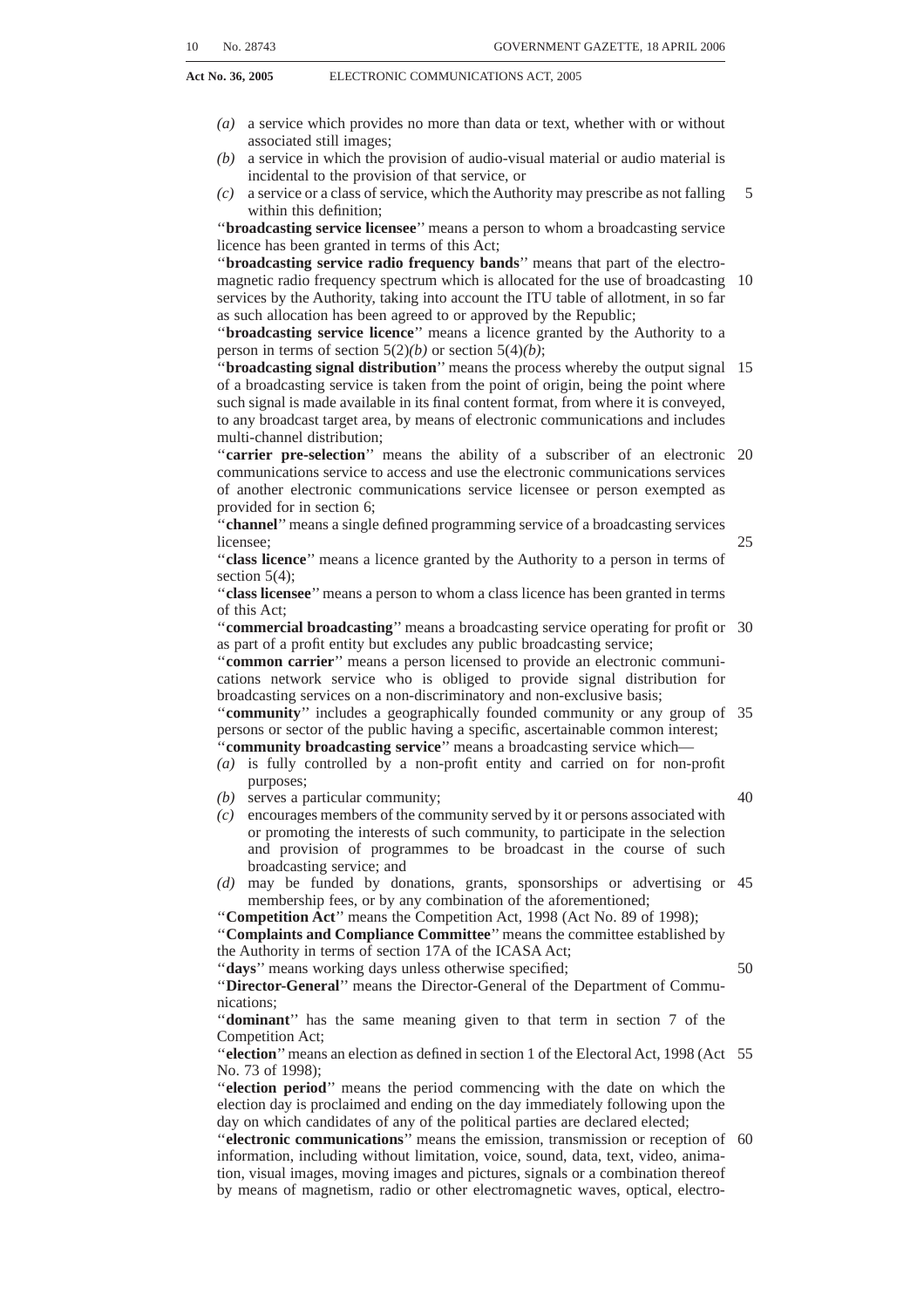- *(a)* promote and facilitate the convergence of telecommunications, broadcasting, information technologies and other services contemplated in this Act;
- *(b)* promote and facilitate the development of interoperable and interconnected electronic networks, the provision of the services contemplated in the Act and to create a technologically neutral licencing framework;
- *(c)* promote the universal provision of electronic communications networks and electronic communications services and connectivity for all;
- *(d)* encourage investment and innovation in the communications sector;
- *(e)* ensure efficient use of the radio frequency spectrum;
- *(f)* promote competition within the ICT sector;

10

35

40

45

50

- *(g)* promote an environment of open, fair and non-discriminatory access to broadcasting services, electronic communication networks and to electronic communications services;
- *(h)* promote the empowerment of historically disadvantaged persons, including Black people, with particular attention to the needs of women, opportunities 15 for youth and challenges for people with disabilities;
- encourage research and development within the ICT sector;
- *(j)* provide a clear allocation of roles and assignment of tasks between policy formulation and regulation within the ICT sector;
- *(k)* ensure that broadcasting services and electronic communications services, 20 viewed collectively, are provided by persons or groups of persons from a diverse range of communities in the Republic;
- *(l)* provide assistance and support towards human resource development within the ICT sector;
- *(m)* ensure the provision of a variety of quality electronic communications 25 services at reasonable prices;
- *(n)* promote the interests of consumers with regard to the price, quality and the variety of electronic communications services;
- *(o)* subject to the provisions of this Act, promote, facilitate and harmonise the achievement of the objects of the related legislation; 30
- *(p)* develop and promote SMMEs and cooperatives;
- *(q)* ensure information security and network reliability;
- *(r)* promote the development of public, commercial and community broadcasting services which are responsive to the needs of the public;
- *(s)* ensure that broadcasting services, viewed collectively—
	- (i) promote the provision and development of a diverse range of sound and television broadcasting services on a national, regional and local level, that cater for all language and cultural groups and provide entertainment, education and information;
		- (ii) provide for regular—
			- *(aa)* news services;
				- *(bb)* actuality programmes on matters of public interest;
				- *(cc)* programmes on political issues of public interest; and
				- *(dd)* programmes on matters of international, national, regional and local significance;
	- (iii) cater for a broad range of services and specifically for the programming needs of children, women, the youth and the disabled;
- *(t)* protect the integrity and viability of public broadcasting services;
- $(u)$  ensure that, in the provision of public broadcasting services-
	- (i) the needs of language, cultural and religious groups;
	- (ii) the needs of the constituent regions of the Republic and local communities; and
	- (iii) the need for educational programmes, are duly taken into account;
- *(v)* ensure that commercial and community broadcasting licences, viewed collectively, are controlled by persons or groups of persons from a diverse 55range of communities in the Republic;
- *(w)* ensure that broadcasting services are effectively controlled by South Africans;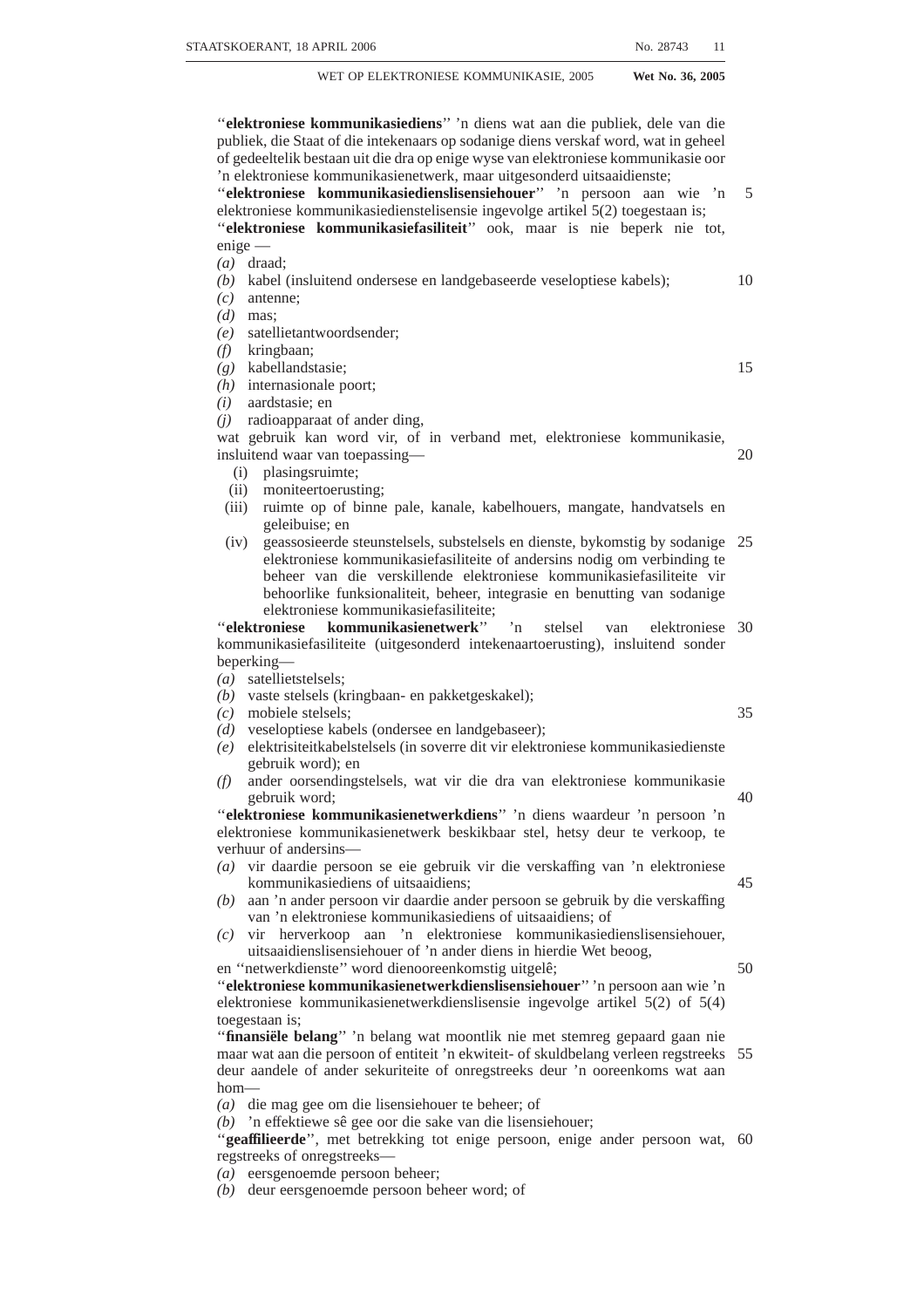5

20

**Act No. 36, 2005** ELECTRONIC COMMUNICATIONS ACT, 2005

- *(x)* provide access to broadcasting signal distribution for broadcasting and encourage the development of multi-channel distribution systems in the broadcasting framework;
- *(y)* refrain from undue interference in the commercial activities of licencees while taking into account the electronic communication needs of the public;
- *(z)* promote stability in the ICT sector.

#### **CHAPTER 2**

# **POLICY AND REGULATIONS**

#### **Ministerial Policies and Policy directions**

**3.** (1) The Minister may make policies on matters of national policy applicable to the 10 ICT sector, consistent with the objects of this Act and of the related legislation in relation  $t_0$ 

- *(a)* the radio frequency spectrum;
- *(b)* universal service and access policy;
- *(c)* the Republic's obligations and undertakings under bilateral, multilateral or 15 international treaties and conventions, including technical standards and frequency matters;
- *(d)* the application of new technologies pertaining to electronic communications services, broadcasting services and electronic communications network services;
- *(e)* guidelines for the determination by the Authority of licence fees associated with the award of the licences contemplated in Chapter 3, including incentives that may apply to individual licences where the applicant makes binding commitments to construct electronic communications networks and provide electronic communications services in rural and under-serviced areas of the 25 Republic;
- *(f)* the promotion of universal service and electronic communications services in under-serviced areas;
- *(g)* mechanisms to promote the participation of SMME's in the ICT sector;
- *(h)* the control, direction and role of state-owned enterprises subject to the 30 Broadcasting Act and the Companies Act, 1973 (Act No. 61 of 1973); and
- *(i)* any other policy which may be necessary for the application of this Act or the related legislation.

(2) The Minister may, subject to subsections (3) and (5), issue to the Authority policy directions consistent with the objects of this Act and of the related legislation in relation 35 to—

- *(a)* the undertaking of an inquiry in terms of section 4B of the ICASAAct on any matter within the Authority's jurisdiction and the submission of reports to the Minister in respect of such matter;
- *(b)* the determination of priorities for the development of electronic communica-40 tions networks and electronic communications services or any other service contemplated in Chapter 3;
- *(c)* the consideration of any matter within the Authority's jurisdiction reasonably placed before it by the Minister for urgent consideration.

(3) No policy made by the Minister in terms of subsection (1) or policy direction 45 issued by the Minister in terms of subsection (2) may be made or issued regarding the granting, amendment, transfer, renewal, suspension or revocation of a licence, except as permitted in terms of this Act.

(4) The Authority, in exercising its powers and performing its duties in terms of this Act and the related legislation must consider policies made by the Minister in terms of 50 subsection (1) and policy directions issued by the Minister in terms of subsection (2).

- (5) When issuing a policy direction under subsection (2) the Minister—
	- *(a)* must consult the Authority; and
	- *(b)* must, in order to obtain the views of interested persons, publish the text of such policy direction by notice in the *Gazette-*55
		- (i) declaring his or her intention to issue the policy direction;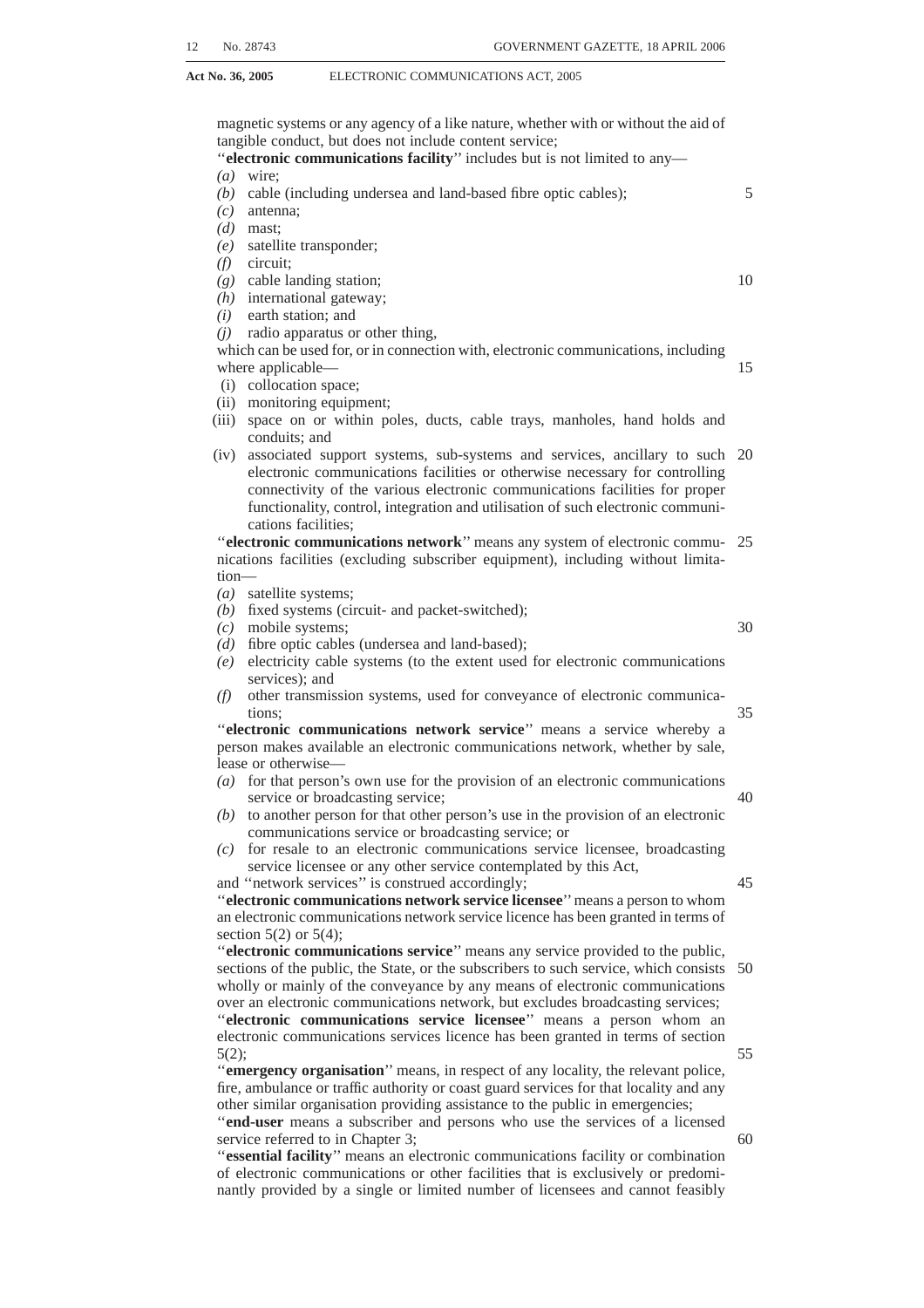- (ii) inviting interested persons to submit written submissions in relation to the policy direction in the manner specified in such notice in not less than 30 days from the date of the notice;
- *(c)* must publish a final version of the policy direction in the *Gazette*.

(6) The provisions of subsection (5) do not apply in respect of any amendment by the Minister of a policy direction contemplated in subsection (2) as a result of representations received and reviewed by him or her after consultation or publication in terms of subsection (5). 5

(7) Subject to subsection (8), a policy direction issued under subsection (2) may be amended, withdrawn or substituted by the Minister.

(8) Except in the case of an amendment contemplated in subsection (6), the provisions of subsection (3) and (5) apply, with the necessary changes, in relation to any such amendment or substitution of a policy direction under subsection (7).

(9) The Authority may make recommendations to the Minister on policy matters in accordance with the objects of this Act.

#### **Regulations by Authority**

**4.** (1) The Authority may make regulations with regard to any matter which in terms of this Act or the related legislation must or may be prescribed, governed or determined by regulation. Without derogating from the generality of this subsection, the Authority may make regulations with regard to—

- *(a)* any technical matter necessary or expedient for the regulation of the services identified in Chapter 3;
- *(b)* any matter of procedure or form which may be necessary or expedient to prescribe for the purposes of this Act or the related legislation;
- *(c)* the payment to the Authority of charges and fees in respect of— (i) the supply by the Authority of facilities for the inspection, examination
	- or copying of material under the control of the Authority;
	- (ii) the transcription of material from one medium to another;
	- (iii) the supply of copies, transcripts and reproductions in whatsoever form and the certification of copies; 30
	- (iv) the granting of licences in terms of this Act or the related legislation;
	- (v) applications for and the grant, amendment, renewal, transfer or disposal of licences or any interest in a licence in terms of this Act or the related legislation; and
- *(d)* generally, the control of the radio frequency spectrum, radio activities and the 35 use of radio apparatus.

(2) Different regulations may be made in respect of different—

- *(a)* licences granted in terms of this Act; and
- *(b)* uses of radio frequency spectrum.

(3) Any regulation made by the Authority in terms of subsection (1) may declare a 40 contravention of that regulation to be an offence, provided that any such regulation must specify the penalty that may be imposed in respect of such contravention taking into account section 17H of the ICASA Act.

(4) The Authority must, not less than thirty (30) days before any regulation is made, publish such regulation in the *Gazette*, together with a notice—

*(a)* declaring the Authority's intention to make that regulation; and

*(b)* inviting interested parties to make written representations on the regulation.

(5) The Authority must, not less than 30 days prior to making regulations, inform the Minister in writing of its intention and the subject matter of the regulations. (6) The Authority may conduct public hearings in respect of a draft regulation.

(7) The provisions of subsection (4) do not apply with regard to—

45

50

20

25

15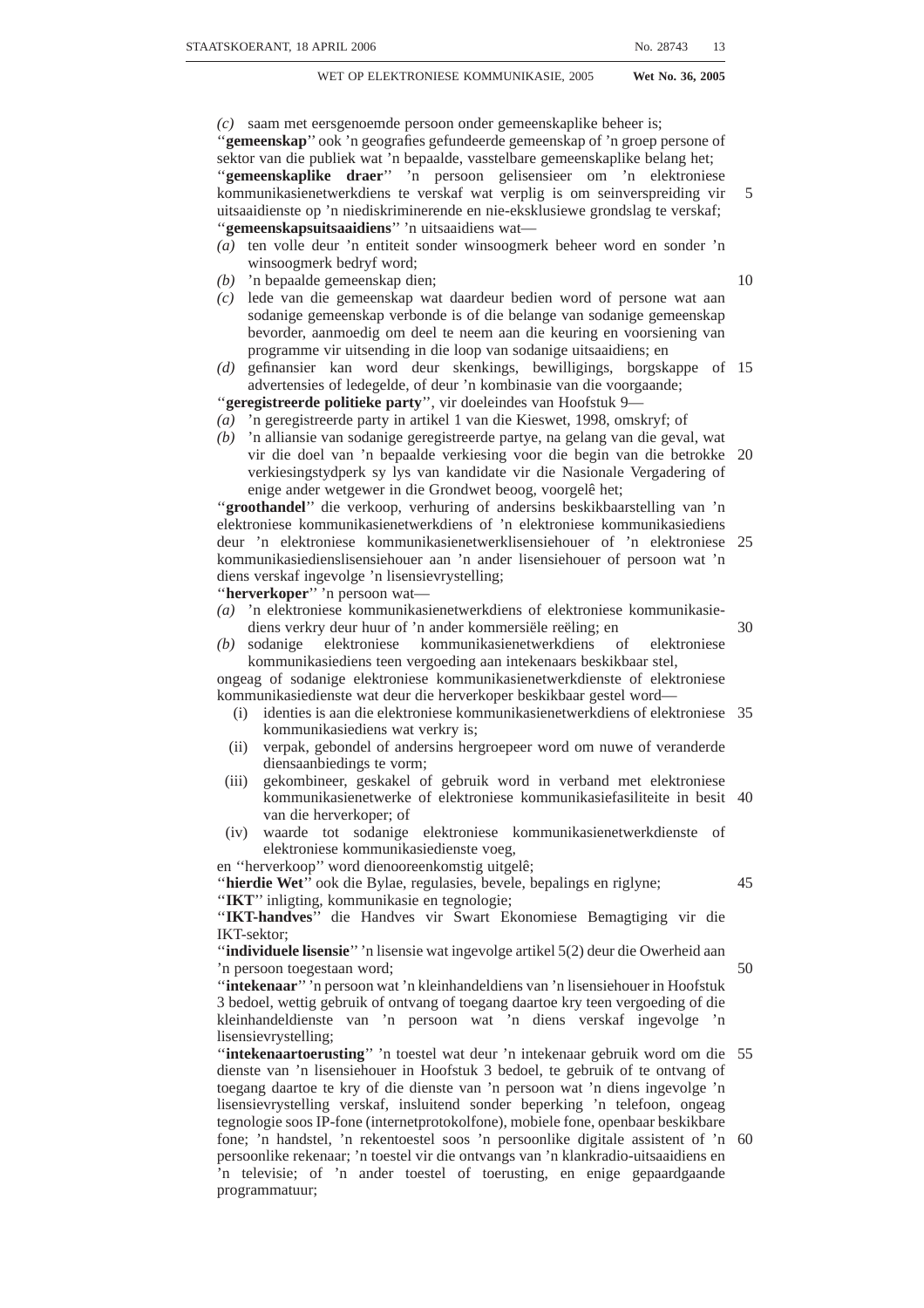- *(a)* any regulation made by the Authority which, after the provisions of that subsection have been complied with, has been amended after receipt of comments or representations received in terms of a notice issued under that subsection; or
- *(b)* any regulation which the public interest requires should be made without delay. 5

#### **CHAPTER 3**

#### **LICENSING FRAMEWORK**

#### **Licensing**

**5.** (1) The Authority may, in accordance with this Chapter and the regulations 10 prescribed hereunder, grant individual and class licences.

(2) The Authority may, upon application and due consideration in the prescribed manner, grant individual licences for the following:

- *(a)* subject to subsection (6), electronic communications network services;
- *(b)* broadcasting services; and
- *(c)* electronic communications services.

(3) Electronic communications network services, broadcasting services and electronic communications services that require an individual licence, include, but are not limited to—

- *(a)* electronic communications networks of provincial and national scope 20 operated for commercial purposes;
- *(b)* commercial broadcasting and public broadcasting of national and regional scope whether provided free-to-air or by subscription;
- *(c)* electronic communications services consisting of voice telephony utilising numbers from the national numbering plan; 25
- *(d)* any electronic communications network service, broadcasting service or electronic communications service where a state entity (directly or indirectly) holds an ownership interest of greater than twenty-five (25%) percent of the share capital of the person providing such service; and
- *(e)* such other services as may be prescribed that the Authority finds have 30 significant impact on socio-economic development.

(4) The Authority may, upon registration in the prescribed manner, grant class licences for the following:

- *(a)* electronic communications network services;
- *(b)* broadcasting services; and
- *(c)* electronic communications services.

(5) Electronic communications network services, broadcasting services and electronic communications services that require a class licence, include, but are not limited to—

- *(a)* electronic communications networks of district municipality or local munici-40 pal scope operated for commercial purposes;
- *(b)* community broadcasting and low power services whether provided free-to-air or by subscription;
- *(c)* such other services as may be prescribed, that the Authority finds do not have significant impact on socio-economic development.

(6) In consideration of the implementation of the managed liberalisation policies, the Authority may only accept and consider applications for individual electronic communications network services licences in terms of a policy direction issued by the Minister in terms of section 3.

(7) The Authority must prescribe regulations—

*(a)* setting out—

- (i) the process and procedures for applying for or registering, amending, transfering and renewing one or more of the licences specified in subsections (2) and (4);
- (ii) the documentation that applicants or registrants in the case of class 55licences, must include with their applications or registrations;
- (iii) the licence fees applicable to the licences specified in subsections (2) and (4), taking into account any policy or policy directions issued by the Minister in terms of section 3; and

35

45

50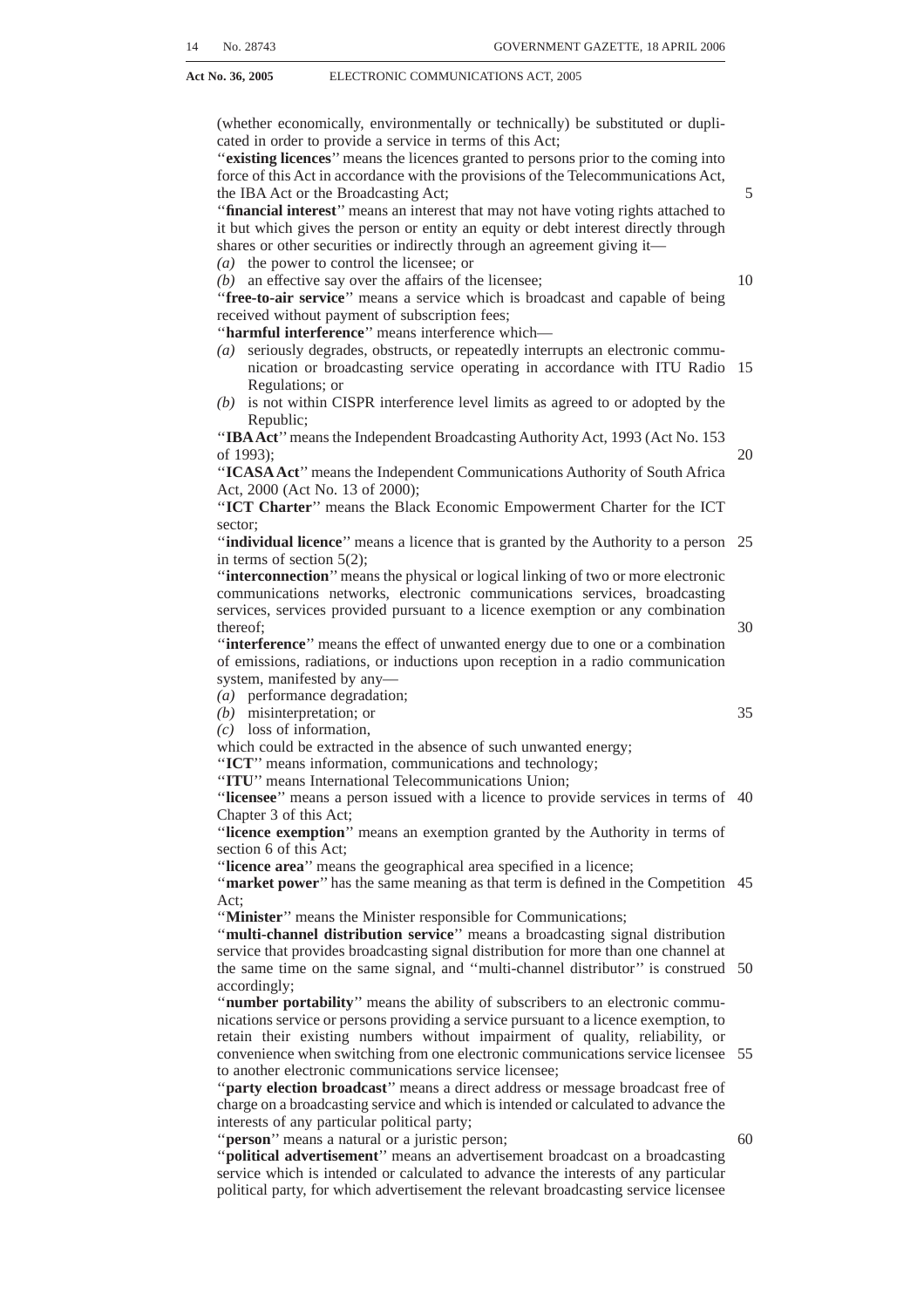(iv) the terms and conditions for granting special temporary authorisations for testing purposes, demonstrations and research and development; and *(b)* on any matter relating to the licensing process.

(8) When applying for a licence an applicant or registrant must demonstrate that the applicant or registrant or the person to be awarded the licence, in the case of— *(a)* a natural person, is a citizen of the Republic; or

5

*(b)* a juristic person, is, or will be, registered under the laws of the Republic and has or will have its principal place of business located within the Republic.

(9) The Authority must, in granting a licence—

- *(a)* ensure that electronic communications network services, broadcasting services and electronic communications services, viewed collectively, are provided by persons or groups of persons from a diverse range of communities in the Republic; and 10
- *(b)* promote the empowerment of historically disadvantaged persons including women and the youth and people with disabilities, in accordance with the 15 requirements of the ICT charter.

(10) Individual licences—

- *(a)* may be issued for a period not exceeding twenty (20) years unless a shorter period is requested by the applicant or determined by the Authority at the time such applicant applies for the licence; and
	- 20
- *(b)* may be renewed in accordance with the provisions of this Act.

(11) Licences granted by the Authority in terms of this section are effective and valid on the date specified in the licence unless a stay or equivalent order of a court of competent jurisdiction, is granted.

(12) A licence confers on the holder the privileges and subjects him or her to the 25 obligations provided for in this Act and specified in the licence.

#### **Licence exemption**

**6.** (1) Subject to subsection (2), the Authority may prescribe the—

- *(a)* type of electronic communications services that may be provided;
- *(b)* type of electronic communications networks that may be operated;
- *(c)* type of electronic communications network services that may be provided; and
- *(d)* radio frequency spectrum that may be used,

without a licence.

(2) The electronic communications services, electronic communications networks, 35 electronic communications network services and radio frequency spectrum contemplated in subsection (1) may include, but are not limited to—

- *(a)* electronic communications services provided on a not-for-profit basis;
- *(b)* electronic communications services that are provided by resellers;
- *(c)* private electronic communications networks used principally for or integrally 40 related to the internal operations of the network owner. Except that where the private electronic communications networks' additional capacity is resold, the Authority may prescribe terms and conditions for such resale;
- *(d)* small electronic communications networks such as local area networks;
- *(e)* uses of the radio frequency spectrum that were permitted without a licence 45 prior to the coming into force of this Act and uses of the radio frequency spectrum that the Authority finds would not cause harmful interference with radio frequency spectrum licensees such as low power uses; and
- *(f)* such other services considered to be exempted, as may be prescribed by the Authority.

(3) Any regulations prescribed by the Authority in terms of this section may contain terms and conditions applicable to the exempted electronic communications services, electronic communications networks, electronic communications network services and

30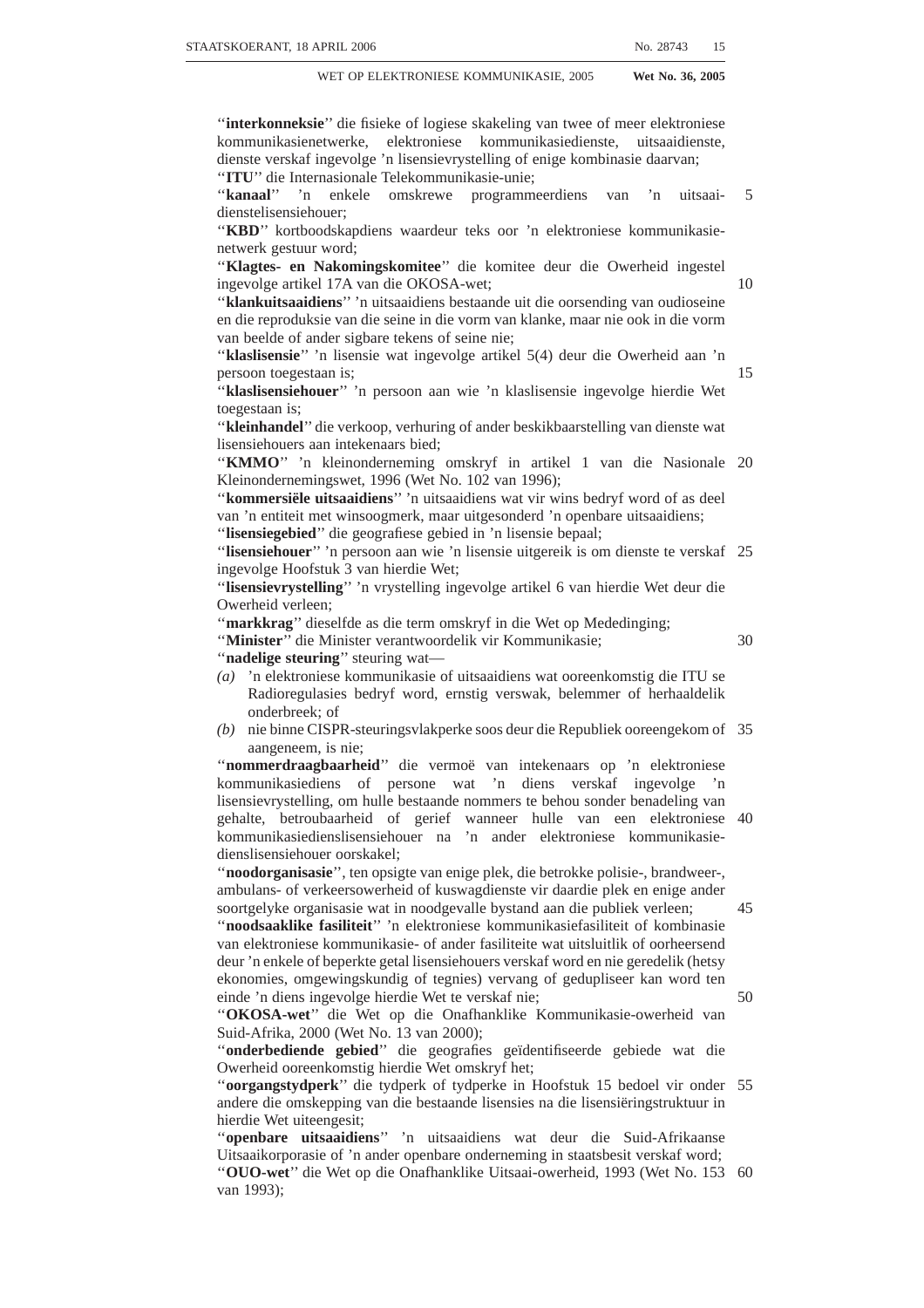5

10

15

20

35

40

**Act No. 36, 2005** ELECTRONIC COMMUNICATIONS ACT, 2005

radio frequency spectrum use and declare contravention of the regulation an offence, subject to section17H of the ICASA Act.

#### **Prohibition of provision of service without licence**

**7.** Except for services exempted in terms of section 6, no person may provide any service without a licence.

# **Terms and conditions for licences**

**8.** (1) The Authority must prescribe standard terms and conditions to be applied to individual licences and class licences. The terms and conditions may vary according to the different types of individual licences and, according to different types of class **licenses** 

(2) Such standard terms and conditions may take into account—

- *(a)* whether the service is intended for the public generally or a limited group, such as the provision of electronic communications network services or electronic communications services to other licensees contemplated under this Act;
- *(b)* the licence area of the authorised service;
- *(c)* the duration of the licence;
- *(d)* the protection of the interests of the subscribers and end-users, including, but not limited to—
	- (i) the handling and resolution of complaints and disputes;
	- (ii) the provision of appropriate remedies and redress in respect of such complaints and disputes;
	- (iii) the transparency of information about services, tariffs and the rights of subscribers; and
	- (iv) any other matter the Authority determines to be necessary in order to 25 achieve the effective protection of subscribers;
- *(e)* the public interest in ensuring service interoperability, non-discrimination and open access, interconnection and facilities leasing;
- *(f)* the public interest in securing the efficient functioning of electronic communications networks including but not limited to preventing or 30 restricting harmful interference within the radio frequency spectrum;
- *(g)* any universal access and universal service obligations;
- *(h)* the public interest in the provision, availability and use, in the event of a disaster, of electronic communications networks and electronic communications services;
- *(i)* the public interest in ensuring the protection of public health for the prevention or avoidance of the exposure of natural persons to electromagnetic fields created in connection with the operation of electronic communications networks and the provision of broadcasting and electronic communications services;
- *(j)* the international obligations of the Republic, including compliance with relevant international standards adopted by the Republic;
- *(k)* the public interest in ensuring the distribution of broadcasting services;
- *(l)* the public interest in facilitating the dissemination and development of a diverse range of sound and television broadcasting services on a national, regional and local level, that cater for all language and cultural groups and provide entertainment, education, news and information; 45
- *(m)* the public interest in facilitating and maintaining a competitive electronic communications environment and in regulating and controlling anti-competitive practices; and
- *(n)* the efficient use of the radio frequency spectrum and migration to digital use of such radio frequency spectrum.

(3) The Authority may prescribe additional terms and conditions that may be applied to any individual licence or class licence taking into account the provisions of Chapter 10.

55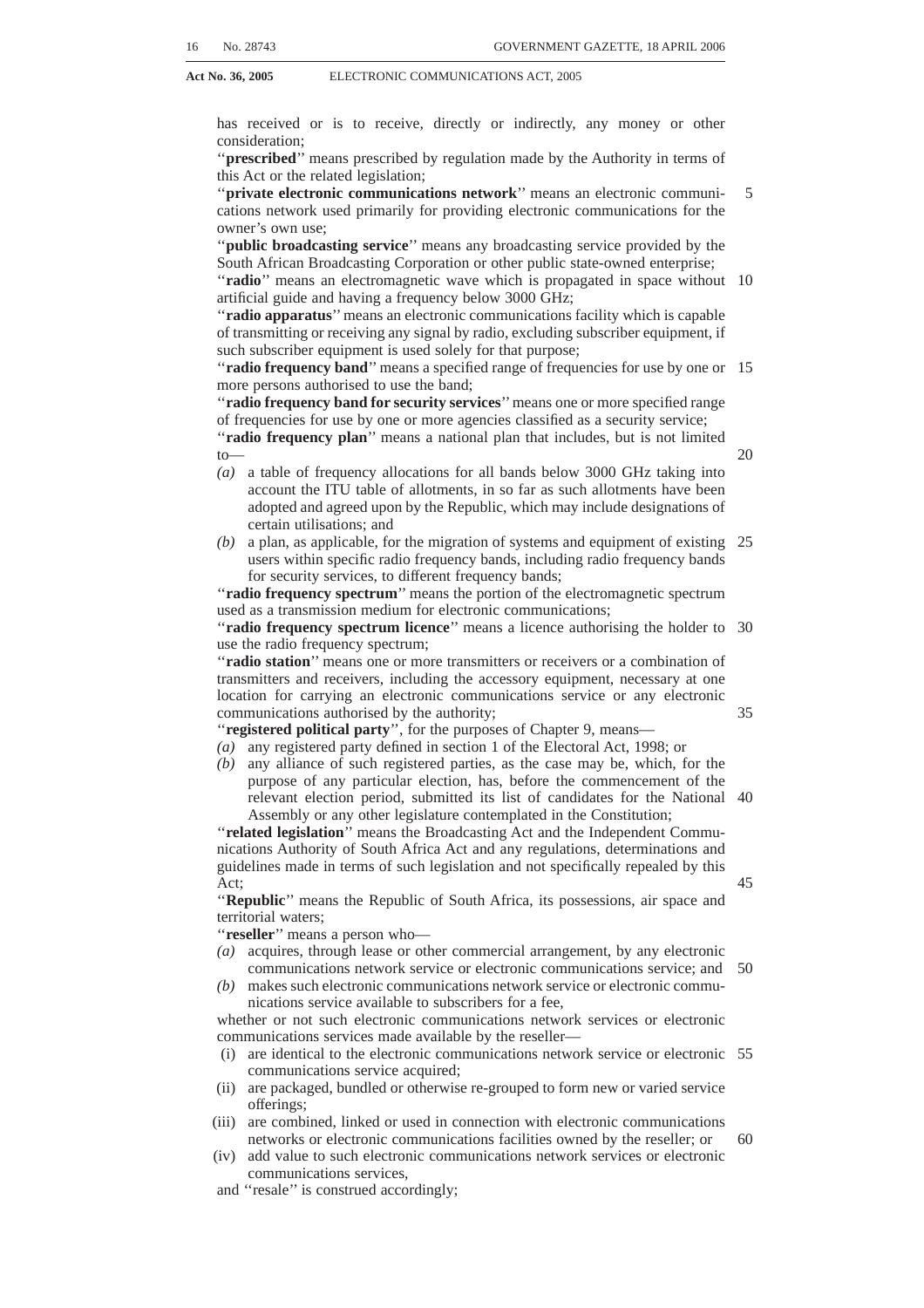| 32 | No. 28743 | GOVERNMENT GAZETTE, 18 APRIL 2006 |
|----|-----------|-----------------------------------|
|    |           |                                   |

# **Application for and granting of individual licences**

**9.** (1) Any person may, upon invitation by the Authority, subject to the provisions of this Act, apply for an individual licence in the prescribed manner.

(2) The Authority must give notice of the application in the *Gazette* and—

- *(a)* invite interested persons to apply and submit written representations in relation to the application within the period mentioned in the notice;
- *(b)* include the percentage of equity ownership to be held by persons from historically disadvantaged groups, which must not be less than 30%, or such 10 higher percentage as may be prescribed;
- *(c)* set out the proposed licence conditions that will apply to the licence; and
- *(d)* give interested persons an opportunity to submit written responses to any representations submitted in terms of paragraph *(a)*;
- *(e)* may conduct a public hearing in relation to any application for an individual 15 licence;

(3) The Authority may require an applicant or an interested party who has submitted written representations in terms of subsection  $(2)(a)$  to furnish the Authority, within the period specified by the Authority, with such further information as may be reasonably necessary in order to consider the application.

(4) *(a)* Applications, representations, responses and other documents relating to an application which are submitted to the Authority are, subject to this subsection, open to public inspection during the normal office hours of the Authority.

*(b)* The Authority must, at the request of any person and on payment of such fee as may be prescribed, furnish him or her with copies of documents requested by such 25 person.

*(c)* (i) The Authority may, at the request of an applicant or person who has submitted representations or responses, decide that—

*(aa)* any document or information that is commercially sensitive; or

*(bb)* any other matter reasonably justifying confidentiality, is not open to public 30 inspection, if such document or information can be separated from the application, representations or other documents in question.

(ii) for the purposes of this subsection, commercially sensitive document, information or other matter reasonably justifying confidentiality, excludes documents or information that should, as a matter of law be generally available to the public.

*(d)* If the Authority refuses a request referred to in paragraph *(c)*(i), the applicant or person concerned may withdraw the document or information in question.

(5) The Authority must, after considering—

- *(a)* any application for an individual licence made in terms of this Act; and
- *(b)* any written representations made in terms of subsection (2) in relation to the 40 application,

notify the applicant of its decision, the reasons for that decision and any licence conditions applicable and publish such information in the *Gazette*.

(6) Whenever the Authority grants an individual licence, the Authority—

- *(a)* must do so on standard terms and conditions applicable to the type of licence, 45 as prescribed in terms of section 8; and
- *(b)* may impose such additional terms and conditions as may be prescribed in terms of section 8(3).

(7) Despite subsection (6), the Authority may impose on the applicant any other specific terms and conditions resulting from undertakings made by the applicant. 50

35

20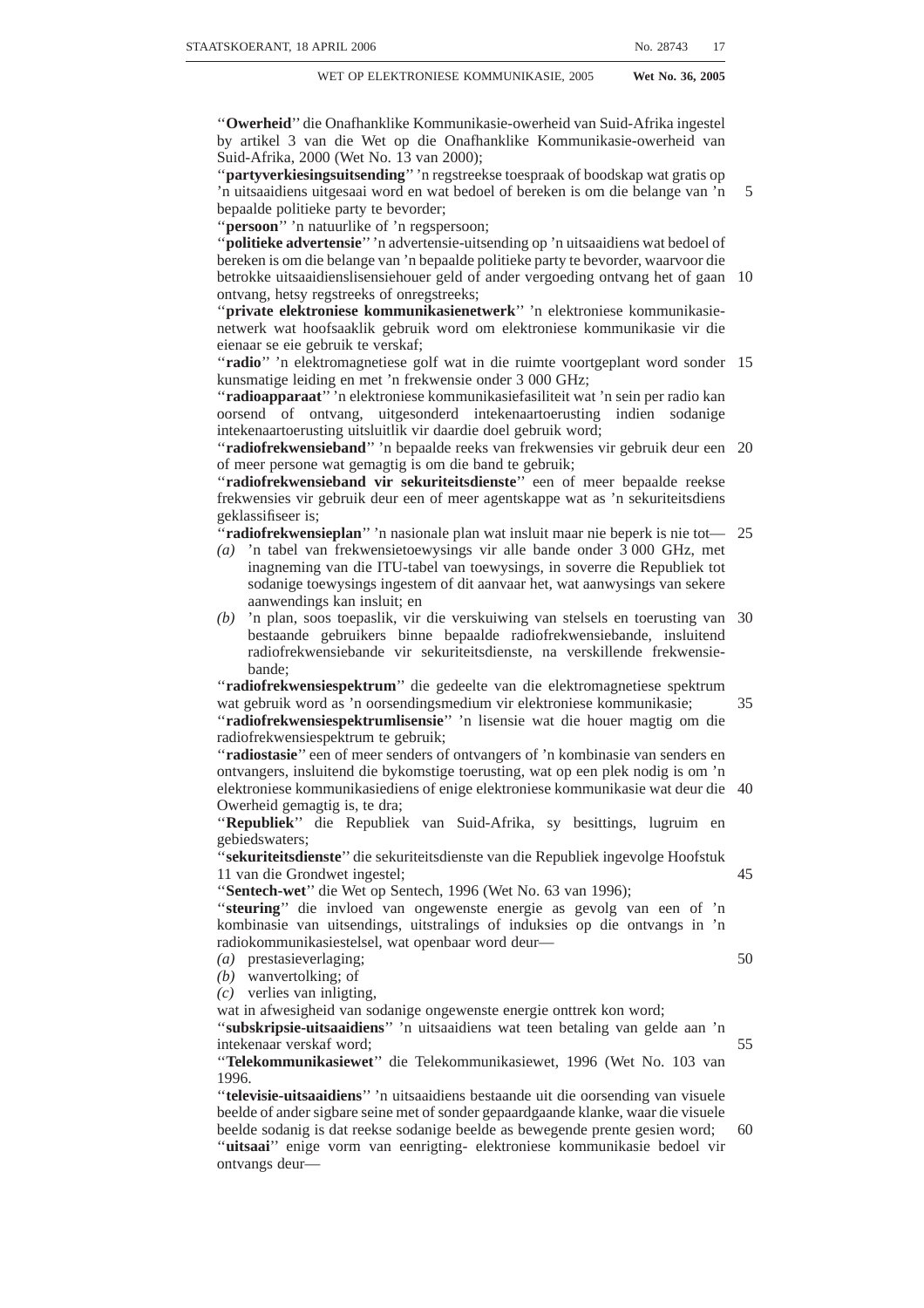#### **Amendment of individual licence**

**10.** (1) The Authority may amend an individual licence after consultation with the licensee—

- *(a)* to make the terms and conditions of the individual licence consistent with the terms and conditions being imposed generally in respect of all individual licences of the same type; 5
- *(b)* for the purpose of ensuring fair competition between licencees;
- *(c)* to the extent requested by the licensee provided it will not militate against orderly frequency management and will not prejudice the interests of other licencees;
- *(d)* to the extent necessitated by technological change or in the interest of ordely frequency management;
- *(e)* in accordance with a decision made by the Authority in terms of section 17E of the ICASAAct following a finding and recommendation by the Complaints and Compliance Committee;
- where the Authority is satisfied that the amendment is necessary to ensure the achievement of the objectives of this Act;
- *(g)* if the amendment relates to universal access or universal service and is necessary, in the opinion of the Authority, as a result of—
	- (i) changed circumstances in the market; or
	- (ii) lack of electronic communications network services, broadcasting services, or electronic communications services in specifically identified areas of the Republic.
- *(h)* if the amendment is in pursuance of and in accordance with the regulations made under Chapter 10.

(2) The provisions of section 9(2) to (6) apply, with the necessary changes, to the amendment of an individual licence.

#### **Renewal of individual licence**

**11.** (1) A licensee may, subject to the conditions of his or her individual licence, apply for the renewal of his or her individual licence in the manner prescribed by the Authority. 30

(2) The regulations prescribed by the Authority in terms of subsection (1) must specify, among other things, the form and content of applications for renewal and the time period for applying for renewal.

(3) Except as provided in this section, the provisions of section 9(2) to (6) apply, with the necessary changes, to the renewal of an individual licence. 35

(4) Except for applications contemplated in subsection (9), the Authority must, subject to subsection (8), make its decision on the application for renewal prior to the expiration of the date specified in the licence.

(5) The Authority may prescribe any fees applicable to the renewal of an individual licence.

(6) Subject to subsection (7), the Authority must renew the individual licence on no less favourable terms and conditions as were applicable during its preceding period of validity except where the amendments meet the requirements set out in section 10.

(7) Subject to subsection (12), the Authority may refuse to renew a licence or may renew the licence on less favourable terms and conditions than those that were applicable during the preceding period of validity or renew the licence with terms and conditions that are not applicable to similar licences if the Authority determines that the licensee has materially and repeatedly failed to comply with— 45

*(a)* the terms and conditions of the licence;

- *(b)* the provisions of this Act or of the related legislation; or
- *(c)* any regulation made by the Authority.

(8) If the Authority refuses an application for renewal of the individual licence or renews the licence on less favourable terms and conditions, the Authority—

*(a)* must, as soon as practicable, inform the licensee by written notice, of its decision and the reasons for the decision; 55

20

25

10

15

40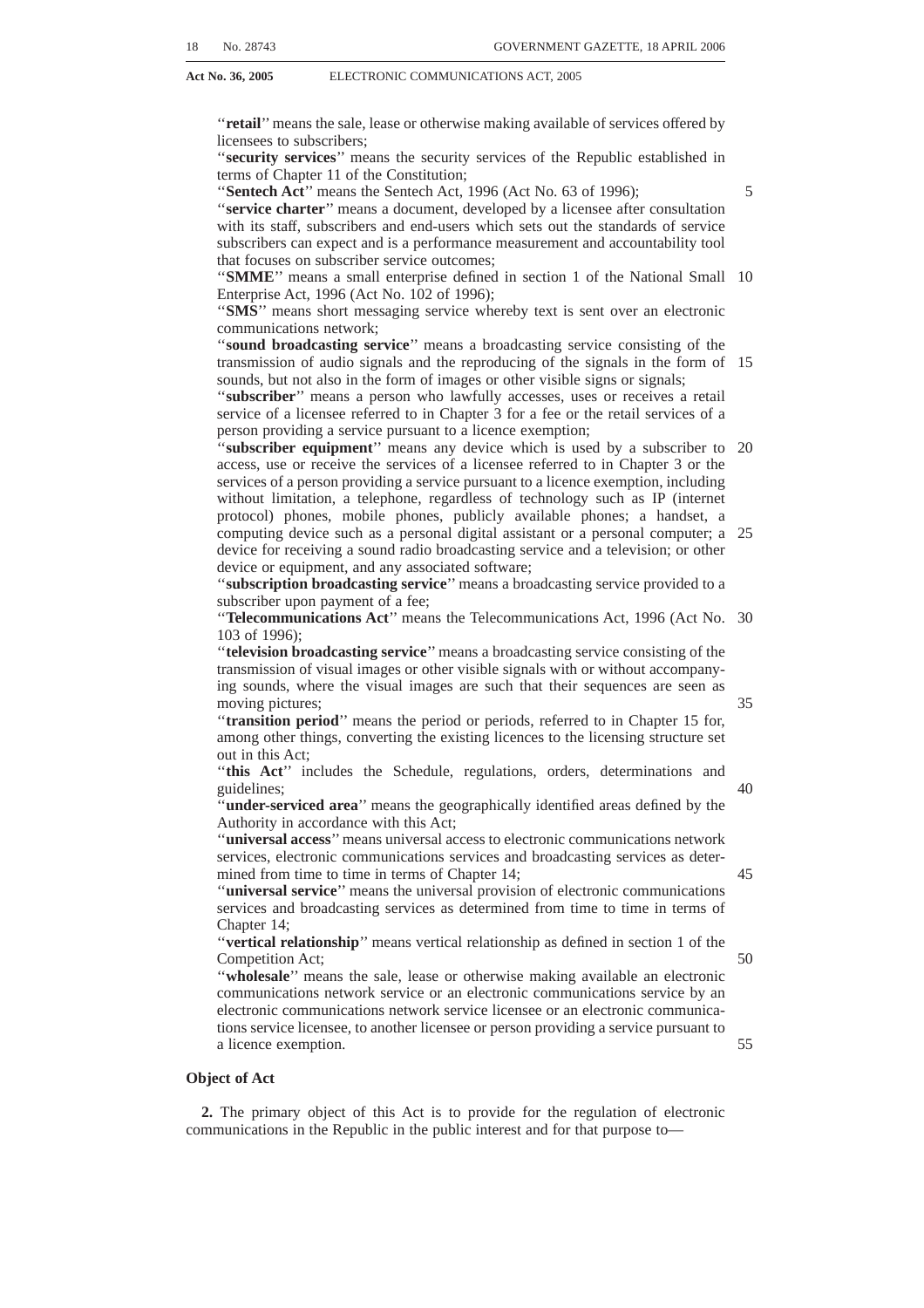- *(b)* must provide the licensee with a reasonable opportunity to make written submissions to the Authority within a time period specified in the notice referred to in paragraph *(a)*;
- *(c)* may, upon receipt of the written submission from the licensee, review its decision to refuse the application for renewal;
- *(d)* must notify the licensee of its decision after reviewing the application.

(9) The Authority may on good cause shown by the applicant, accept for filing, an application for renewal that is not submitted within the time period prescribed by the Authority in terms of subsection (2).

(10) An individual licence remains valid until such time as the Authority has made a 10 decision on an application for renewal of such individual licence.

(11) Where the Authority grants renewal of the individual licence, such licence becomes effective on the date specified by the Authority unless a stay or equivalent order of a court of competent jurisdiction is granted.

(12) Where the Authority refuses the renewal of an individual licence, such refusal 15 becomes effective, on the date specified in the notice given by the Authority to the licensee in terms of subsection  $(8)(d)$ , unless a stay or equivalent order of a court of competent jurisdiction is granted.

#### **Surrender of individual licence**

**12.** A licensee may, at any time, by written notice, surrender an individual licence to 20 the Authority in accordance with the requirements set out in the individual licence or in the manner prescribed by the Authority.

#### **Transfer of individual licences or change of ownership**

**13.** (1) An individual licence may not be assigned, ceded or transferred to any other person without the prior written permission of the Authority. 25

(2) An application for permission to assign, cede or transfer an individual licence may be made to the Authority in the prescribed manner.

(3) The Authority may by regulation, set a limit on, or restrict, the ownership or control of an individual licence, in order to—

- *(a)* promote the ownership and control of electronic communications services by 30 historically disadvantaged groups; or
- *(b)* promote competition in the ICT sector.

(4) The Authority may, subject to Chapter 9, by regulation, set a limit on, or restrict, the ownership or control of an individual licence for broadcasting services in order to promote a diversity of views and opinions. 35

(5) Regulations contemplated in subsection (3) and (4) must be made—

- *(a)* with due regard to the objectives of this Act, the related legislation and where applicable, any other relevant legislation; and
- *(b)* after the Authority has conducted an inquiry in terms of section 4B of the ICASA Act, which may include, but is not limited to, a market study. 40

#### **Suspension or cancellation of individual licence**

**14.** (1) The Authority may suspend or cancel an individual licence granted in terms of this Act—

- *(a)* where the licensee agrees in writing to such suspension or cancellation;
- *(b)* in accordance with a decision made by the Authority in terms of section 17E 45 of the ICASA Act; or
- *(c)* where the licensee is placed in liquidation, whether voluntary or compulsory or is placed under judicial management, either provisionally or finally.

(2) The suspension or cancellation of an individual licence takes effect on the date set forth in a written notice of suspension or cancellation served on the licensee by the 50Authority.

(3) Once the suspension or cancellation of an individual licence has taken effect, the Authority must, as soon as practicable, publish the suspension or cancellation in the *Gazette*.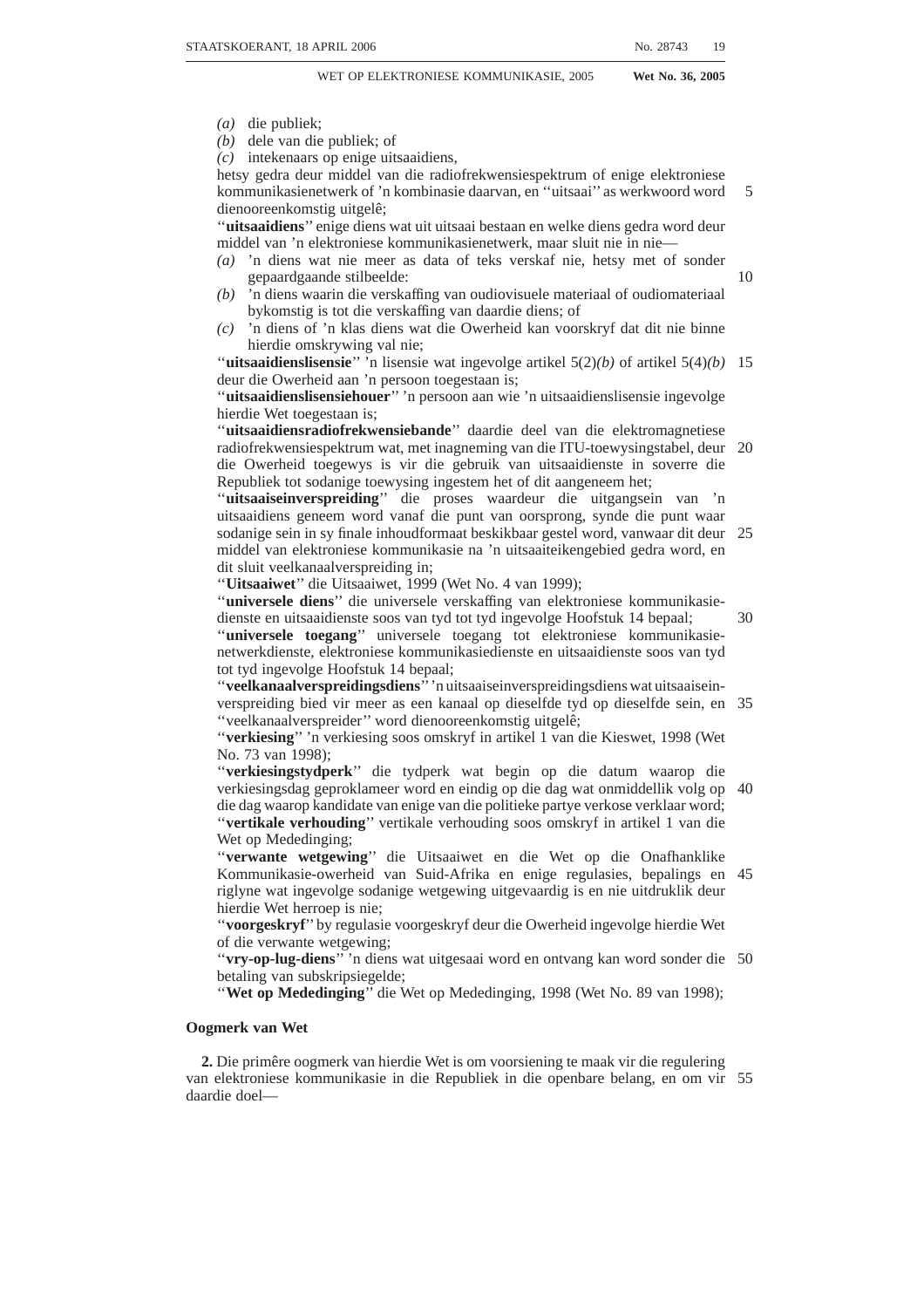(4) A delay or failure to publish the notice of suspension or cancellation in the *Gazette*, does not in any manner affect the validity of the suspension or cancellation.

#### **Effect of suspension, cancellation, surrender or expiry of individual licence**

**15.** (1) Once—

- *(a)* the suspension or cancellation of an individual licence under section 14 has taken effect; 5
- *(b)* the surrender of an individual licence under section 12 has taken effect; or *(c)* an individual licence has expired,

the licensee must immediately cease to provide any service in respect of which the licence was granted, unless such suspension or cancellation is stayed or an equivalent 10 order of a court of competent jurisdiction is granted.

(2) Despite subsection (1), the Authority may authorise the licensee, in writing, to continue providing any service or any part thereof in respect of which the licence was granted, for such duration as the Authority may specify in the authorisation, for the purpose of winding up the licensee's affairs and protecting subscribers to such services.

(3) Despite subsection (1) and subject to section 11, a licensee, whose individual licence has expired, is entitled to continue providing a service as if the licence has not expired upon proof being submitted to the Authority that— 15

- *(a)* the licensee has applied for the renewal of the licence in accordance with section 11; and 20
- *(b)* such application is pending determination by the Authority.

#### **Class licence**

**16.** (1) The Authority may, upon receipt of a written registration in the manner prescribed and satisfying the conditions provided for in section 5(8), grant a class licence.

(2) Registration for a class licence may be submitted at any time in the manner prescribed by the Authority.

(3) The Authority must maintain a register of all class licensees containing the information set out in subsection (5).

(4) The register must be available to the public.

(5) The Authority must at least once annually update and publish the list of class licensees in the *Gazette*, indicating for each class—

*(a)* the names and contact details of all registered licensees;

*(b)* the nature of the services provided; and

*(c)* the applicable licence terms and conditions.

(6) No class licence may be ceded or transferred without the prior written approval of the Authority.

#### **Registration for Class Licence**

**17.** (1) A person who intends to operate under a class licence must, in the manner prescribed, submit a registration notice in writing to the Authority. 40

(2) The registrant must pay to the Authority the registration fee prescribed by the Authority.

(3) Subject to section 18, the Authority must, within sixty (60) days after receipt of a registration notice, grant the class licence and update its internal records by including the— 45

*(a)* the name of the accepted registrant;

*(b)* the nature of the service that the registrant proposes to provide; and

*(c)* the licence conditions applicable to the class licence.

(4) If the Authority delays the grant of a class licence beyond the sixty (60) day period, the Authority must give written notice of the delay and of the reasons for the 50delay, to the registrant.

30

35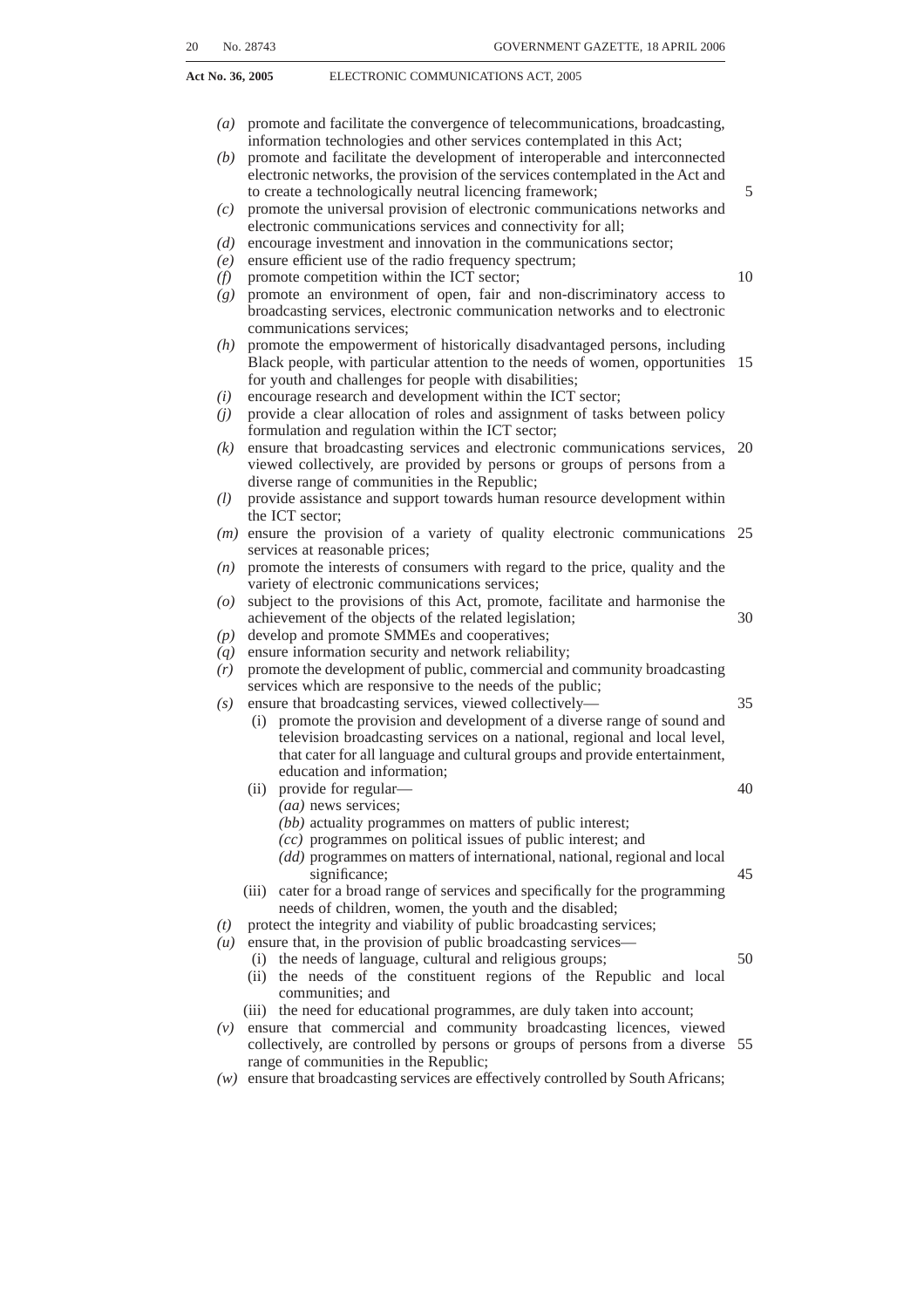(5) In any case where—

- *(a)* the Authority fails to give notice of a delay to the registrant and fails to grant the class licence within the sixty (60) days as required in terms of subsection (4);
- *(b)* the registrant has complied with the regulations prescribed in terms of section 5(7) applicable to class licenses; 5
- *(c)* the registrant satisfies the conditions provided for in section 5(8); and

**Act No. 36, 2005** ELECTRONIC COMMUNICATIONS ACT, 2005

*(d)* the Authority has not declined to accept the registration notice for the class licence in terms of section 18,

the class licence is considered to have been granted by the Authority on the 61st day after 10 receipt of the registration notice by the Authority.

(6) During the term of a class licence the licensee must ensure that the information contained in the register referred to in section 16(3), remains accurate by filing and updating such information where—

- *(a)* the licensee surrenders its class licence and ceases to provide the electronic 15 communications network services, electronic communications services or broadcasting services licensed pursuant to such class licence; or
- *(b)* the information contained in the register referred to in section 16(3) is no longer accurate.

# **Refusal of registration for class licence**

**18.** (1) The Authority may refuse to accept a registration for a class licence if—

- *(a)* the registration does not contain the information prescribed by the Authority;
- *(b)* the person is in contravention of this Act or the related legislation in relation to other licences that such person may hold; or
- *(c)* the registration contains false or misleading information or misrepresentations 25 of fact.

(2) Where a registration is refused, the Authority must, within sixty (60) days of receipt of the registration, send to the registrant, a written notice—

- *(a)* stating the reasons for the refusal; and
- *(b)* providing the registrant with an opportunity to correct and resubmit the 30 registration.

# **Renewal of class licence**

**19.** (1) All class licenses must have a term of validity not exceeding 10 (ten) years, unless specified to the contrary by the Authority.

(2) Class licensees seeking to renew their class licenses must, in writing and not less 35 than six months prior to the expiration of their class licence, notify the Authority of their intention to continue to provide the services.

(3) The renewal notice contemplated in subsection (2) must be submitted to the Authority in the manner prescribed as contemplated in section 5(7).

(4) Within sixty (60) days of the receipt of the written notice submitted in accordance 40 with subsection (2), the Authority must update the register of class licences referred to in section 16(3) to reflect the renewed licences.

(5) Where the Authority fails to update the register referred to in section 16(3), the class licence is considered to have been renewed on the 61st day following receipt by the Authority of the class licensee's written notice.

45

# **CHAPTER 4**

# **ELECTRONIC COMMUNICATIONS NETWORKS AND ELECTRONIC COMMUNICATIONS FACILITIES**

#### **Application**

**20.** (1) This chapter applies only to electronic communications network service 50licensees.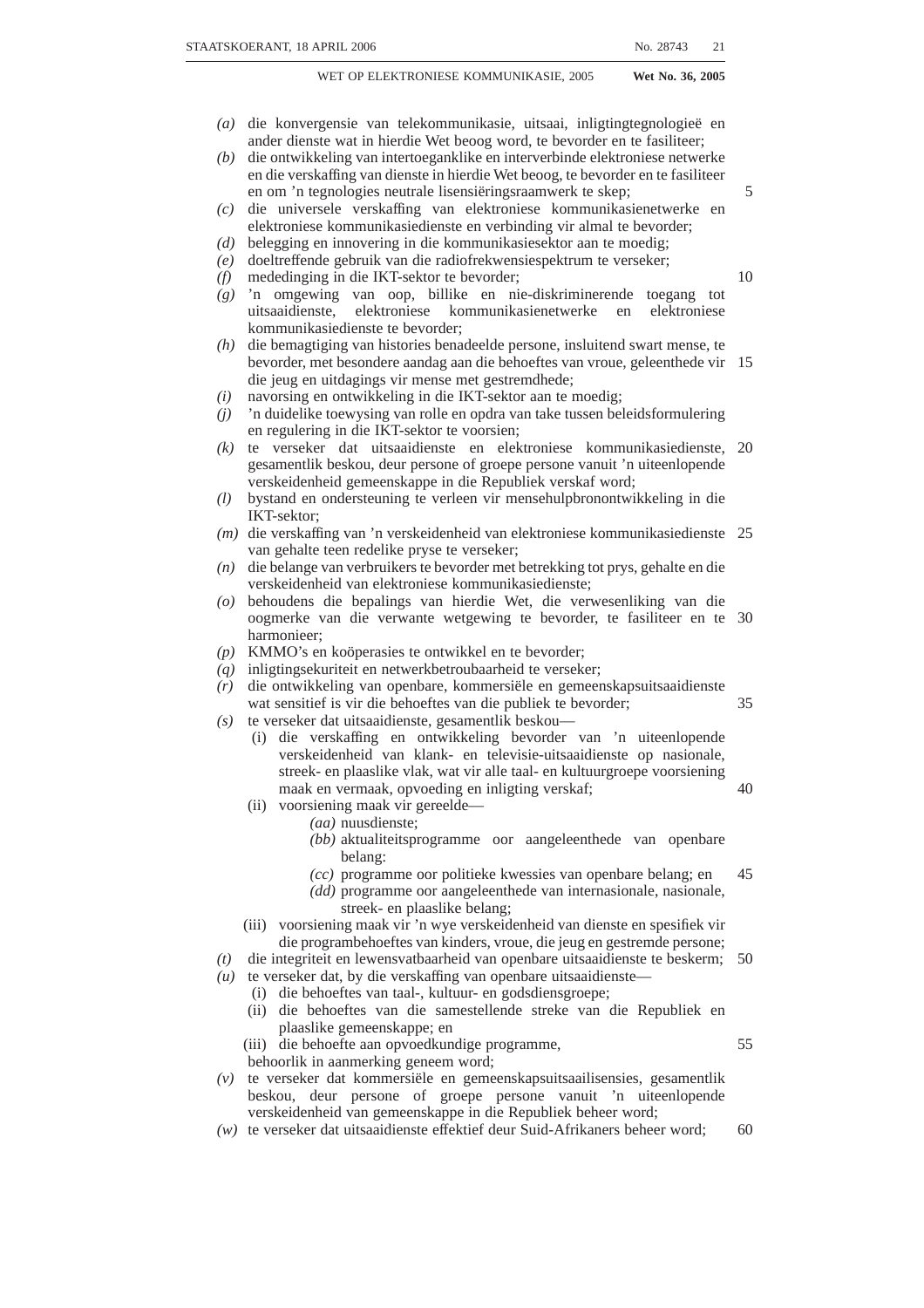(2) An electronic communications network service licensee must perform its obligations in terms of this Chapter and in accordance with the regulations prescribed by the Authority.

#### **Guidelines for rapid deployment of electronic communications facilities**

**21.** (1) The Minister must, in consultation with the Minister of Provincial and Local Government, the Minister of Land Affairs, the Minister of Environmental Affairs, the Authority and other relevant institutions, develop guidelines for the rapid deployment and provisioning of electronic communications facilities. 5

(2) The guidelines must provide procedures and processes for—

- *(a)* obtaining any necessary permit, authorisation, approval or other governmen-10 tal authority including the criteria necessary to qualify for such permit, authorisation, approval or other governmental authority; and
- *(b)* resolving disputes that may arise between an electronic communications network service licensee and any landowner, in order to satisfy the public interest in the rapid rollout of electronic communications networks and 15 electronic communications facilities.

# **Entry upon and construction of lines across land and waterways**

**22.** (1) An electronic communications network service licensee may—

- *(a)* enter upon any land, including any street, road, footpath or land reserved for public purposes, any railway and any waterway of the Republic; 20
- *(b)* construct and maintain an electronic communications network or electronic communications facilities upon, under, over, along or across any land, including any street, road, footpath or land reserved for public purposes, any railway and any waterway of the Republic; and
- *(c)* alter or remove its electronic communications network or electronic 25 communications facilities, and may for that purpose attach wires, stays or any other kind of support to any building or other structure.

(2) In taking any action in terms of subsection (1), due regard must be had to applicable law and the environmental policy of the Republic.

#### **Underground pipes for purposes of electronic communications network service** 30

**23.** (1) If any local authority and an electronic communications network service licensee agree that the provision of the electricity supply and electronic communications network services to a particular area must be provided by means of an underground cable, that local authority may on any premises within the said area, when installing such cable for an underground electricity supply line on the said premises, provide a 35 conduit pipe or other facility for the installation of an underground electronic communications facility from a point of connection on the street boundary to a building on those premises, in accordance with the requirements of the electronic communications network services licensee.

- (2) The cost of the provision of the said conduit pipe or other facility—
- 40
- *(a)* is payable to the local authority in question; and
- *(b)* is, for the purpose of any law, considered to be fees payable by the owner of the premises in question to the local authority in respect of the installation of the electricity supply line.

# **Pipes under streets**

**24.** (1) A electronic communications network service licensee may, after providing thirty (30) days prior written notice to the local authority or person owning or responsible for the care and maintenance of any street, road or footpath—

*(a)* construct and maintain in the manner specified in that notice any pipes, tunnels or tubes required for electronic communications network facilities 50under any such street, road or footpath;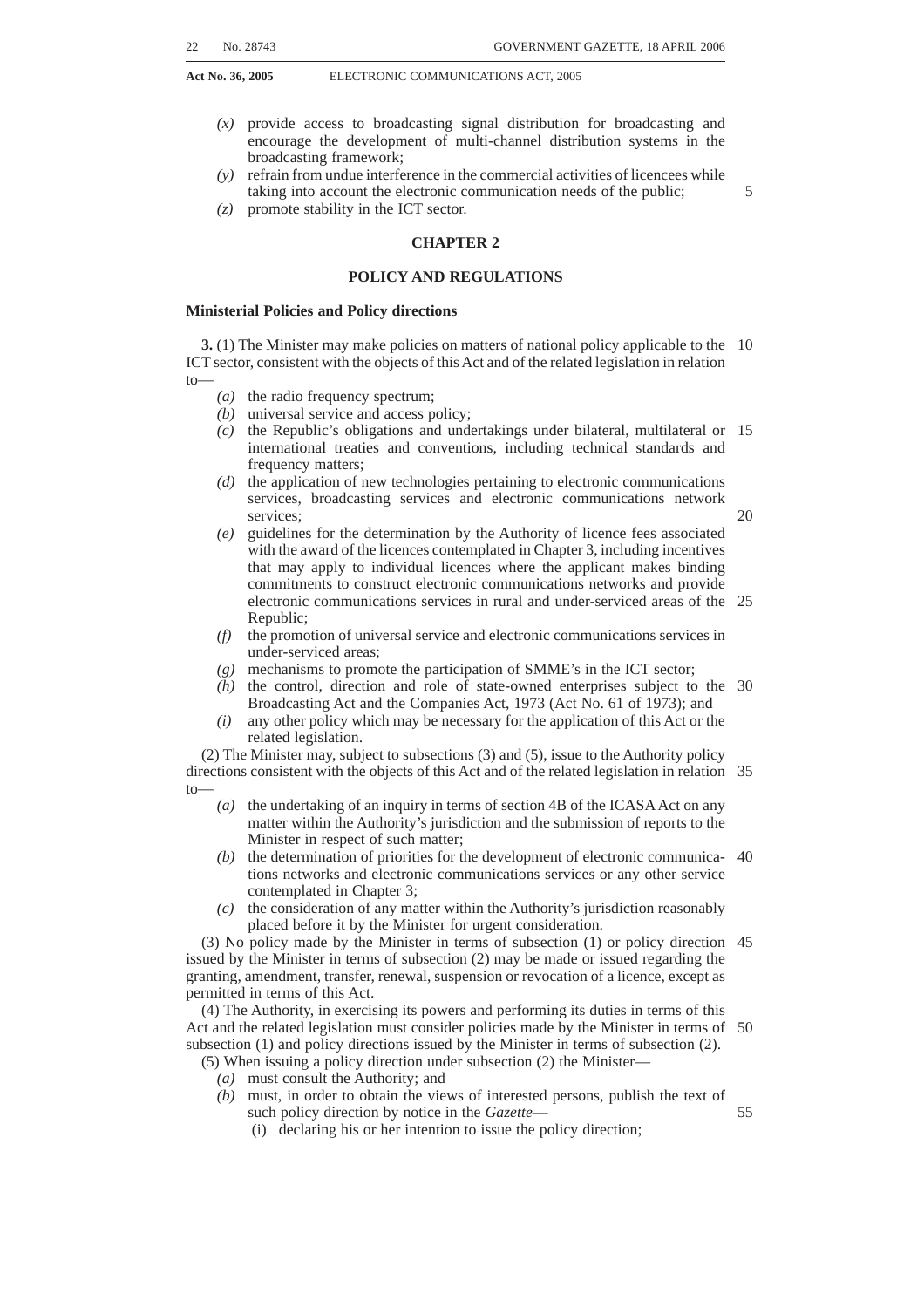- **Act No. 36, 2005** ELECTRONIC COMMUNICATIONS ACT, 2005
	- *(b)* alter or remove any pipes, tunnels or tubes required for electronic communications network facilities under any such street, road or footpath and may for such purposes break or open up any street, road or footpath; and
	- *(c)* alter the position of any pipe, not being a sewer drain or main, for the supply of water, gas or electricity.

(2)The local authority or person to whom any such pipe belongs or by whom it is used is entitled, at all times while any work in connection with the alteration in the position of that pipe is in progress, to supervise that work.

(3)The licensee must pay all reasonable expenses incurred by any such local authority or person in connection with any alteration or removal under this section or any 10 supervision of work relating to such alteration.

# **Removal of electronic communications network facilities**

**25.** (1)If an electronic communications network service licensee finds it necessary to move any electronic communications facility, pipe, tunnel or tube constructed upon, in, over, along, across or under any land, railway, street, road, footpath or waterway, owing to any alteration of alignment or level or any other work on the part of any public authority or person, the cost of the alteration or removal must be borne by that local authority or person. 15

(2) Where any electronic communications network facility passes over any private property or interferes with any building about to be erected on that property, the licensee 20 must, on receiving satisfactory proof that a building is actually to be erected, deviate or alter the positioning of the electronic communications facility in such manner as to remove all obstacles to building operations.

(3) The owner of the property must, in writing, give notice that any such deviation or alteration is required to the electronic communications network service licensee, not less 25 than 28 days before the alteration or deviation is to be effected.

(4) If any deviation or alteration of an electronic communications network facility, pipe, tunnel or tube constructed and passing over any private property is desired on any ground other than those contemplated in subsection (2), the owner of the property must give the electronic communications network service licensee written notice of 28 days, 30 of such deviation or alteration.

(5) The electronic communications network service licensee must decide whether or not the deviation or alteration is possible, necessary or expedient.

(6) If the electronic communications network service licensee agrees to make the deviation or alteration as provided for in subsection (3), the cost of such deviation or 35 alteration must be borne by the person at whose request the deviation or alteration is effected.

(7) If, in the opinion of the electronic communications network service licensee the deviation or alteration is justified, the licensee may bear the whole or any part of the said cost.

(8) Where a dispute arises between any owner of private property and a electronic communications network service licensee in respect of any decision made by a electronic communications network services licensee in terms of subsection (4), such dispute must be referred to the Complaints and Compliance Committee in accordance with section 17C of the ICASA Act.

#### **Fences**

**26.** (1) If any fence erected or to be erected on land over which an electronic communications network facility, pipe, tunnel or tube is constructed or is to be constructed by an electronic communications network service licensee renders or would render entry to that land impossible or inconvenient, the electronic communications 50network service licensee may at its own expense—

- *(a)* erect and maintain gates in that fence; and
- *(b)* provide duplicate keys for such gates, one set of which must be handed to the owner or occupier of the land.

5

40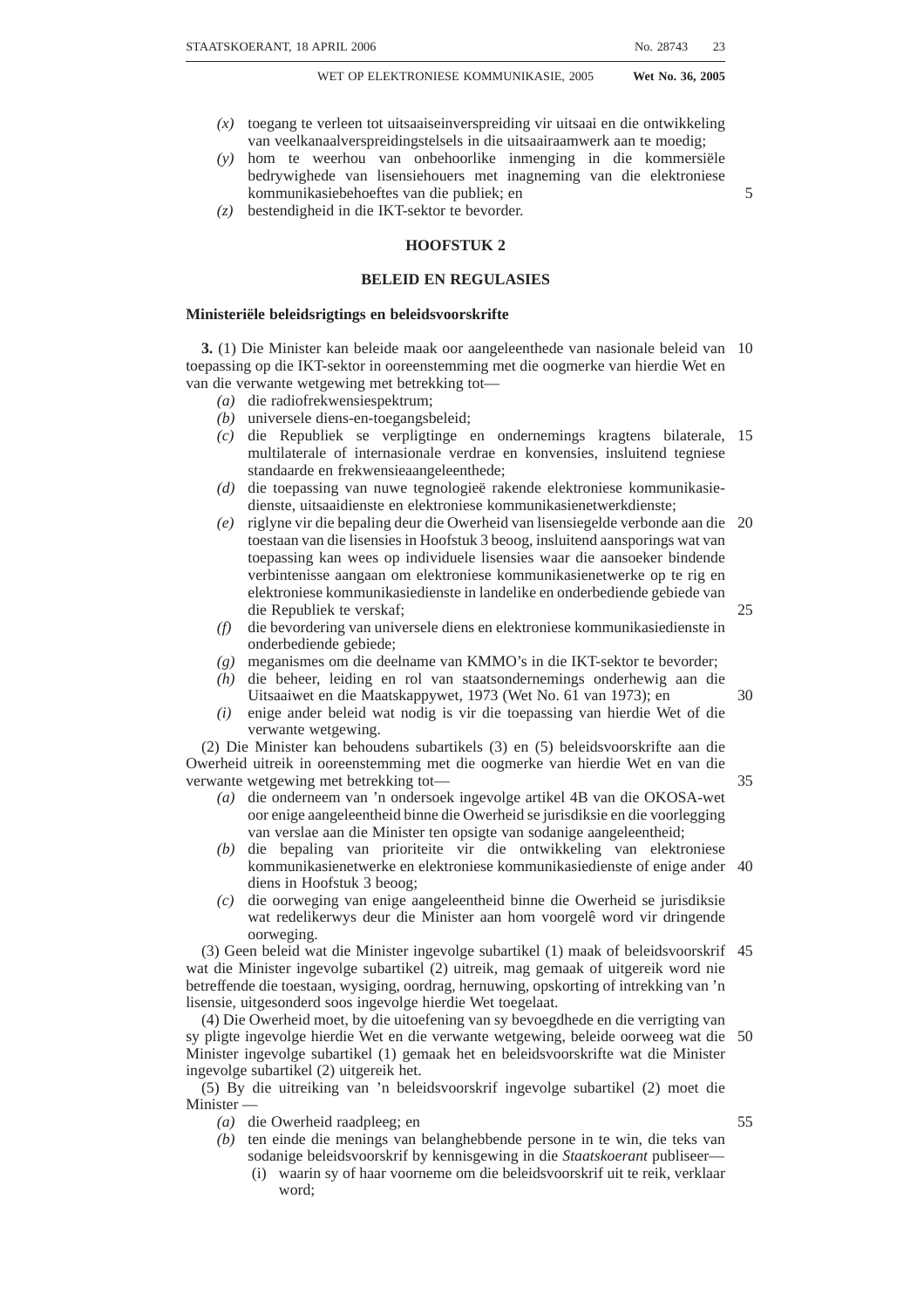(2) Any person intending to erect any such fence must give the electronic communications network service licensee notice in writing of not less than six weeks of his or her intention to erect such fence.

#### **Trees obstructing electronic communications network facilities**

**27.** (1)Any tree or vegetation which in the opinion of an electronic communications network service licensee— 5

*(a)* obstructs or interferes; or

*(b)* is likely to obstruct or interfere,

with the working or maintenance of any of the electronic communications network services licensees' electronic communications network or electronic communications 10 facilities, pipes, tunnels or tubes, whether growing upon—

- (i) State-owned land;
- (ii) any road; or
- (iii) private land,

must, after reasonable notice to the owner or occupier of the land, be cut down or 15 trimmed by the authority responsible for the care and the management of such Stateowned land, road or private land, in accordance with its requirements or by the owner or occupier of such private land, as the case may be, at the expense of the electronic communications network service licensee.

(2) In the event of failure to comply with a notice referred to in subsection  $(1)(b)$ , the 20 electronic communications network service licensee may cause the said tree or vegetation to be cut down or trimmed as the electronic communications network service licensee may consider necessary.

(3) Where the electronic communications network or electronic communications facility is actually interfered with or endangered by any such tree or vegetation, the 25 licensee may remove such tree or vegetation without any such notice.

(4) In taking any action in terms of subsections (1), (2) or (3), due regard must be had to the environmental law of the Republic.

# **Height or depth of electronic communications network facilities**

**28.** (1)*(a)* Aerial electronic communications networks or electronic communications 30 facilities along any railway or public or private street, road, footpath or land must be at the prescribed height above the surface of the ground.

*(b)* The electronic communications network service licensee must place electronic communications networks and electronic communications facilities, pipes, tunnels and tubes at the prescribed depth below the surface of the ground.

(2) If the owner of any private land proves to the satisfaction of an electronic communications network service licensee that he or she is obstructed in the free use of his or her land because of the insufficient height or depth of any electronic communications network or electronic communications facility, pipe, tunnel or tube constructed by the electronic communications network service licensee, the electronic 40 communications network service licensee may, subject to the provisions of sections 22 and 25, take such steps as he or she may consider necessary for giving relief to that owner.

(3) In taking any action in terms of this section, due regard must be had to the environmental laws of the Republic.

45

35

# **Electrical works**

**29.** (1)Any person who constructs, equips or carries on any railway or works for the supply of light, heat or power by means of electricity, must—

- *(a)* conform to the requirements of an electronic communications network service licensee for the prevention of damage to any of its electronic communications network and electronic communications facilities or works by such construction; 50
- *(b)* before commencing the construction of any such railway or works, give 30 days prior written notice to the electronic communications network service licensee of his or her intention to commence the construction; and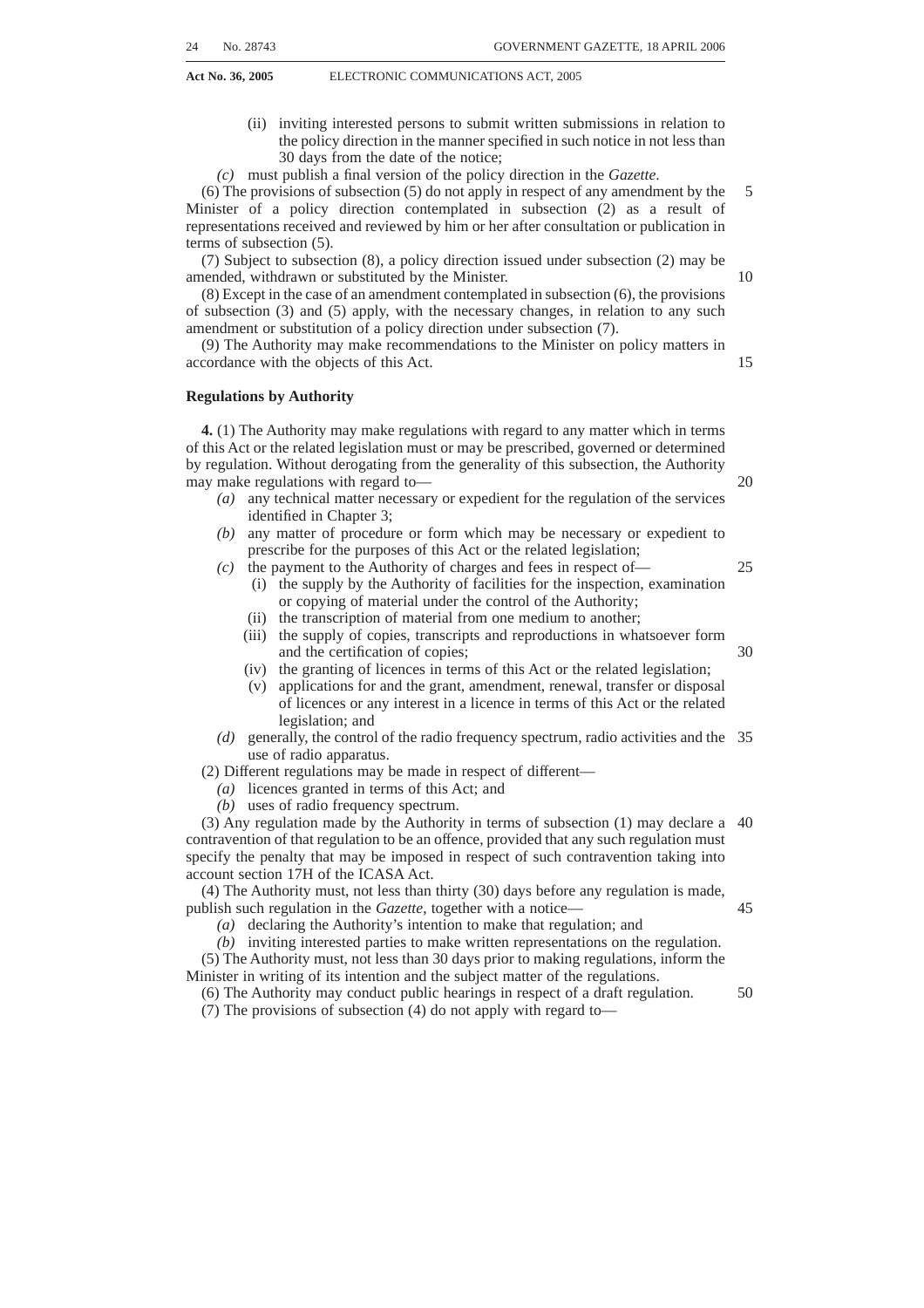- *(c)* furnish the electronic communications network service licensee with—
	- (i) a plan of the proposed railway or works;
	- (ii) particulars showing the manner and position in which the railway or works are intended to be constructed, executed and carried on; and
	- (iii) such further information related to the proposed railway or works as the electronic communications network service licensee may require. 5

 $(2)$  If—

- *(a)* it appears to the electronic communications network service licensee that the construction, equipment or operation of any such railway or works is likely to damage any of its electronic communications facilities or works; or
- *(b)* any such electronic communications facilities or works are damaged by the construction, equipment or operation of any such railway or works,

the electronic communications network service licensee must give reasonable notice of its requirements to the person concerned.

(3) Any person who, after receiving the notice referred to in subsection (2), proceeds 15 with or causes to be proceeded with any such construction, equipment or operation in contravention of the said requirements, may be liable to the electronic communications network service licensee for damages sustained by the electronic communications network service licensee as a result of a contravention of subsection (1).

# **CHAPTER 5**

# **RADIO FREQUENCY SPECTRUM**

#### **Control of radio frequency spectrum**

**30.** (1) In carrying out its functions under this Act and the related legislation, the Authority controls, plans, administers and manages the use and licensing of the radio frequency spectrum except as provided for in section 34.

(2) In controlling, planning, administering, managing and licensing the use of the radio frequency spectrum, the Authority must—

- *(a)* comply with the applicable standards and requirements of the ITU and its Radio Regulations, as agreed to or adopted by the Republic;
- *(b)* take into account modes of transmission and efficient utilisation of the radio 30 frequency spectrum, including allowing shared use of radio frequency spectrum when interference can be eliminated or reduced to acceptable levels as determined by the Authority;
- *(c)* give high priority to applications for radio frequency spectrum where the applicant proposes to utilise digital electronic communications facilities for 35 the provision of broadcasting services, electronic communications services, electronic communications network services, and other services licensed in terms of this Act or provided in terms of a licence exemption;
- *(d)* plan for the conversion of analogue uses of the radio frequency spectrum to digital, including the migration to digital broadcasting in the Authority's 40 preparation and modification of the radio frequency spectrum plan; and
- *(e)* give due regard to the radio frequency spectrum allocated to security services.

(3) The Authority must, in performing its functions in terms of subsection (1), ensure that in the use of the radio frequency spectrum harmful interference to authorised or licensed users of the radio frequency spectrum is eliminated or reduced to the extent 45 reasonably possible.

(4) The Authority must investigate and resolve all instances of harmful interference to licensed services that are reported to it.

# **Radio frequency spectrum licence**

**31.** (1) Subject to subsections (5) and (6), no person may transmit any signal by radio 50or use radio apparatus to receive any signal by radio except under and in accordance

 $20$ 

25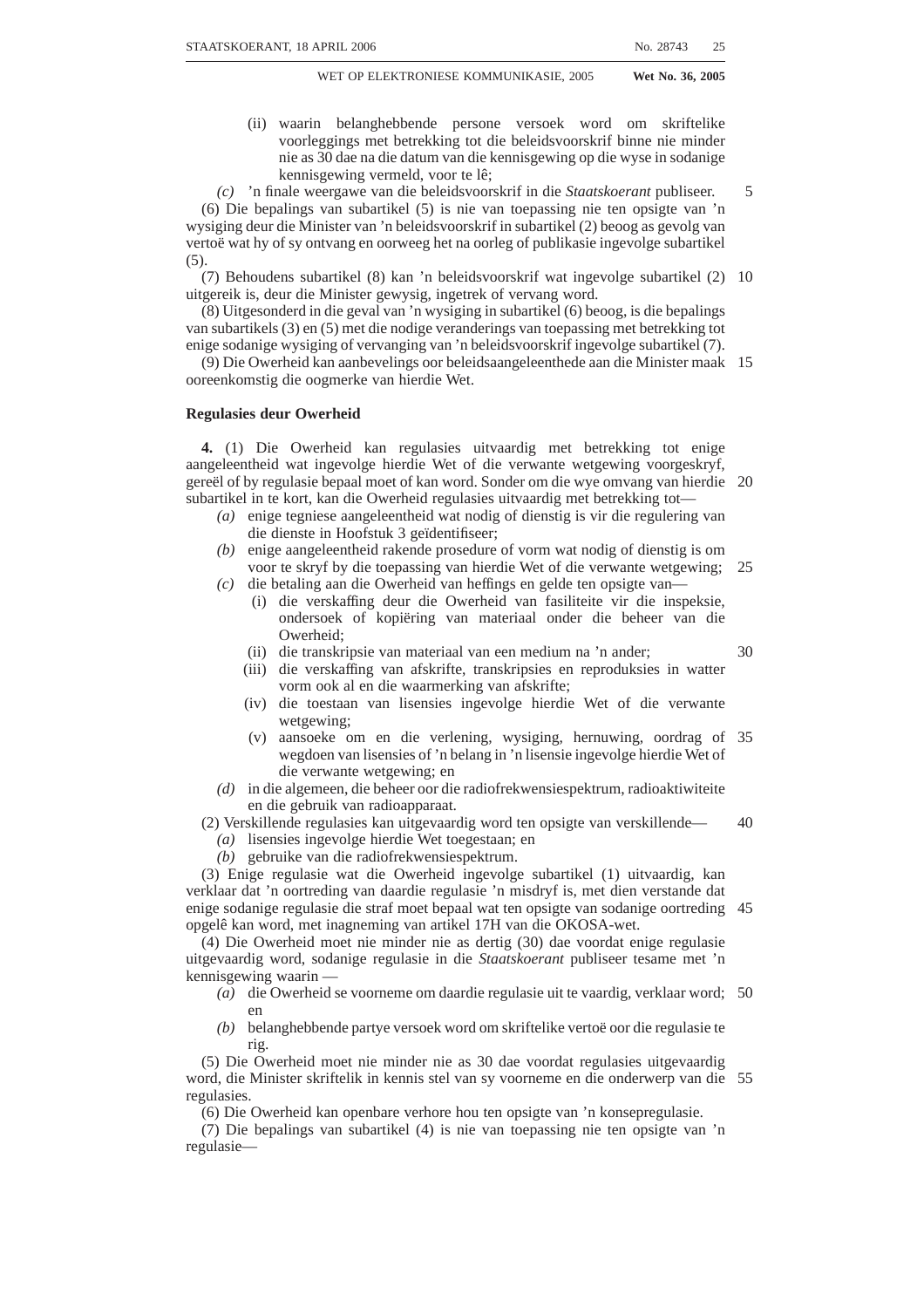with a radio frequency spectrum licence granted by the Authority to such person in terms of this Act.

(2) A radio frequency spectrum licence is required in addition to any service licence contemplated in Chapter 3, where the provision of such service entails the use of radio frequency spectrum.

(3) The Authority may, taking into account the objects of the Act, prescribe procedures and criteria for awarding radio frequency spectrum licences for competing applications or instances where there is insufficient spectrum available to accommodate demand.

(4) The Authority may amend a radio frequency spectrum licence—

10

5

- *(a)* to implement a change in the radio frequency plan;
- *(b)* in the interest of orderly radio frequency spectrum management;
- *(c)* to effect the migration of licensees in accordance with a revised radio frequency plan or the transition from analogue to digital broadcasting;
- *(d)* if requested by the licensee concerned to the extent that the request is fair and 15 does not prejudice other licensees; or
- *(e)* with the agreement of the licensee.

(5) Subsection (1) does not apply to a person who utilises radio frequency spectrum—

- *(a)* in the course of making due and proper use, as a subscriber, of an electronic communications service or electronic communications network service, the 20 provision of which is licensed in terms of Chapter 3 or as a recipient of a service subject to a licence exemption;
- *(b)* in the course of making due and proper use of an electronic communications service, the provision of which is licensed in terms of Chapter 3 as part of his or her duties in the service of the State or a local authority, including any 25 military force, police service or traffic authority, in instances of *force majeure*; or
- *(c)* in accordance with the regulations contemplated in subsection (6).

(6) The Authority may prescribe—

*(a)* types of radio apparatus the use or possession of which; or

30

*(b)* the circumstances in which the use or possession of radio apparatus, does not require a radio frequency spectrum licence, including, but not limited to radio frequency spectrum allocated for use in respect of radio astronomy and other scientific uses of radio frequency spectrum that have been coordinated and agreed to by the Authority.

(7) The Authority may, on its own initiative, take appropriate action to ensure compliance with the provisions of this Chapter.

(8) Subject to subsection (9), the Authority may withdraw any radio frequency spectrum licence when the licensee fails to utilise the allocated radio frequency spectrum in accordance with the licence conditions applicable to such licence. 40

(9) Before the Authority withdraws a radio frequency spectrum licence in terms of subsection (8), it must give the licensee prior written notice of at least 30 days and the licensee must have 7 (seven) business days in which to respond in writing to the notice (unless otherwise extended by the Authority) demonstrating that it is utilising the radio frequency spectrum in compliance with this Act and the licence conditions.

(10) The Authority, based on the written response of the licensee, must notify the licensee of its decision to withdraw or not to withdraw the licence.

#### **Control of possession of radio apparatus**

- **32.** (1) No person may possess any radio apparatus unless he or she is—
- *(a)* in possession of a radio frequency spectrum licence granted in terms of this 50 Chapter; or
- *(b)* exempted as prescribed in terms of section 31(6).

(2) The Authority may, subject to this Act, the related legislation and other applicable law, enter onto property for purposes of inspecting radio apparatus in accordance with subsection (3).

(3) Where a person is found in possession of any radio apparatus in contravention of the provisions of this section, the Authority may—

35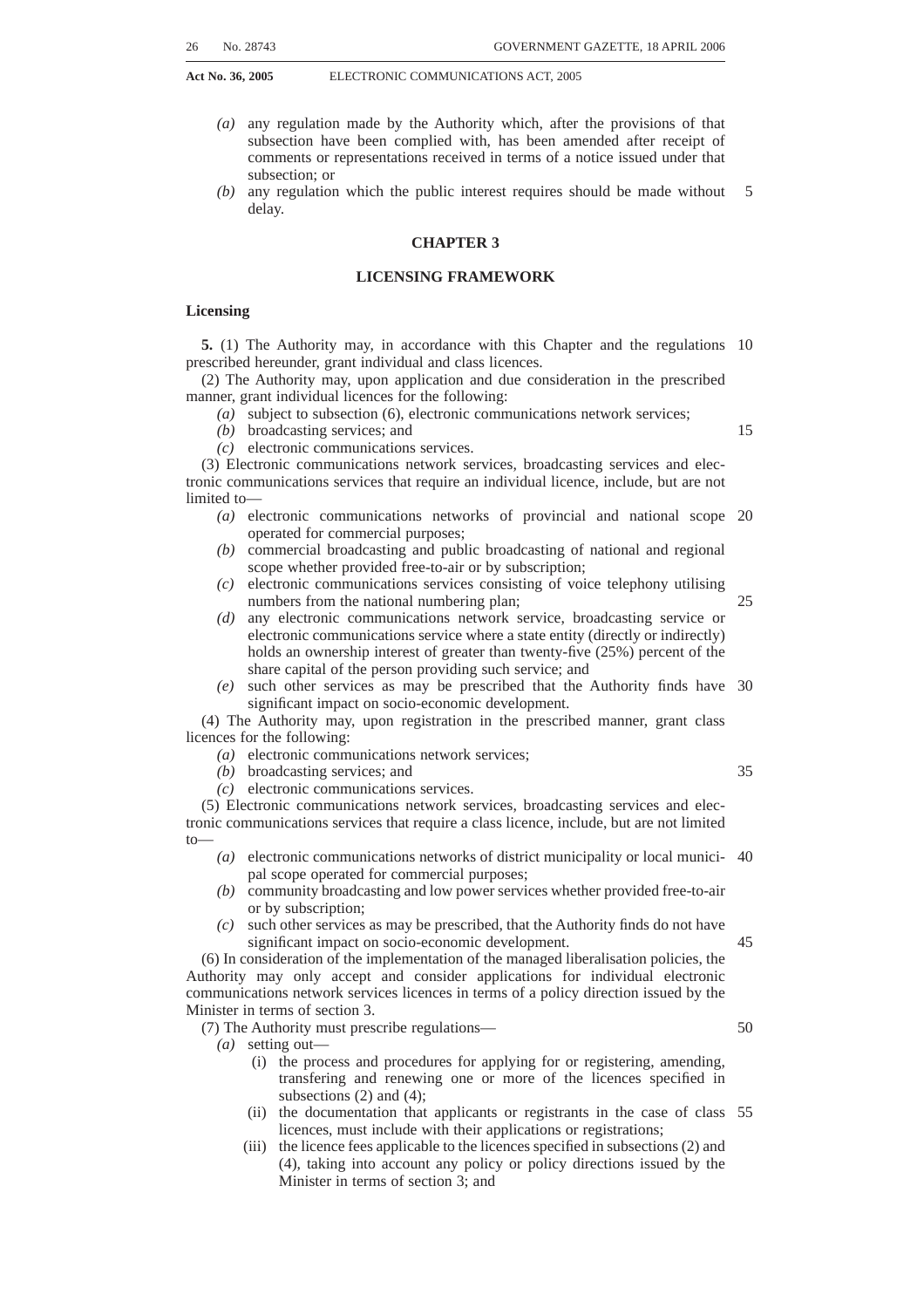- 
- *(a)* seal or alter such apparatus or any part thereof in order to— (i) prevent the use of that radio apparatus for the purpose of transmission or reception; and
	- (ii) grant to such person a permit for a limited or indefinite period authorising the possession of that apparatus on condition that it is not, during such period, used for such purpose; or 5
- *(b)* seize such apparatus, whether or not it is sealed as contemplated in paragraph *(a)*, for disposal in terms of subsection (4).

(4) Radio apparatus seized under subsection (3)*(b)* must be held by the Authority at the cost of the person from whom it was seized until—

- *(a)* its possession is authorised in terms of section 31; or
- *(b)* the matter is dealt with by a court of law.

# **Frequency co-ordination**

**33.** (1) Holders of a radio frequency spectrum licence must, in good faith, co-ordinate their respective frequency usage with other such licensees to—

- *(a)* avoid harmful interference among radio frequency spectrum licensees;
- *(b)* ensure efficient use of any applicable frequency band; and
- *(c)* allow for the provision of cost-efficient services.

(2) Where radio frequency spectrum licensees are unable or unwilling to co-ordinate in good faith in terms of subsection (1), the Authority must intervene and resolve the 20 dispute.

(3) The Authority must prescribe regulations governing the co-ordination contemplated in subsection (1), which may include a process for the resolution of disputes among radio frequency spectrum licensees on an expedited basis.

#### **Radio frequency plan**

**34.** (1) The Minister, in the exercise of his or her functions, represents the Republic in international fora, including the ITU, in respect of—

*(a)* the international allotment of radio frequency spectrum; and

*(b)* the international coordination of radio frequency spectrum usage,

in accordance with international treaties, multinational and bilateral agreements entered 30 into by the Republic.

(2) The Minister must approve the national radio frequency plan developed by the Authority, which must set out the specific frequency bands designated for use by particular types of services, taking into account the radio frequency spectrum bands allocated to the security services. 35

(3) The Authority must assign radio frequencies consistent with the national radio frequency plan for the use of radio frequency spectrum by licence holders and other services that may be provided pursuant to a licence exemption.

(4) The Authority must, within 12 months of the coming into force of this Act, prepare the national radio frequency plan or make appropriate modification to any existing radio 40 frequency plan to bring it into conformity with this Act.

(5) The national radio frequency plan must be updated and amended when necessary in order to keep the plan current. When updating and amending this plan due regard must be given to the current and future usage of the radio frequency spectrum.

(6)The national radio frequency plan must—

- *(a)* designate the radio frequency bands to be used for particular types of services;
- *(b)* ensure that the radio frequency spectrum is utilised and managed in an orderly, efficient and effective manner;
- *(c)* aim at reducing congestion in the use of the radio frequency spectrum;
- *(d)* aim at protecting radio frequency spectrum licensees from harmful interfer-50ence;
- *(e)* provide for flexibility and the rapid and efficient introduction of new technologies;

25

10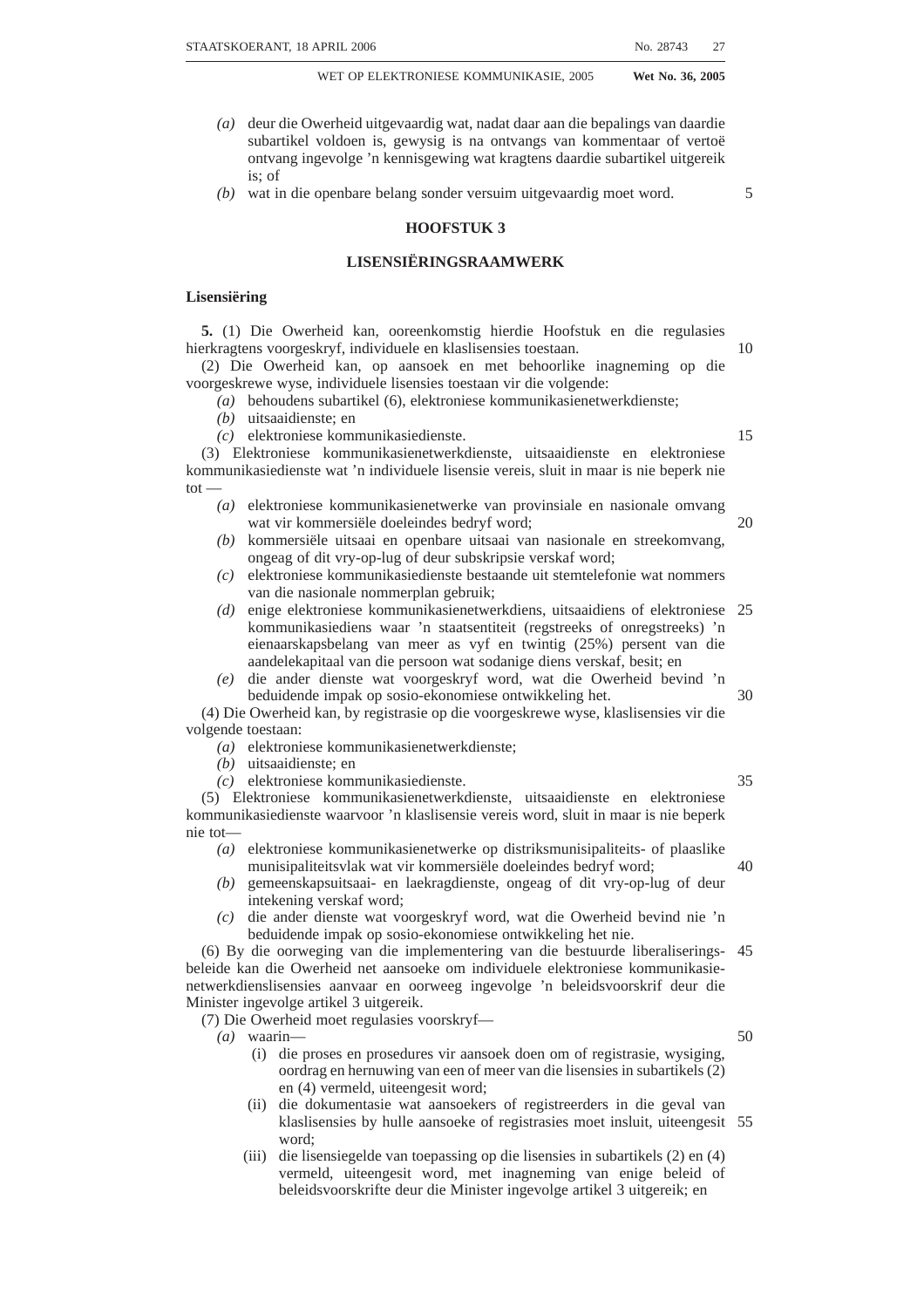*(f)* aim at providing opportunities for the introduction of the widest range of services and the maximum number of users thereof as is practically feasible.

(7) In preparing the national radio frequency plan as contemplated in subsection (4), the Authority must—

- *(a)* take into account the ITU's international spectrum allotments for radio frequency spectrum use, in so far as ITU allocations have been adopted or agreed upon by the Republic, and give due regard to the reports of experts in the field of spectrum or radio frequency planning and to internationally accepted methods for preparing such plans; 5
- *(b)* take into account existing uses of the radio frequency spectrum and any radio 10 frequency band plans in existence or in the course of preparation; and
- *(c)* consult with the Minister to—
	- (i) incorporate the radio frequency spectrum allocated by the Minister for the exclusive use of the security services into the national radio frequency plan;
	- (ii) take account of the government's current and planned uses of the radio frequency spectrum, including but not limited to, civil aviation, aeronautical services and scientific research; and
	- (iii) co-ordinate a plan for migration of existing users, as applicable, to make available radio frequency spectrum to satisfy the requirements of 20 subsection (2) and the objects of this Act and of the related legislation.

(8) The Authority must give notice of its intention to prepare a national radio frequency plan in the *Gazette* and in such notice invite interested parties to submit their written representations to the Authority within such period as may be specified in such notice.

(9) The Authority may, after the period referred to in subsection (8) has passed, hold a hearing in respect of the proposed national radio frequency plan.

(10) After the hearing, if any, and after due consideration of any written representations received in response to the notice mentioned in subsection (8) or tendered at the hearing, the Authority must forward the national radio frequency plan to 30 the Minister for approval.

(11) The Minister must, within 30 days of receipt of the national radio frequency plan, either approve the plan, at which time the plan must become effective, or notify the Authority that further consultation is required.

(12) Upon approval of the national radio frequency plan by the Minister, the Authority 35 must publish the plan in the *Gazette*.

(13) Any radio frequency plan approved in terms of this section and all the comments, representations and other documents received in response to the notice contemplated in subsection (8) or tendered at the hearing must be—

*(a)* kept at the offices of the Authority; and

*(b)* open for public inspection by interested persons during the normal office hours of the Authority.

(14) The Authority must, at the request of any person and on payment of such fee as may be prescribed, furnish him or her with a copy of the radio frequency plan.

(15) The provisions of subsections (6) to (14) apply, with the necessary changes, in 45 relation to any amendment made by the Authority to the radio frequency plan.

(16) The Authority may, where the national radio frequency plan identifies radio frequency spectrum that is occupied and requires the migration of the users of such radio frequency spectrum to other radio frequency bands, migrate the users to such other radio frequency bands in accordance with the national radio frequency plan, except where 50such migration involves governmental entities or organisations, in which case the Authority—

*(a)* must refer the matter to the Minister; and

*(b)* may migrate the users after consultation with the Minister.

40

15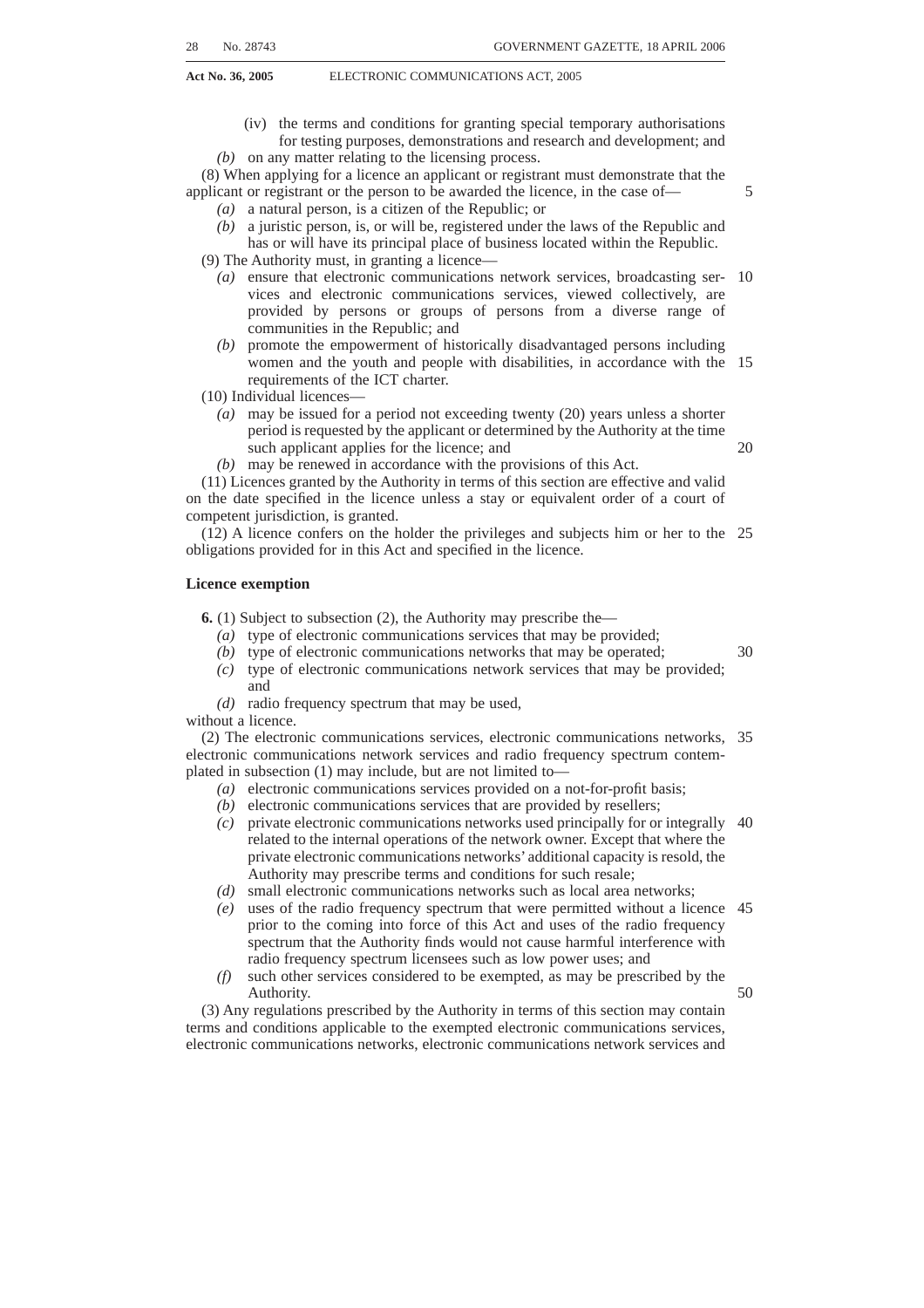#### **CHAPTER 6**

# **TECHNICAL EQUIPMENT AND STANDARDS**

#### **Approval of type**

**35.** (1) No person may use, supply, sell, offer for sale or lease or hire any type of electronic communications equipment or electronic communications facility, including radio apparatus, used or to be used in connection with the provision of electronic communications, unless such equipment, electronic communications facility or radio apparatus has, subject to subsection (2), been approved by the Authority. 5

(2)The Authority may prescribe—

- *(a)* the types of equipment, electronic communications facilities and radio 10 apparatus, the use of which does not require approval where such equipment, electronic communications facilities and radio apparatus has been approved for use by the European Telecommunications Standards Associations or other competent standards body where the equipment complies with type approval standards prescribed by the Authority; and 15
- *(b)* circumstances under which the use of equipment, electronic communications facilities, radio apparatus and subscriber equipment does not require approval, including uses for research and development, demonstrations of prototypes and testing.

# **Technical standards for equipment and electronic communications facilities**

**36.** (1) The Authority may, subject to the provisions of the Standards Act, 1993 (Act No. 29 of 1993), prescribe standards for the performance and operation of any equipment or electronic communication facility, including radio apparatus.

(2) Any such standard must be aimed at—

- *(a)* protecting the integrity of the electronic communications network;
- *(b)* ensuring the proper functioning of connected equipment or electronic communications facilities;
- *(c)* ensuring interoperability, interconnectability and harmonisation; and
- *(d)* avoiding harmful interference with the electronic communications network.

(3) *(a)* The regulations made in terms of subsection (1) may, for the purposes of this 30 section and without publishing the text of the technical standard, incorporate any technical standard by reference to—

- (i) the number, title and year of issue of the technical standard; or
- (ii) other particulars by which the particular standard can be identified.

*(b)* Any technical standard incorporated as contemplated in paragraph *(a)* is 35 considered to be a regulation to the extent that the technical standard is not contrary to the regulations.

*(c)* Whenever any technical standard is, at any time after its incorporation in terms of paragraph *(a)*, amended or substituted by a competent national body, the regulation in terms of which such technical standard was incorporated in the regulations must, unless 40 otherwise stated therein, be considered to refer to such technical standard as so amended or substituted, as the case may be.

*(d)* The Authority must keep the text of each—

- (i) technical standard incorporated in the regulations in terms of paragraph *(a)*; and
- (ii) amendment or substitution of the text.

*(e)* The text of each incorporated technical standard must be open to inspection by the public during the normal office hours of the Authority.

*(f)* The Authority may, at the request of any person and on payment of such fee as may be prescribed, furnish him or her with a copy of the text.

20

25

45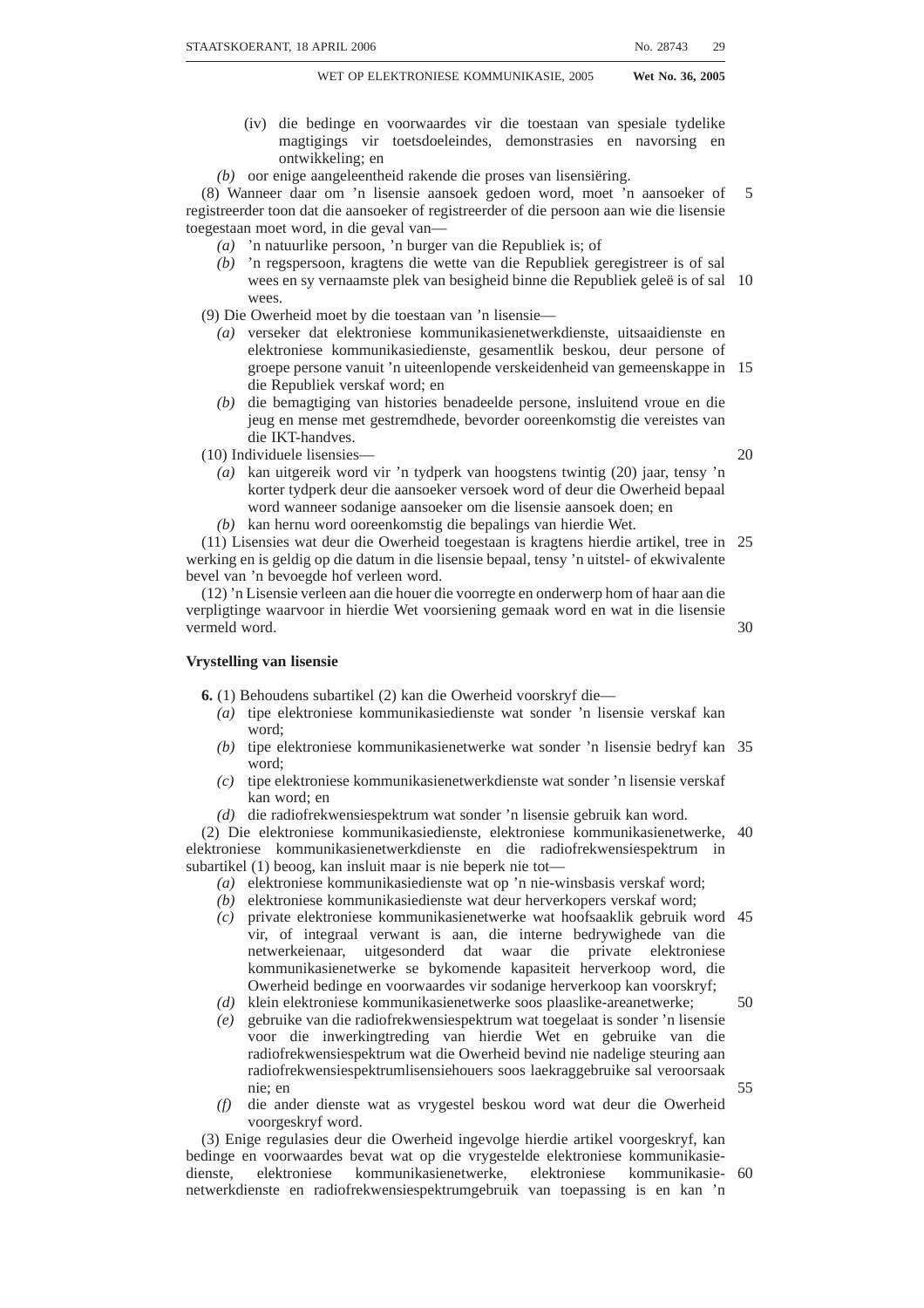#### **CHAPTER 7**

# **INTERCONNECTION**

#### **Obligation to interconnect**

**37.** (1) Subject to section 38, any person licensed in terms of Chapter 3 must, on request, interconnect to any other person licensed in terms of this Act and persons providing service pursuant to a licence exemption in accordance with the terms and conditions of an interconnection agreement entered into between the parties, unless such request is unreasonable. 5

(2) Where the reasonableness of any request to interconnect is disputed, the person requesting interconnection may notify the Authority in accordance with the regulations prescribed in terms of section 38 and the Authority must, within 14 days of receiving the request, or such longer period as is reasonably necessary in the circumstances, determine the reasonableness of the request. 10

(3) For the purposes of subsection (1) a request is reasonable where the Authority determines that the requested interconnection—

15

25

- *(a)* is technically and financially feasible; and
- *(b)* will promote the efficient use of electronic communications networks and services.

(4) In the case of unwillingness or inability of a licensee to negotiate or agree on the terms and conditions of interconnection, either party may notify the Authority in writing 20 and the Authority may—

- *(a)* impose terms and conditions for interconnection consistent with this Chapter;
- *(b)* propose terms and conditions consistent with this Chapter which, subject to negotiations among the parties, must be agreed to by the parties within such period as the Authority may specify; or
- *(c)* refer the dispute to the Complaints and Compliance Committee for resolution on an expedited basis in accordance with the procedures prescribed in terms of section 38.

(5) For purposes of subsection (4), unless otherwise agreed in writing by the parties, a party is considered unwilling to negotiate or unable to agree if an interconnection 30 agreement is not concluded within the time frames prescribed.

(6) The interconnection agreement entered into by a licensee in terms of subsection (1) must, unless otherwise requested by the party seeking interconnection, be non-discriminatory as among comparable types of interconnection and not be of a lower technical standard and quality than the technical standard and quality provided by such 35 licensee to itself or to an affiliate.

#### **Interconnection regulations**

**38.** (1) The Authority must prescribe regulations to facilitate the conclusion of interconnection agreements by stipulating interconnection agreement principles. The regulations may include any regulations referred to in section 39.

(2) Interconnection regulations and interconnection agreement principles must provide for a framework which may include a reference interconnection offer containing model terms and conditions for interconnection.

(3) The interconnection regulations and interconnection agreement principles may include, but are not limited to matters relating to—

- *(a)* the time frame and procedure for—
	- (i) the negotiation of interconnection agreements;
	- (ii) the conclusion of an interconnection agreement; and

(iii) the technical implementation of the interconnection agreement;

- *(b)* the quality, performance and level of service to be provided;
- *(c)* subject to and in accordance with section 41, interconnection pricing principles;
- *(d)* the provision of electronic communications facilities to establish points of interconnection;

40

- 45
-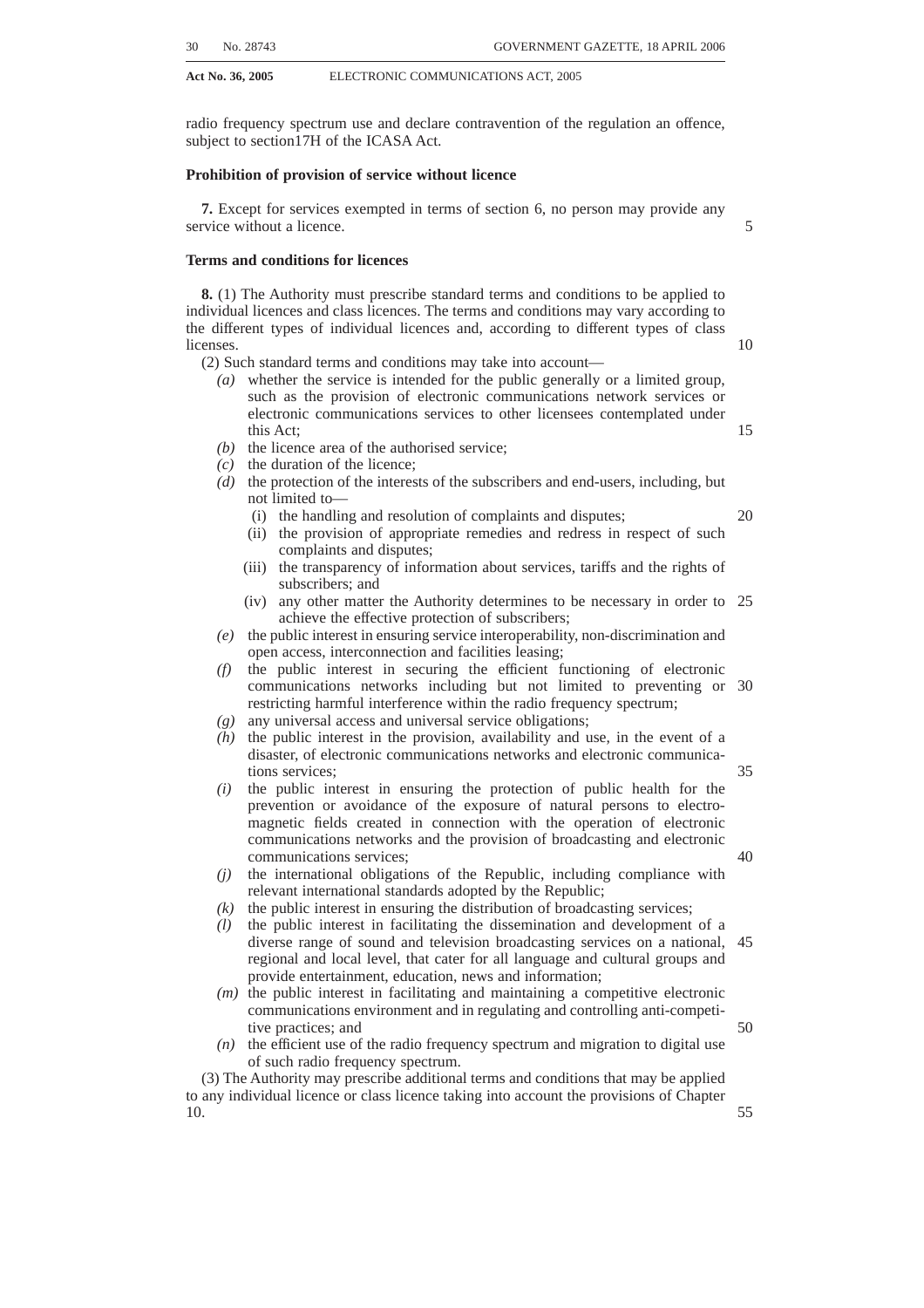- **Act No. 36, 2005** ELECTRONIC COMMUNICATIONS ACT, 2005
	- *(e)* the sharing of technical information, including obligations imposed in respect of the disclosure of current and future electronic communications network planning activities;
	- *(f)* contractual dispute-resolution procedures;
	- *(g)* billing and settlement procedures;

5

- *(h)* interconnection services such as support systems, calling line identification, signalling services, supervision, functionality, unbundling of interconnection services, fault reporting, co-operation in the event of faults and collocation;
- *(i)* access and security arrangements;
- *(j)* the framework for determining technical and financial feasibility and promotion of efficient use of the electronic communications networks and provision of services contemplated in section 37(3); 10
- *(k)* the requirement that a licensee negotiate and enter into an interconnection agreement with an applicant for an individual licence; and
- *(l)* the manner in which interconnection services are to be unbundled and made 15 separately available by licensees.

(4) Where the regulations require negotiations with an applicant as contemplated in subsection  $(3)(k)$ , reference in this Chapter to a licensee seeking to interconnect must be considered to include a reference to an applicant.

(5) The interconnection regulations may exempt (in whole or in part) licensees from 20 the obligation to interconnect under section 37(1) where the Authority has not found such licensees to have significant market power in the relevant market or market segment in terms of Chapter 10.

(6) Where a licensee is exempt from the obligation to interconnect in terms of subsection (5) and such exempted licensee enters into an interconnection agreement 25 with another exempted licensee, or a person providing services pursuant to a licence exemption, sections 37(6) and 39(3) and (4) do not apply to such an interconnection agreement.

#### **Filing of interconnection agreements**

**39.** (1) An interconnection agreement must be in writing and must be submitted to the 30 Authority.

(2) An interconnection agreement becomes effective and enforceable upon filing with the Authority in the prescribed manner, unless—

- *(a)* an order of a court of competent jurisdiction is granted against such agreement; or 35
- *(b)* the Authority provides the parties with written notice of non-compliance in terms of subsection (5).

(3) The Authority must, at the request of any person and on payment of such fee as may be prescribed, furnish that person with a copy of any interconnection agreement and the rates and charges contained in such agreement.

(4) The Authority must review an interconnection agreement submitted in terms of subsection (1) to determine whether the agreement is consistent with the regulations prescribed.

(5) Where the Authority determines that any term or condition of an interconnection agreement is not consistent with the regulations, the Authority must in writing—

- *(a)* notify the parties of the non-complying terms and conditions; and
- *(b)* direct the parties to agree on new terms and conditions consistent with the regulations.

(6) The parties must, upon reaching agreement and amending the non-complying terms and conditions of the interconnection agreement, submit the amended agreement 50to the Authority for consideration and review.

(7) The provisions of subsections (4) and (5) apply, with the necessary changes, to the consideration and review of the amended agreement by the Authority.

45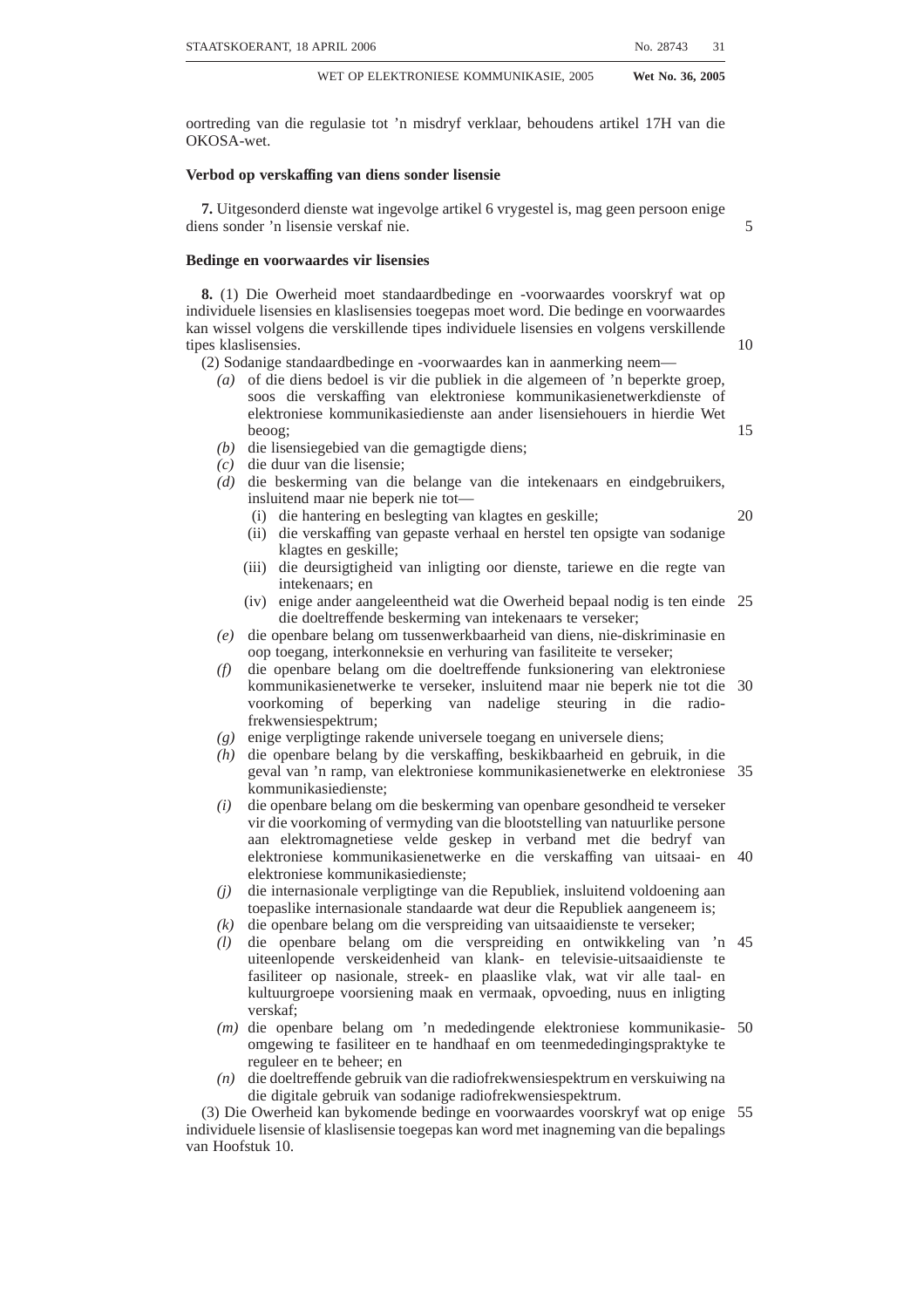#### **Notification of interconnection disputes**

**40.** (1) A party to a dispute arising under an interconnection agreement that has been filed with the Authority may notify the Complaints and Compliance Committee in writing of the dispute and such dispute must be resolved, on an expedited basis, by the Complaints and Compliance Committee in accordance with the regulations prescribed by the Authority. 5

(2) A party who is seeking to exercise his or her rights under subsection (1) may, at any time, withdraw the notice in writing.

(3) A decision by the Complaints and Compliance Committee concerning any dispute or a decision concerning a dispute contemplated in section 37(4)*(c)* is, in all respects, effective and binding on the parties to the interconnection agreement unless an order of a court of competent jurisdiction is granted against the decision. 10

#### **Interconnection pricing principles**

**41.** The Authority may prescribe regulations establishing a framework of wholesale interconnection rates to be charged for interconnection services or for specified types of 15 interconnection and associated interconnection services taking into account the provisions of Chapter 10.

# **Carrier pre-selection**

**42.** (1) The Authority must make regulations—

- *(a)* defining the electronic communications services subject to carrier pre-20 selection; and
- *(b)* establishing a framework in terms of which—
	- (i) subscribers to an electronic communications service can access the electronic communications services of another electronic communications service licensee; and 25
	- (ii) electronic communications network service licensees must make the necessary electronic communications facilities available for the implementation and proper functioning of carrier pre-selection.

(2) The framework contemplated in subsection (1)*(b)* must be in force not later than 1 July 2006 and ensure that— 30

- *(a)* electronic communications network service licensees implement, operate and maintain the necessary electronic communications facilities to successfully implement carrier pre-selection—
	- (i) in an efficient manner;
	- (ii) without undue delay; and
	- (iii) without discrimination; and
- *(b)* electronic communications service licensees honour subscriber requests to access the electronic communications services of another electronic communications service licensee on non-discriminatory terms and without delay.

# **CHAPTER 8**

# 40

35

# **ELECTRONIC COMMUNICATIONS FACILITIES LEASING**

# **Obligation to lease electronic communications facilities**

**43.** (1) Subject to section 44(5) and (6), an electronic communications network service licensee must, on request, lease electronic communications facilities to any other person licensed in terms of this Act and persons providing services pursuant to a licence 45 exemption in accordance with the terms and conditions of an electronic communications facilities leasing agreement entered into between the parties, unless such request is unreasonable.

(2) Where the reasonableness of any request to lease electronic communications facilities is disputed, the party requesting to lease such electronic communications 50facilities may notify the Authority in accordance with the regulations prescribed in terms of section 44.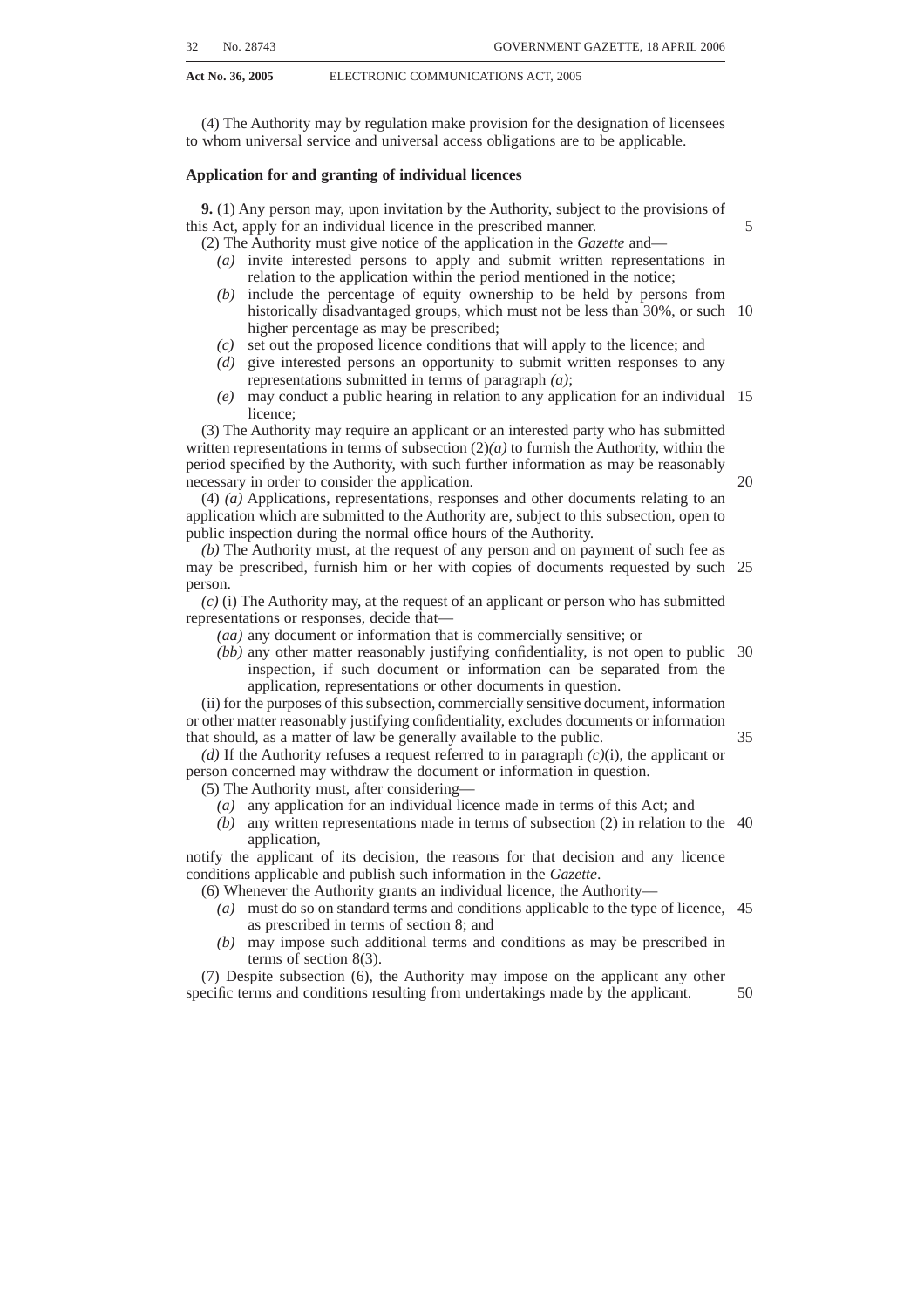(3) The Authority must, within 14 days of receiving the request, or such longer period as is reasonably necessary in the circumstances, determine the reasonableness of the request.

(4) For purposes of subsection (1), a request is reasonable where the Authority determines that the requested lease of electronic communications facilities—

- *(a)* is technically and financially feasible; and
- *(b)* will promote the efficient use of electronic communication networks and services.

(5) In the case of unwillingness or inability of an electronic communications network service licensee to negotiate or agree on the terms and conditions of an electronic 10 communications facilities leasing agreement, either party may notify the Authority in writing and the Authority may—

- *(a)* impose terms and conditions consistent with this Chapter;
- *(b)* propose terms and conditions consistent with this Chapter which, subject to negotiations among the parties, must be agreed to by the parties within such 15 period as the Authority may specify; or
- *(c)* refer the dispute to the Complaints and Compliance Committee for resolution on an expedited basis in accordance with the procedures prescribed in terms of section 46.

(6) For the purposes of subsection (5), unless otherwise agreed in writing by the 20 parties, a party is considered unwilling to negotiate or unable to agree if a facilities leasing agreement is not concluded within the time frames prescribed.

(7) The lease of electronic communications facilities by an electronic communications network service licensee in terms of subsection (1) must, unless otherwise requested by the leasing party, be non-discriminatory as among comparable types of 25 electronic communications facilities being leased and not be of a lower technical standard and quality than the technical standard and quality provided by such electronic communications network service licensee to itself or to an affiliate.

(8) The Authority must prescribe a list of essential facilities including but not limited to—

30

50

5

- *(a)* electronic communications facilities, including without limitation local loops, sub-loops and associated electronic communications facilities for accessing subscribers and provisioning services;
- *(b)* electronic communications facilities connected to international electronic communications facilities such as submarine cables and satellite earth 35 stations; and
- *(c)* any other such facilities,

required to be leased by an electronic communications network service licensee in terms of subsection (1).

(9) The Authority must review the list of electronic communications facilities at least 40 once every 36 (thirty six) months and, where the Authority finds market conditions warrant it, make modifications to such list after undertaking an inquiry in accordance with section 4B of the ICASA Act.

(10) An electronic communications network service licensee may not enter into any agreement or other arrangement with any person for access to, or use of, any international electronic communications facilities, including submarine cables and satellites, that— 45

- *(a)* contains an exclusivity provision;
- *(b)* contains provisions that create undue barriers to access to and use of such international communication facilities; or
- *(c)* otherwise restricts any party to such agreement or other arrangement from— (i) leasing;
	- (ii) selling; or
	- (iii) otherwise entering into an agreement with any licensee under this Act or person providing services pursuant to a licence exemption for access to, 55and use of, such international electronic communications facilities.

(11) Any exclusivity provision contained in any agreement or other arrangement that is prohibited under subsection (10) is invalid from a date to be determined by the Minister after consultation with relevant parties.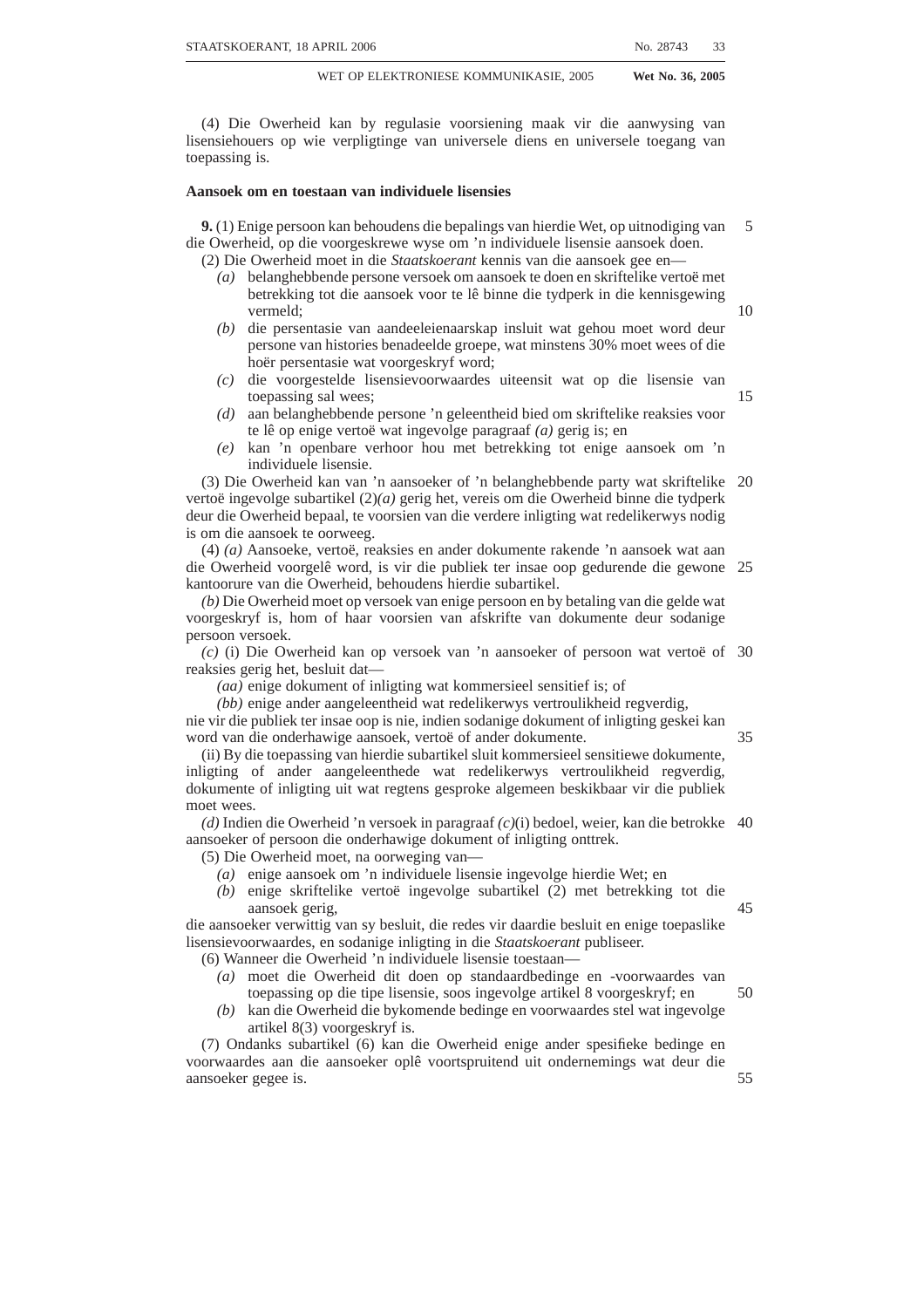#### **Electronic communications facilities leasing regulations**

**44.** (1) The Authority must prescribe regulations to facilitate the conclusion of electronic communications facilities leasing agreements by stipulating electronic communications facilities leasing agreement principles and such regulations may include the regulations referred to in section 47.

(2) Electronic communications facilities leasing regulations and electronic communications facilities leasing agreement principles must provide for a framework which may include a reference electronic communications facilities leasing offer containing model terms and conditions for electronic communications facilities listed in section 43(8).

(3) Matters which the electronic communications facilities leasing regulations may address include but are not limited to—

- *(a)* the time frame and procedures for—
	- (i) the negotiation of electronic communications facilities leasing agreements; 15
	- (ii) the conclusion of electronic communications facilities leasing agreements; and
	- (iii) the technical implementation of the electronic communications facilities leasing agreements;
- *(b)* the quality, performance and level of service to be provided, including time to 20 repair or restore, performance, latency and availability;
- *(c)* subject to and in accordance with section 47, wholesale electronic communications facilities leasing rates and the manner in which the structure of fees and charges for such electronic communications facilities leasing must be determined;
- *(d)* the sharing of technical information including obligations imposed in respect of the disclosure of current and future electronic communications network planning activities;
- *(e)* contractual dispute resolution procedures;
- *(f)* billing and settlement procedures;

*(g)* the list of electronic communications facilities contemplated in section 43(8) as reviewed and modified as contemplated in section 43(9);

- *(h)* services associated with leasing electronic communications facilities such as support systems, collocation, fault reporting, supervision, functionality, unbundling, and co-operation in the event of fault;
- *(i)* access and security arrangements;
- *(j)* the framework in accordance with which an electronic communications network service licensee may refuse a request to lease electronic communications facilities due to such electronic communications network service licensees' planned expansion of its electronic communications network; 40
- *(k)* the framework for determining technical and financial feasibility and promotion of efficient use of electronic communications networks and provision of services contemplated in section 43(4);
- *(l)* the requirement that an electronic communications network service licensee negotiate and enter into an electronic communications facilities leasing 45 agreement with an applicant for an individual licence; and
- *(m)* the manner in which unbundled electronic communications facilities are to be made available.

(4) Where the regulations require negotiations with an applicant in terms of subsection  $(3)(l)$ , a reference in this Chapter to a licensee seeking to lease electronic 50 communications facilities must be considered to include such applicant.

(5) The electronic communications facilities leasing regulations may exempt (in whole or in part) electronic communications network service licensees from the obligation to lease electronic communications facilities in terms of section 43(1) where the Authority has not found, in terms of Chapter 10, such electronic communications network service licensees to have significant market power in the relevant market or market segment. 55

(6) Where a licensee is exempt from the obligation to lease electronic communications facilities in terms of subsection (5) and such exempted licensee enters into a electronic communications facilities leasing agreement with another exempted licensee, 60or a person providing services pursuant to a licence exemption, section 43(7) and section

10

25

30

35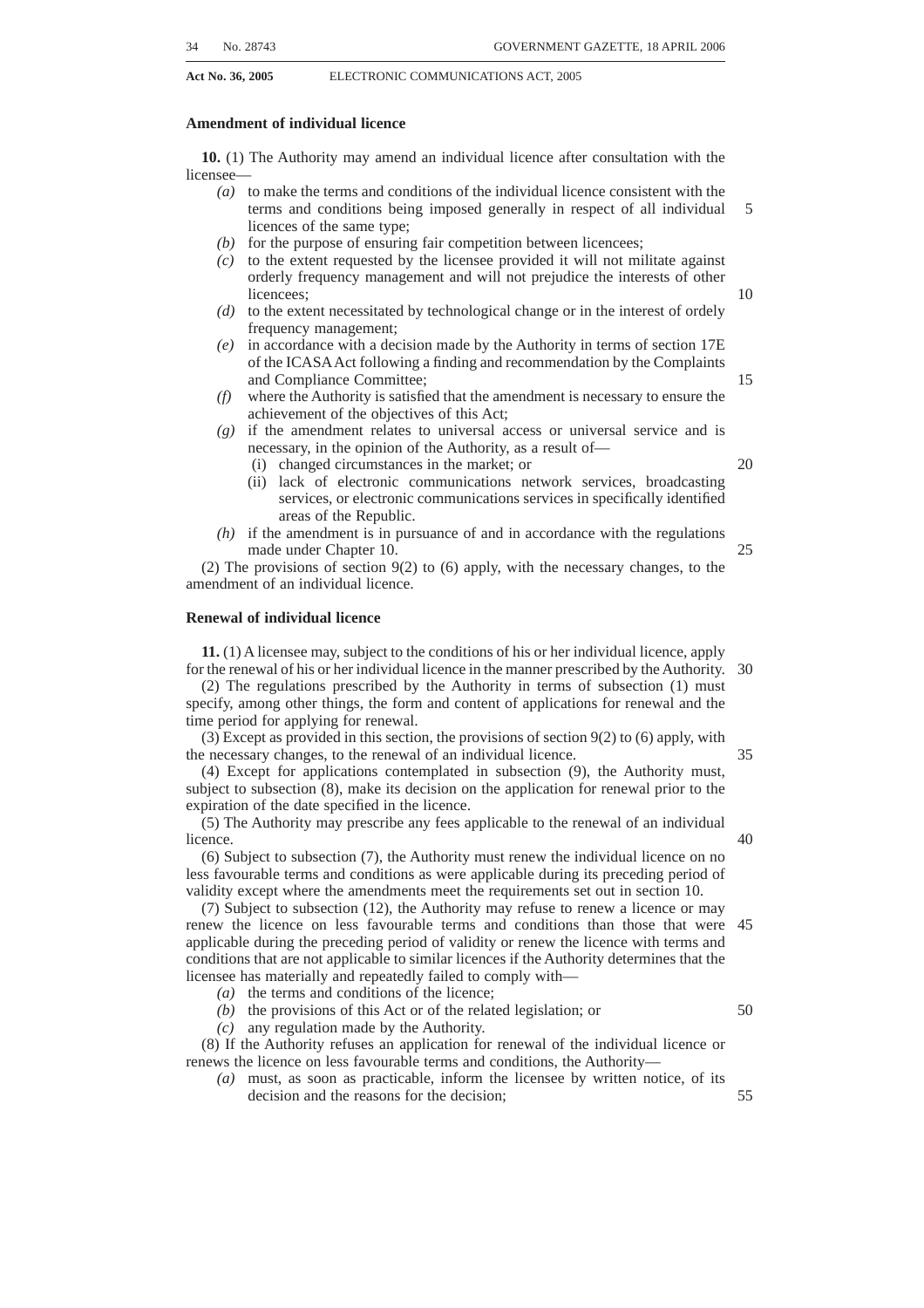45(3) and (4) do not apply to any such electronic communications facilities leasing agreement.

(7) Despite a finding of significant market power, for purposes of promoting investment in new fibre electronic communications networks, the Authority may exempt an electronic communications network service licensee from the obligation to lease fibre loops and sub-loops serving residential premises if the electronic communications network service licensee meets the following requirements:

- *(a)* The new fibre loops and sub-loops, as applicable, have been, or will be, constructed and placed in operation after the coming into force of this Act;
- *(b)* the new fibre loops and sub-loops, as applicable, are, or will be— (i) constructed in, and serve, a geographic area that, at the time of construction, is not then served by the electronic communications network service licensee and such electronic communications network service licensee has no obligation to serve such geographic area; or
	- (ii) constructed in, and serve, a geographic area that, at the time of 15 construction, is then served by the electronic communications network service licensee and such electronic communications network service licensee maintains and continues to support its existing electronic communications facilities in the geographic area and to make such existing electronic communications facilities available for lease in 20 accordance with the obligations under this Chapter and electronic communications facilities leasing regulations; and
- *(c)* the electronic communications network service licensee has not entered into any exclusive arrangement with the owner of the property, local authority or any other person or persons exercising control over the geographic area or 25 parts thereof barring or impeding the construction of competing electronic communications networks in the geographic area.

#### **Filing of electronic communications facilities leasing agreements**

**45.** (1) An electronic communications facilities leasing agreement must be in writing and must be submitted to the Authority. 30

(2) Electronic communications facilities leasing agreements are effective and enforceable upon being filed with the Authority in the prescribed manner unless an order of a court of competent jurisdiction is granted against such agreement or the Authority provides the parties with written notice of non-compliance in terms of subsection (6).

(3) The Authority must publish electronic communications facilities leasing 35 agreements submitted in terms of subsection (1).

(4) The Authority must, at the request of any person and on payment of such fee as may be prescribed, furnish that person with a copy of any electronic communications facilities leasing agreement.

(5) The Authority must review electronic communications facilities leasing agree-40 ments submitted in terms of subsection (1) to determine whether such agreements are consistent with the regulations prescribed.

(6) Where the Authority determines that any term or condition of an electronic communications facilities leasing agreement is not consistent with the regulations, the Authority must in writing—

- *(a)* notify the parties of the non-complying terms and conditions; and
- *(b)* direct the parties to agree on new terms and conditions consistent with the regulations.

(7) The parties must, upon reaching agreement and amending the non-complying terms and conditions of the electronic communications facilities leasing agreement, 50submit the amended agreement to the Authority for consideration and review.

(8) The provisions of subsections (5) and (6) apply, with the necessary changes, to such consideration and review of the amended agreement by the Authority.

10

45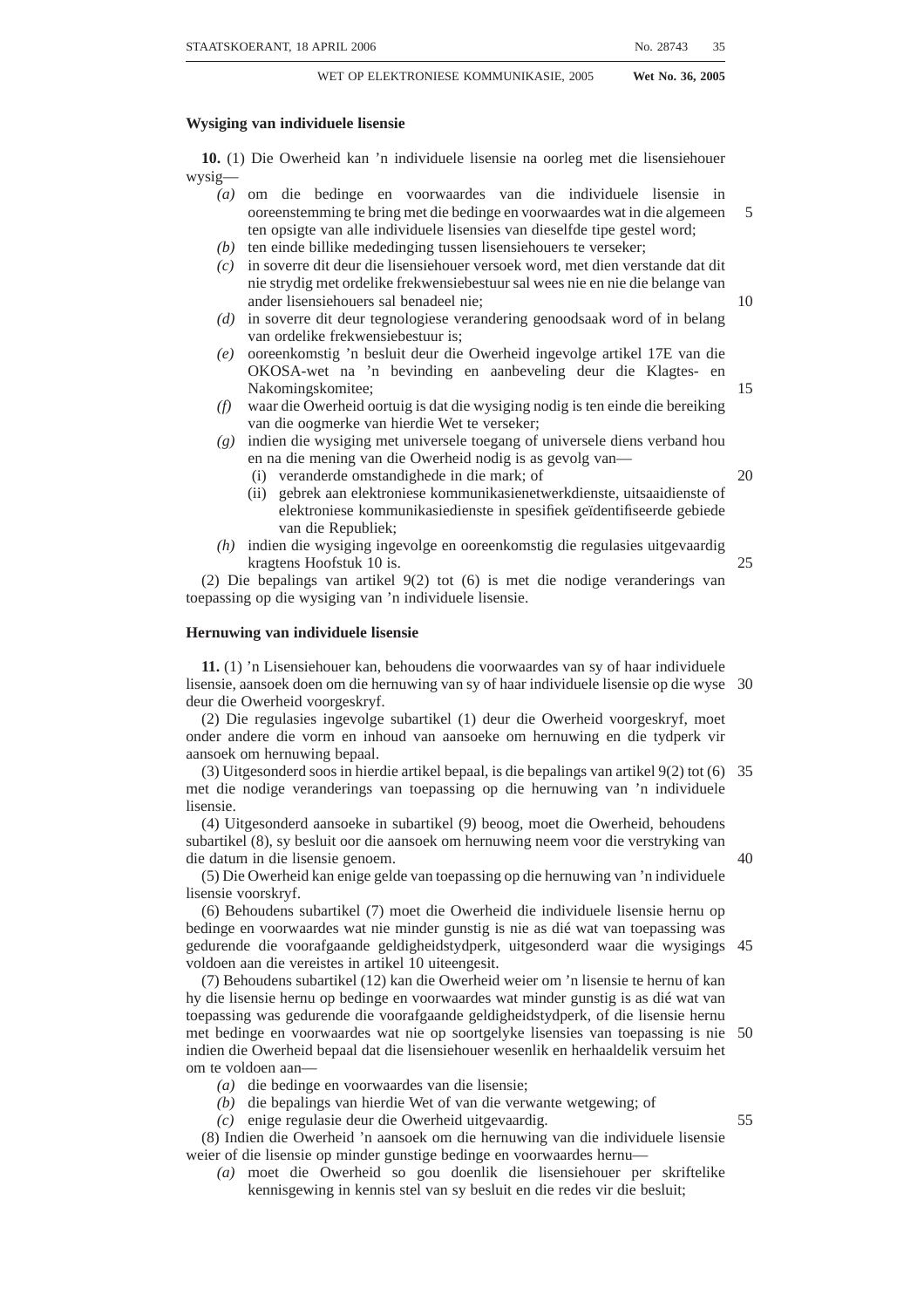| 70 | No. 28743 | <b>GOVERNMENT GAZETTE, 18 APRIL 2006</b> |
|----|-----------|------------------------------------------|
|    |           |                                          |

# **Notification of electronic communications facilities leasing agreement disputes**

**46.** (1) A party to a dispute arising out of an electronic communications facilities leasing agreement may notify the Authority in writing of the dispute and such dispute must be resolved, on an expedited basis, by the Complaints and Compliance Committee in accordance with the regulations prescribed by the Authority.

(2) A party who notifies the Authority of a dispute in terms of subsection (1) may, at any time, withdraw the notice in writing.

(3) A decision by the Complaints and Compliance Committee concerning any dispute or a decision concerning a dispute contemplated in section  $43(5)(c)$  is, in all respects, effective and binding on the parties to the electronic communications facilities leasing 10 agreement unless an order of a court of competent jurisdiction is granted against the decision.

# **Facilities leasing pricing principles**

**47.** The Authority may prescribe regulations establishing a framework for the establishment and implementation of wholesale rates applicable to specified types of 15 electronic communication facilities and associated services taking into account the provisions of Chapter 10.

#### **CHAPTER 9**

# **BROADCASTING SERVICES**

# **Application**

**48.** This chapter applies only to broadcasting service licensees.

#### **Public broadcasting service licences**

**49.** In considering the grant of a new public broadcasting service licence the Authority must, with due regard to the objects and principles enunciated in section 2, among others, take into account the following:

- *(a)* The demand for the proposed broadcasting service within the proposed licenced area;
- *(b)* The need for the proposed broadcasting service within such area, having regard to broadcasting services already existing in that area; and
- *(c)* The technical quality of the proposed broadcasting service in regard to 30 developments in broadcasting technology.

# **Community broadcasting service licences**

**50.** In considering the grant of a new community broadcasting service licence the Authority must, with due regard to the objects and principles enunciated in section 2, among others, take into account whether—

- *(a)* the applicant is fully controlled by a non-profit entity and carried on or is to be carried on for non-profit purposes;
- *(b)* the applicant intends to serve the interests of the relevant community;
- *(c)* as regards the provision of the proposed broadcasting service, the applicant has the support of the relevant community or of those associated with or 40 promoting the interests of such community, which support must be measured according to such criteria as may be prescribed;
- *(d)* the applicant intends to encourage members of the relevant community or those associated with or promoting the interests of such community to participate in the selection and provision of programmes to be broadcast in the 45course of such broadcasting service; and
- *(e)* the applicant has never been convicted of an offence in terms of this Act or the related legislation.

25

35

20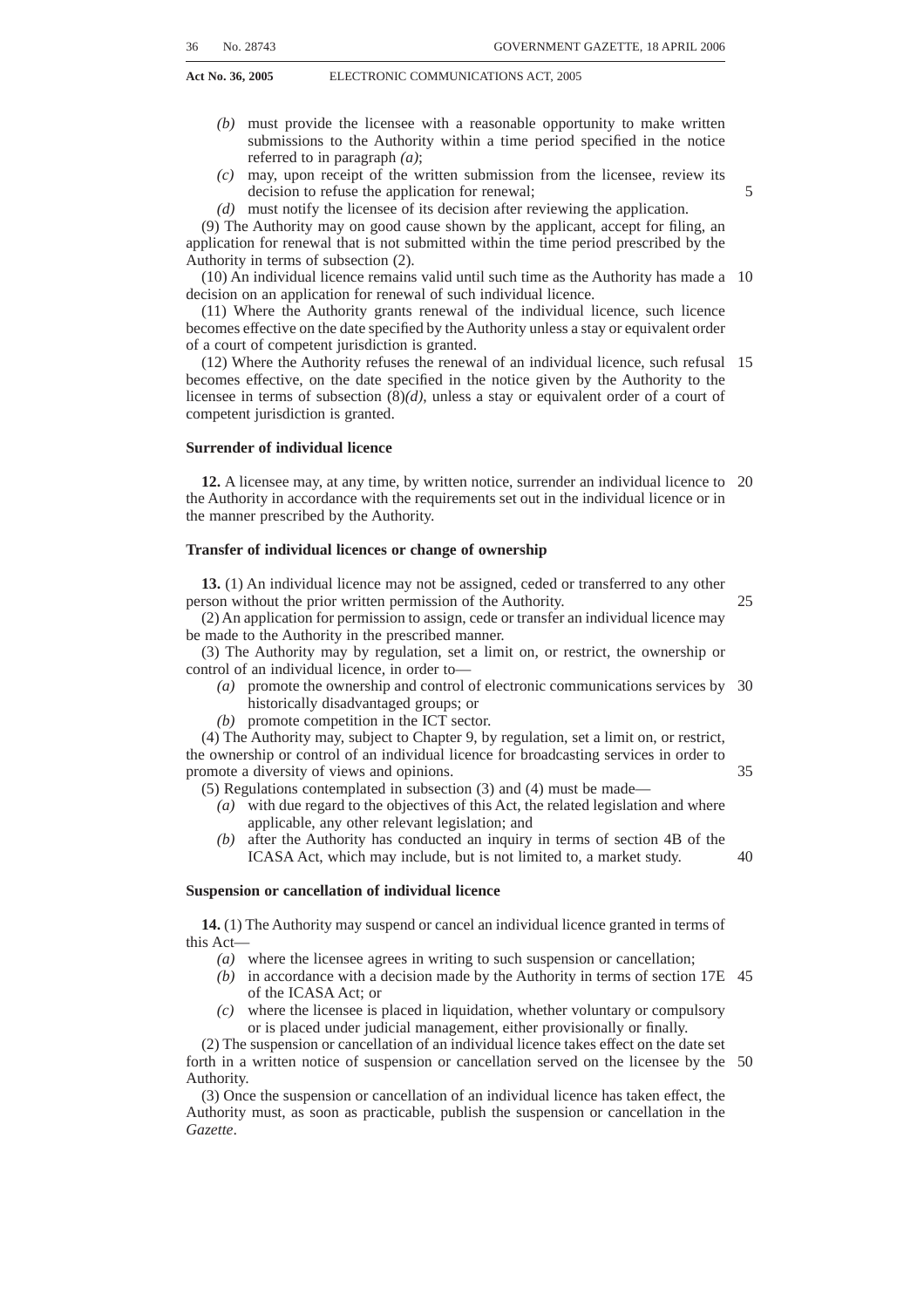# **Commercial broadcasting service licences**

**51.** In considering the grant of a new commercial broadcasting service licence the Authority must, with due regard to the objects and principles enunciated in section 2, among others take into account the following:

- *(a)* The demand for the proposed broadcasting service within the proposed licence area; 5
- *(b)* The need for the proposed broadcasting service within such licence area, having regard to the broadcasting services already existing in that area;
- *(c)* The expected technical quality of the proposed broadcasting service, having regard to developments in broadcasting technology;
- *(d)* The capability, expertise and experience of the applicant;
- *(e)* The financial means and business record of the applicant;
- *(f)* The business record of persons in a position to control the operations of the licensee, either in an individual capacity or directly or indirectly in relation to management or corporate structure;
- *(g)* The applicant's record and the record of those persons referred to in paragraph *(f)*, in relation to situations requiring trust and candour;
- *(h)* Whether the applicant is precluded, in terms of section 64 from holding a broadcasting service licence; and
- *(i)* Whether either the applicant or persons referred to paragraph *(f)* have been 20 convicted of an offence in terms of this Act or the related legislation.

# **Prohibition on granting of broadcasting service licence to party-political entities**

**52.** No broadcasting service licence may be granted to any party, movement, organisation, body or alliance which is of a party-political nature.

# **Record of programmes broadcast by broadcasting service licensees**

25

10

15

**53.** (1) A broadcasting service licensee must—

- *(a)* on demand by the Authority, produce to the Authority any recording of every programme broadcast in the course of his or her broadcasting service for examination or reproduction, within 60 days from the date of broadcast;
- *(b)* on demand of the Complaints and Compliance Committee, produce to the 30 Complaints and Compliance Committee any script or transcript of a programme after the broadcast of the programme.

(2) Nothing in this Act may be construed as requiring or authorising the Authority or the Complaints and Compliance Committee, in the performance of its functions, to view programmes prior to their being broadcast. 35

#### **Code of conduct for broadcasting service licensees**

**54.** (1) The Authority must, as soon as reasonably possible after the coming into effect of this Act and subject to this Act, review existing regulations, and prescribe regulations setting out a code of conduct for broadcasting service licensees.

(2) Subject to the provisions of subsection (3), all broadcasting service licensees must 40 adhere to the code of conduct for broadcasting service licensees as prescribed.

(3) The provisions of subsection (2) do not apply to a broadcasting service licensee who is a member of a body which has proved to the satisfaction of the Authority that its members subscribe and adhere to a code of conduct enforced by that body by means of its own disciplinary mechanisms, provided such code of conduct and disciplinary 45 mechanisms are acceptable to the Authority.

# **Control over advertisements**

**55.** (1) All broadcasting service licensees must adhere to the Code of Advertising Practice (in this section referred to as the Code) as from time to time determined and administered by the Advertising Standards Authority of South Africa.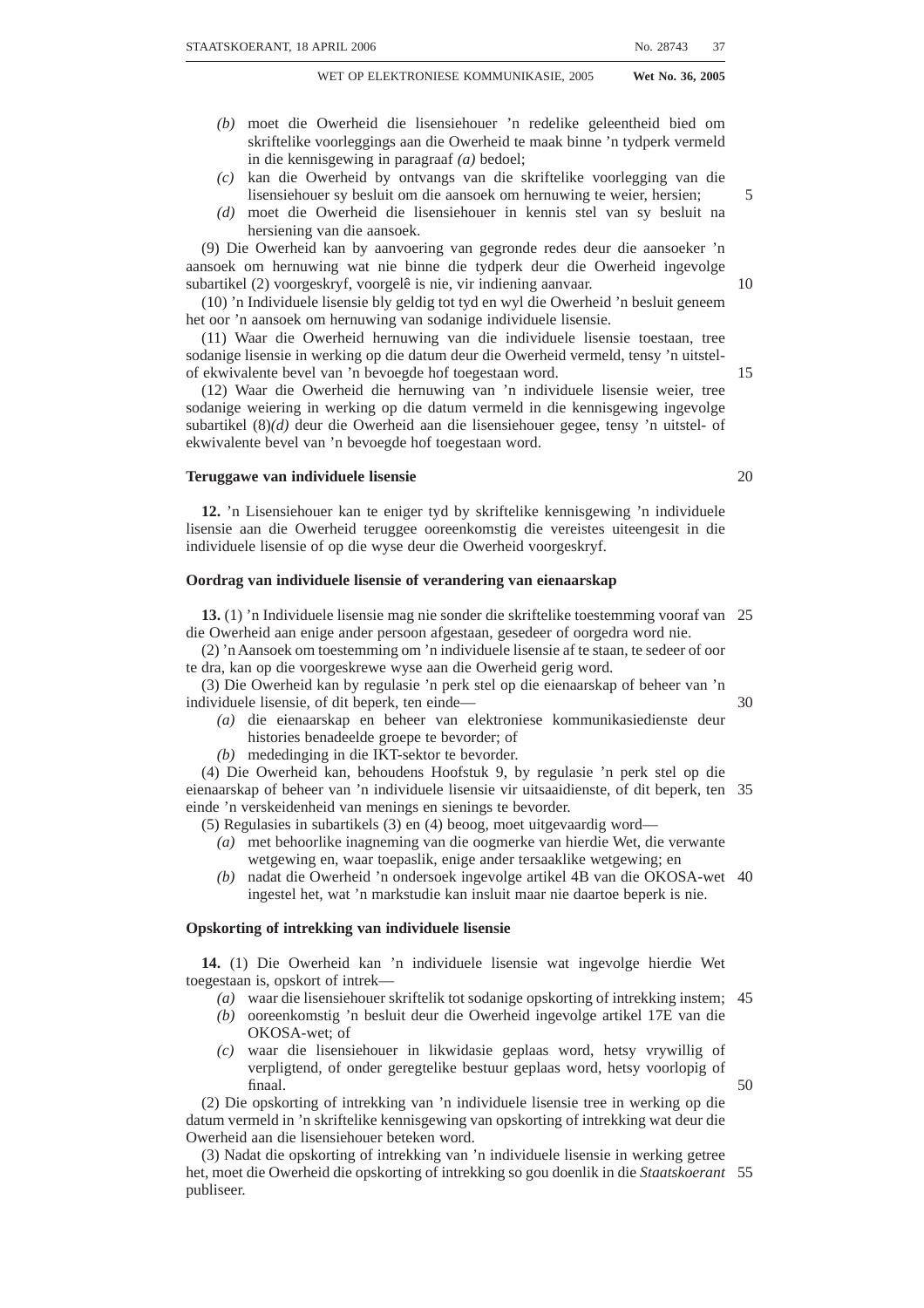(2) The Complaints and Compliance Committee must adjudicate complaints concerning alleged breaches of the Code by broadcasting service licensees who are not members of the Advertising Standards Authority of South Africa, in accordance with section 17C of the ICASA Act.

(3) Where a broadcasting licensee, irrespective of whether or not he or she is a member of the said Advertising Standards Authority, is found to have breached the Code, such broadcasting licensee must be dealt with in accordance with applicable provisions of the ICASA Act. 5

#### **Prohibition on broadcasting of party election broadcasts and political advertisements except in certain circumstances**

10

**56.** A party election broadcast and a political advertisement must not be broadcast on any broadcasting service except during an election period and then only if, and to the extent authorised by the provisions of sections 57 and 58.

#### **Broadcasting of party election broadcasts on public broadcasting services**

**57.** (1) Subject to the provisions of this section, a public broadcasting service licensee 15 must permit a party election broadcast only during an election period and then only if such a broadcast is produced on behalf of the political party in question at the instance of its duly authorised representative.

(2) The Authority must determine the time to be made available to political parties for the purposes of subsection (1), including the duration and scheduling of party election 20 broadcasts, taking into account the financial and programming implications for the broadcasting services in question.

(3) The Authority must consult with the relevant public broadcasting service licensee and all the political parties prior to making any determination in terms of subsection (2).

(4) In making any determination in terms of subsection (2), the Authority may impose such conditions on a public broadcasting service licensee with respect to party election broadcasts as it considers necessary, having due regard to the fundamental principle that all political parties are to be treated equitably. 25

(5) A party election broadcast may not contain any material which may reasonably be anticipated to expose the broadcasting service licensee to legal liability if such material 30 were to be broadcast.

(6) A party election broadcast must conform to a technical quality acceptable to the Authority.

(7) No party election broadcast may be broadcast later than 48 hours prior to the commencement of the polling period.

(8) A commercial or community broadcasting service licensee is not required to broadcast party election broadcasts, but if he or she elects to do so, the preceding provisions of this section applies, with the necessary changes.

#### **Political advertising on broadcasting services**

**58.** (1) A broadcasting service licensee is not required to broadcast a political 40 advertisement, but if he or she elects to do so, he or she must afford all other political parties, should they so request, a like opportunity.

(2) A broadcasting service licensee may broadcast a political advertisement only during an election period and then only if it has been submitted to such licensee on behalf of a political party by its duly authorised representative.

(3) In making advertising time available to political parties, no broadcasting service licensee may discriminate against any political party or make or give any preference to any political party or subject any political party to any prejudice.

(4) A political advertisement may not contain any material which may reasonably be anticipated to expose the broadcasting service licensee to legal liability if such material 50 were to be broadcast.

(5) A political advertisement must conform to a technical quality acceptable to the Authority.

(6) No political advertisement may be broadcast later than 48 hours prior to the commencement of the polling period.

55

45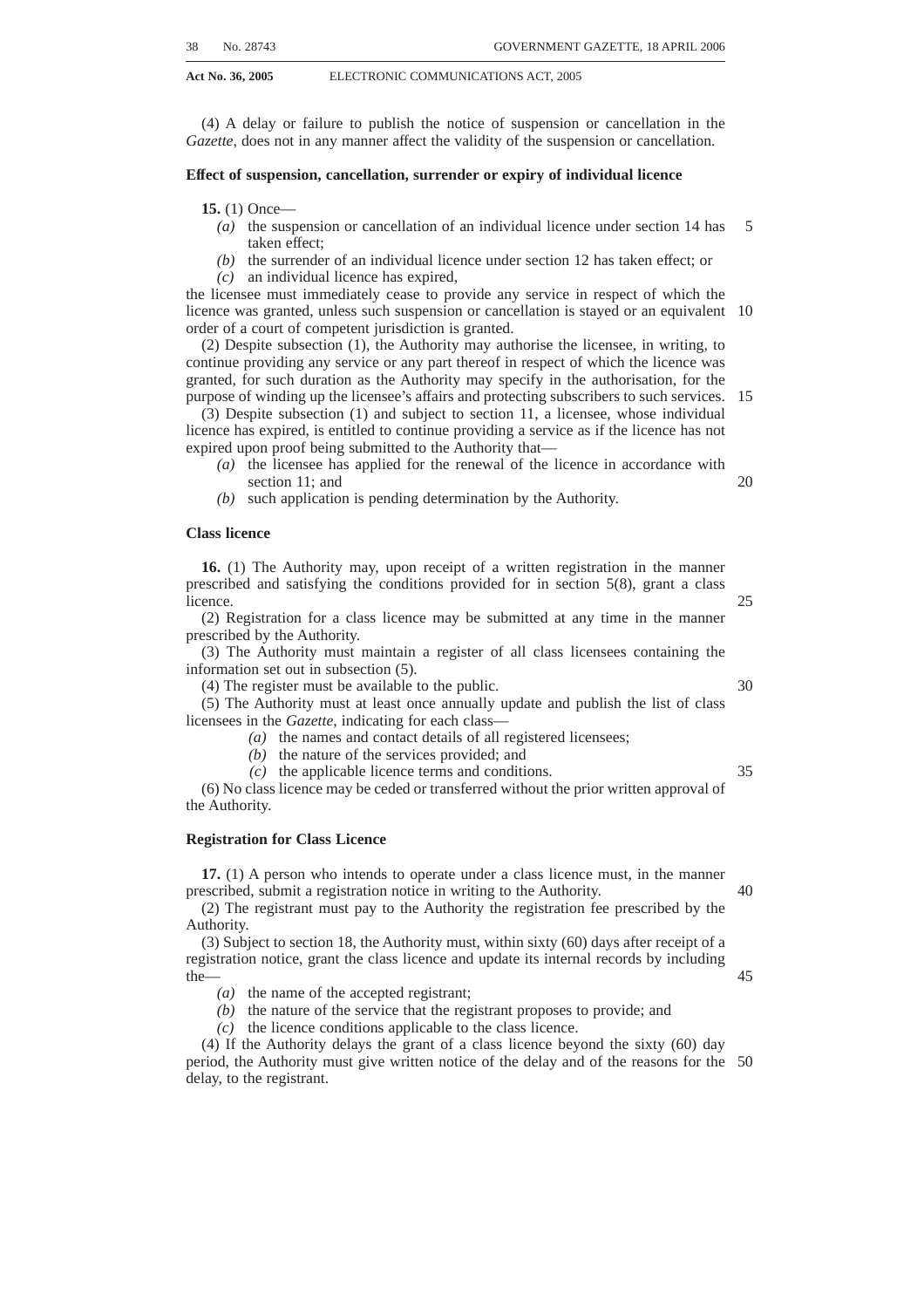(7) This section is subject to the provisions of any law relating to the expenditure of political parties during an election period.

# **Equitable treatment of political parties by broadcasting service licensees during election period**

**59.** (1) If, during an election period, the coverage of any broadcasting service extends to the field of elections, political parties and issues relevant thereto, the broadcasting services licensee concerned must afford reasonable opportunities for the discussion of conflicting views and must treat all political parties equitably. 5

(2) In the event of any criticism against a political party being levelled in a particular programme of any broadcasting service—

*(a)* without such party having been afforded an opportunity to respond thereto in such programme; or

*(b)* without the view of such political party having been reflected therein, the broadcasting services licensee concerned must afford such party a reasonable opportunity to respond to the criticism.

(3) If, within 48 hours before the commencement of the polling period or during the polling period, a broadcasting services licensee intends broadcasting a programme in which a particular political party is criticised, the licensee must ensure that the political party in question is given a reasonable opportunity to—

*(a)* respond thereto in the same programme; or

*(b)* respond thereto as soon as is reasonably practicable thereafter. (4) Subsection (3) does not apply in relation to the contents of any party election broadcast in the circumstances contemplated in section 57 and any political advertisement in the circumstances contemplated in section 58.

#### **Restriction on subscription broadcasting services**

**60.** (1) Subscription broadcasting services may not acquire exclusive rights that prevent or hinder the free-to-air broadcasting of national sporting events, as identified in the public interest from time to time, by the Authority, after consultation with the Minister and the Minister of Sport and in accordance with the regulations prescribed by the Authority.

(2) In the event of a dispute arising concerning subsection (1), any party may notify the Authority of the dispute in writing and such dispute must be resolved on an expedited basis by the Authority in accordance with the regulations prescribed by the Authority.

(3) The Authority must prescribe regulations regarding the extent to which subscription broadcast services must carry, subject to commercially negotiable terms, the television programmes provided by a public broadcast service licensee. 35

(4) Subscription broadcasting services may draw their revenues from subscriptions, advertising and sponsorships, however, in no event may advertising or sponsorship, or a combination thereof, be the largest source of annual revenue.

#### **Preservation of South African programming**

**61.** (1) The Authority may prescribe regulations applicable to broadcasting service licensees regarding the commissioning of independently produced South African programming.

(2) For purposes of this section—

- *(a)* ''local television content'' means a television programme, excluding transmission of sporting events and compilations thereof, advertisements, teletext and continuity announcements, which is produced— 45
	- (i) by a broadcasting service licensee;
	- (ii) by a person who is a citizen of, and permanently resident in, the Republic;
	- (iii) by a juristic person, the majority of the directors, shareholders or members of whom are citizens of, and permanently resident in, the Republic;
	- $(iv)$  in a co-production in which persons referred to in subparagraphs  $(i)$ ,  $(ii)$ or (iii) have at least a fifty percent financial interest;
	- (v) by persons referred to in subparagraphs (i), (ii), (iii) or (iv), in circumstances where the prescribed number of key personnel who are

10

15

20

30

25

40

50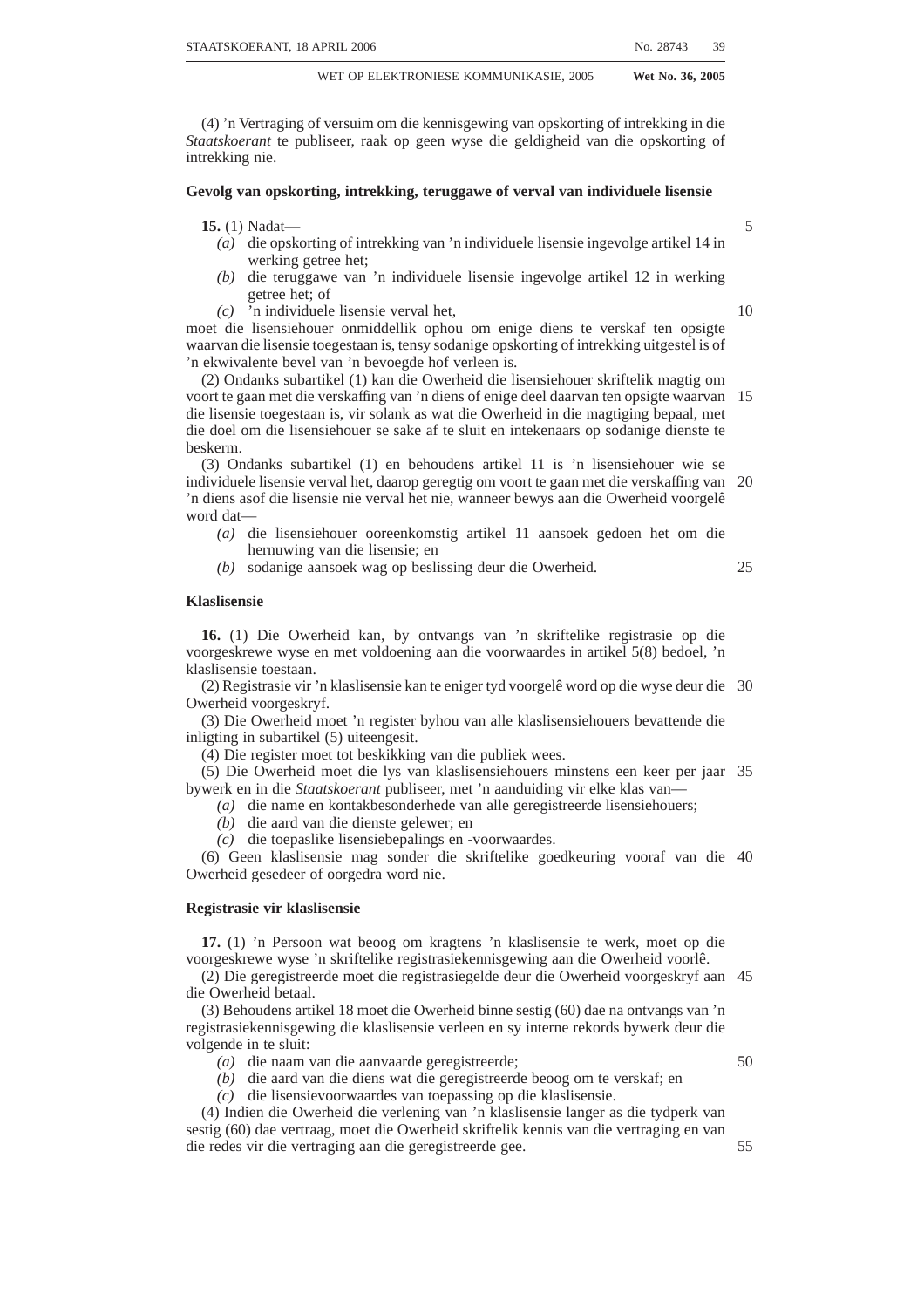involved in the production of the television programme, are citizens of, and permanently resident in, the Republic; or

- (vi) by persons referred to in subparagraphs (i), (ii), (iii) or (iv), in circumstances where the prescribed percentage of the production costs are incurred in the Republic;
- *(b)* ''independent television production'' means a production of local television content—
	- (i) by a person not directly or indirectly employed by any broadcasting service licensee; or
	- (ii) by a person who is not controlled by or is not in control of any broadcasting service licensee; and 10
- *(c)* a musical work broadcast by a broadcasting service licensee qualifies as ''South African music'' if such work complies with at least two of the following criteria, namely—
	- (i) if the lyrics (if any) were written by a South African citizen;
	- (ii) if the music was written by a South African citizen;

*(aa)* recorded wholly in the Republic; or

- (iii) if the music or lyrics was or were principally performed by musicians who are South African citizens;
- (iv) if the musical work consists of a live performance which is—
- 20

15

5

*(bb)* performed wholly in the Republic and broadcast live in the Republic.

(3) The Authority may, in respect of the television broadcasting service licence, impose and specify in that licence, such conditions, as prescribed, regarding local television content and independent television production, which without derogating 25 from the generality of the foregoing, may include any conditions requiring the broadcasting service licensee—

- *(a)* to annually expend a specified sum of money, subject to reasonable yearly escalation or, alternatively, a specified minimum percentage of its gross revenue, on programmes which have local television content;
- *(b)* to allocate a specified minimum percentage of its total broadcasting time to television programmes which have local television content;
- *(c)* in the case where the broadcasting service licensee has a regional or local licence area, to allocate a specified minimum percentage of broadcasting time to local television programmes which have been produced in the relevant 35 region or locality; and
- *(d)* to allocate a specified minimum portion of the percentage referred to in paragraph *(a)*, *(b)* or *(c)*, whichever is applicable, to a prescribed diversity of television programmes which are independent television productions.

(4) The Authority may, in relation to a sound broadcasting service, prescribe 40 conditions in terms of which the broadcasting service licensee is required to broadcast a specified minimum percentage of musical works which qualify as South African music.

(5) In prescribing any amount or percentage in terms of subsections (3) or (4), the Authority may prescribe the application thereof with regard to—

- *(a)* any of the categories of broadcasting service licence referred to in sections 49, 45 50 and 51;
- *(b)* defined viewing and listening times, where applicable;
- *(c)* various categories of television programmes, where applicable; and
- *(d)* the period within which the broadcasting service licensee must comply with the provisions of this section. 50

#### **Broadcasting signal distribution objectives**

**62.** (1) Where an electronic communications network service licensee provides broadcasting signal distribution or multi-channel distribution services, such provider must, subject to the general terms and conditions of its licence as determined by the Authority—

- *(a)* give priority to the carriage of South African broadcasting channels, which includes local programming where the Authority considers it appropriate;
- *(b)* provide universal access for all South Africans to broadcasting services;
- *(c)* provide a diversity of type of broadcasting services;
- *(d)* be open, interoperable and harmonised with the Southern African region, and 60be able to meet international distribution standards.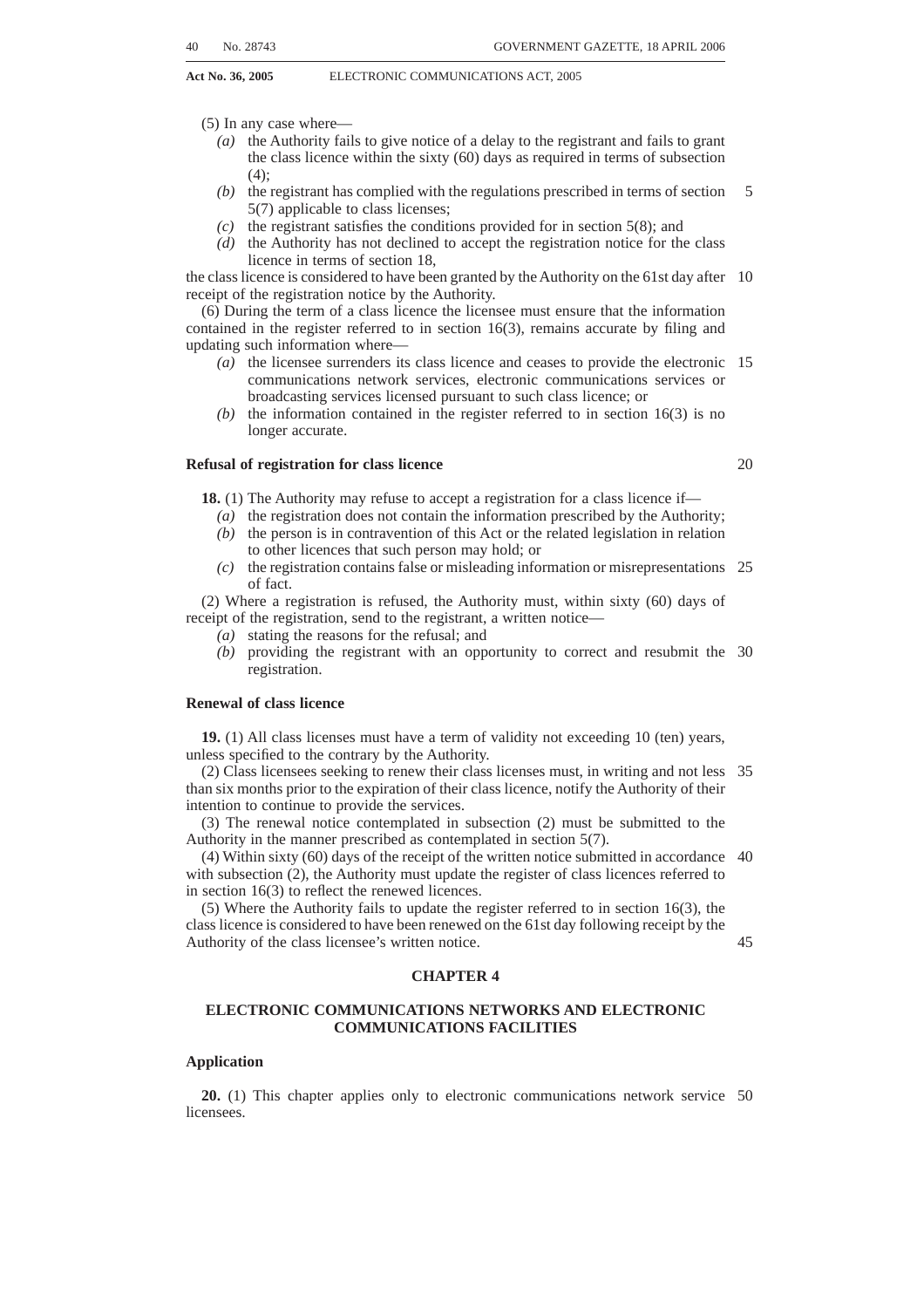(2) An electronic communications network service licensee that provides broadcasting signal distribution or multi-channel distribution services must—

- *(a)* comply with the provisions of this Act and the frequency plan of the Authority;
- *(b)* provide broadcasting signal distribution only to a broadcasting service provided under an appropriate and valid broadcasting licence; and 5
- take due cognisance of the environmental impact of his or her operational activities and comply with all applicable laws relating to the protection of the environment.

(3) A common carrier must—

- *(a)* subject to its technological capacity to do so and to the provisions of paragraph *(b)*, provide broadcasting signal distribution to broadcasting licensees upon their request on an equitable, reasonable, non-preferential and non-discriminatory basis;
- *(b)* in determining its tariffs, duly take into account the following:
	- (i) the different categories of broadcasting service licenses referred to in sections 49, 50 and 51; and
	- (ii) the nature and technical parameters of the service provided to each broadcasting licensee with a view to ensuring that the different tariffs are appropriate to and commensurate with the various broadcasting services 20 to which they relate;
- *(c)* carry public broadcasting services, including educational, commercial and community services.

# **Self provisioning by broadcasting service licensees**

**63.** (1) Broadcasting service licensees may self provide their broadcasting signal 25 distribution upon obtaining an electronic communications network services licence.

(2) A broadcasting service licensee may also provide any electronic communications service upon obtaining an electronic communications services licence.

(3) A broadcasting service licensee may not provide a broadcasting service utilising any portion of the radio frequency spectrum without first obtaining a radio frequency 30 spectrum licence in terms of this Act.

#### **Limitations on foreign control of commercial broadcasting services**

**64.** (1) A foreigner may not, whether directly or indirectly—

- *(a)* exercise control over a commercial broadcasting licensee; or
- *(b)* have a financial interest or an interest either in voting shares or paid-up capital 35 in a commercial broadcasting licensee, exceeding twenty (20) percent.

(2) Not more than twenty (20) percent of the directors of a commercial broadcasting licensee may be foreigners.

# **Limitations on control of commercial broadcasting services**

**65.** (1) No person may—

- *(a)* directly or indirectly exercise control over more than one commercial broadcasting service licence in the television broadcasting service; or
- *(b)* be a director of a company which is, or of two or more companies which between them are, in a position to exercise control over more than one commercial broadcasting service licence in the television broadcasting 45 service; or
- *(c)* be in a position to exercise control over a commercial broadcasting service licence in the television broadcasting service and be a director of any company which is in a position to exercise control over any other commercial broadcasting service license in the television broadcasting service.

(2) No person may—

- *(a)* be in a position to exercise control over more than two commercial broadcasting service licences in the FM sound broadcasting service;
- *(b)* be a director of a company which is, or of two or more companies which between them are, in a position to exercise control over more than two 55commercial broadcasting service licences in the FM sound broadcasting service;

40

50

80 No. 28743 GOVERNMENT GAZETTE, 18 APRIL 2006

10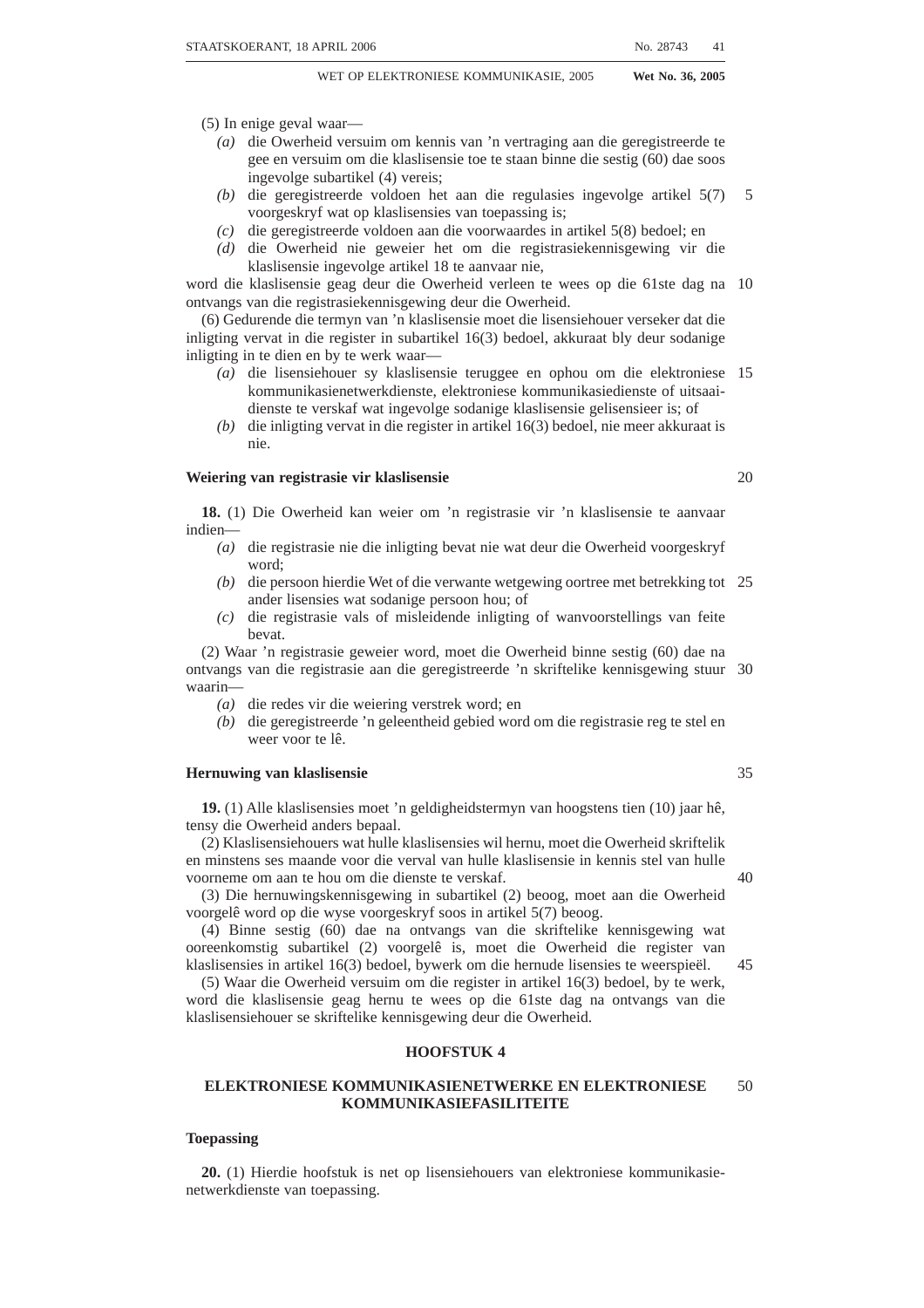- **Act No. 36, 2005** ELECTRONIC COMMUNICATIONS ACT, 2005
	- *(c)* be in a position to exercise control over two commercial broadcasting service licences in the FM sound broadcasting service and be a director of any company which is in a position to exercise control over any other commercial broadcasting licence in the FM sound broadcasting service.

(3) A person referred to in subsection (2) must not be in a position to control two commercial broadcasting service licences in the FM sound broadcasting service, which either have the same licence areas or substantially overlapping licence areas. 5

(4) No person may—

- *(a)* be in a position to exercise control over more than two commercial broadcasting service licences in the AM sound broadcasting service;
- *(b)* be a director of a company which is, or of two or more companies which between them are, in a position to exercise control over more than two commercial broadcasting service licences in the AM sound broadcasting services; or
- *(c)* be in a position to exercise control over two commercial broadcasting service 15 licences in the AM sound broadcasting service and be a director of any company which is in a position to exercise control over any other commercial broadcasting service licence in the AM sound broadcasting service.

(5) No person referred to in subsection (4) may be in a position to control two commercial broadcasting service licences in the AM sound broadcasting service, which 20 either have the same licence areas or substantially overlapping licence areas.

(6) The Authority may, on application by any person, on good cause shown and without departing from the objects and principles enunciated in section 2, exempt such person from the provisions of subsections (1) to (5).

(7) The Authority may, whenever the Authority considers it necessary in view of the 25 developments in broadcasting technology or for the purposes of advancing the objects and principles enunciated in section 2, institute and conduct a public inquiry and make recommendations to the Minister regarding the amendment of any of the provisions of subsections  $(1)$  to  $(6)$ .

(8) The recommendations contemplated in subsection (7) must be tabled in the 30 National Assembly by the Minister within 14 days of receipt thereof, if the National Assembly is then in session, or if the National Assembly is not in session, within 14 days after the commencement of its next ensuing session.

# **Limitations on cross-media control of commercial broadcasting services**

**66.** (1) Cross-media control of broadcasting services must be subject to such 35 limitations as may from time to time be determined by the National Assembly acting on the recommendation of the Authority, after consultation with the Minister, in accordance with the provisions of the Constitution.

(2) No person who controls a newspaper, may acquire or retain financial control of a commercial broadcasting service licence in both the television broadcasting service and 40 sound broadcasting service.

(3) No person who is in a position to control a newspaper may be in a position to control a commercial broadcasting service licence, either in the television broadcasting service or sound broadcasting service, in an area where the newspaper has an average ABC circulation of twenty (20%) percent of the total newspaper readership in the area, 45 if the licence area of the commercial broadcasting service licence overlaps substantially with the said circulation area of the newspaper.

(4) In this section ''Substantial overlap'' means an overlap by fifty (50%) percent or more.

(5) A twenty (20%) percent shareholding in a commercial broadcasting service 50 licence, in either the television broadcasting service or sound broadcasting service, is considered as constituting control.

(6) The Authority may, on good cause shown and without departing from the objects and principles enunciated in section 2, exempt affected persons from any of the limitations provided for in this section.

10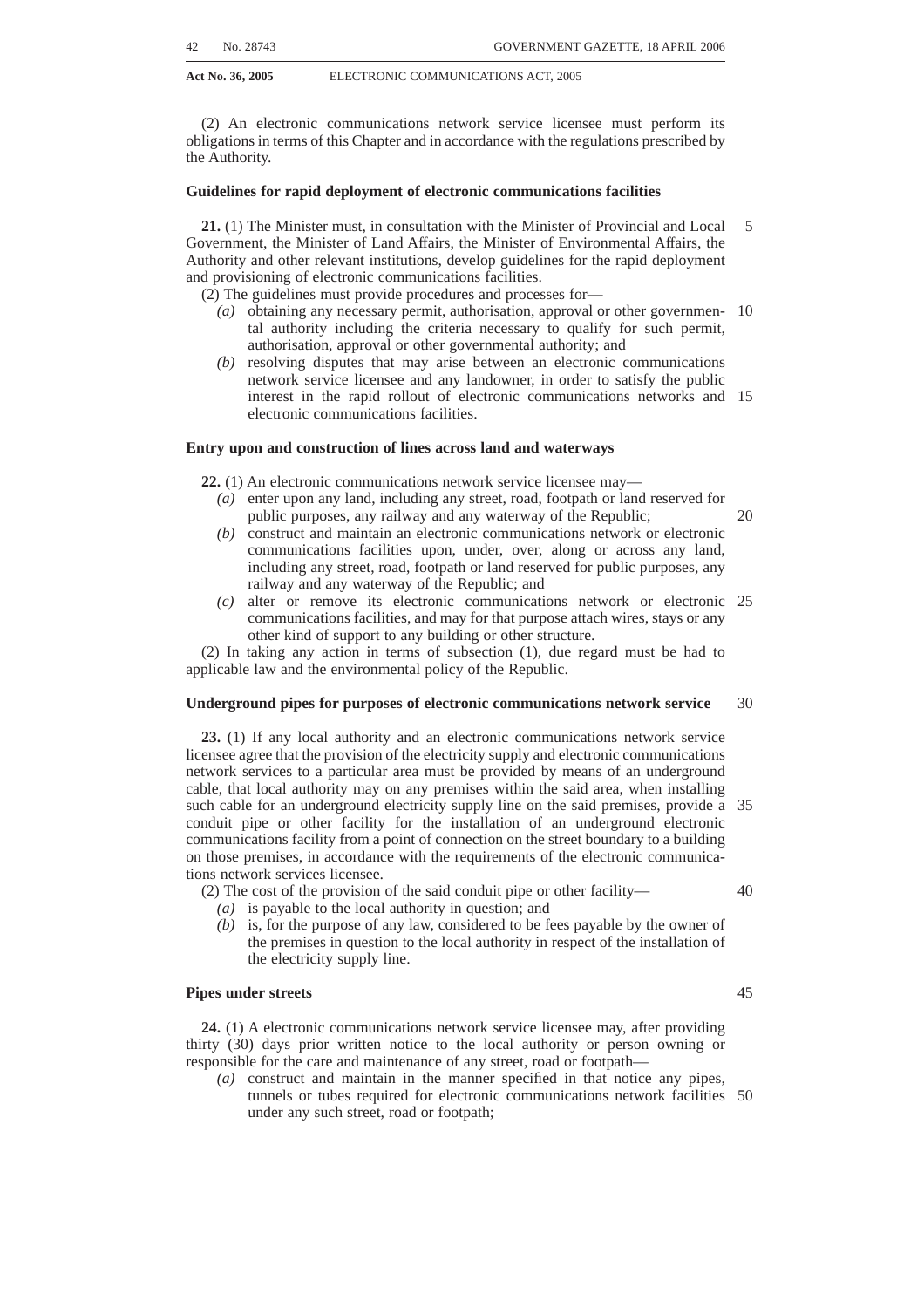(7) The Authority may, whenever the Authority considers it necessary in view of the developments in broadcasting technology or for the purposes of advancing the objects and principles enunciated in section 2, institute and conduct a public inquiry and make recommendations to the Minister regarding amendment of any of the provisions of subsections  $(1)$  to  $(6)$ .

(8) The recommendations contemplated in subsection (7) must be tabled in the National Assembly by the Minister within 14 days of receipt thereof if the National Assembly is then in session, or if the National Assembly is not in session, within 14 days after the commencement of its next ensuing session.

(9) A determination made in terms of subsection (1), whether or not pursuant to an 10 inquiry by the Authority, is not applicable to, and is not enforceable against, any broadcasting service licensee to which such determination relates for the duration of the term of the licence valid at the time such determination is made, but becomes applicable to, and enforceable against, such a broadcasting service licensee only upon the renewal of its licence upon the expiration of such term. 15

#### **CHAPTER 10**

# **COMPETITION MATTERS**

# **Competition matters**

**67.** (1) Where the Authority determines that the holder of a licence under this Act or a person providing a service pursuant to a licence exemption has engaged in an act or 20 intends to engage in any act that is likely to substantially prevent or lessen competition by, among other things,—

- *(a)* giving an undue preference to; or
- *(b)* causing undue discrimination against,

any other licensee or person providing a service pursuant to a licence exemption, the 25 Authority may direct the licensee, by written notice, to cease or refrain from engaging in such act.

(2) The Authority must prescribe regulations—

- *(a)* setting out what actions in terms of subsection (1) would be considered by the Authority as giving undue preference to or causing undue discrimination 30 against another licensee or person providing a service pursuant to a licence exemption;
- *(b)* detailing procedures for complaints and the monitoring and investigation of such actions that ensure the protection of the interests of consumers;
- *(c)* indicating the penalties that may be imposed for failure to comply with a 35 written notice to cease or refrain from taking such actions as prescribed in terms of subsection (2)*(a)*.

(3) The regulations prescribed in terms of subsection (2) must specify that—

- *(a)* the Authority may refrain in whole or in part from the exercise of any power or the performance of any function under subsection (1) where the Authority 40 finds, as a question of fact, that to refrain would be consistent with South African electronic communications and broadcasting policy objectives contained in section 2;
- *(b)* no ruling may be made unless, as a question fact, the Authority is satisfied that the service or class of services in question, is or will be subject to competition 45 sufficient to protect the interests of users; and
- *(c)* the Authority must not make a ruling if the Authority finds, as a question of fact, that to refrain would be likely to impair the establishment or continuance of a competitive market for that service or class of service.

(4) The Authority must prescribe regulations defining the relevant markets and market 50segments, as applicable, that pro-competitive conditions may be imposed upon licensees having significant market power where the Authority determines such markets or market segments have ineffective competition. The regulations must, among other things-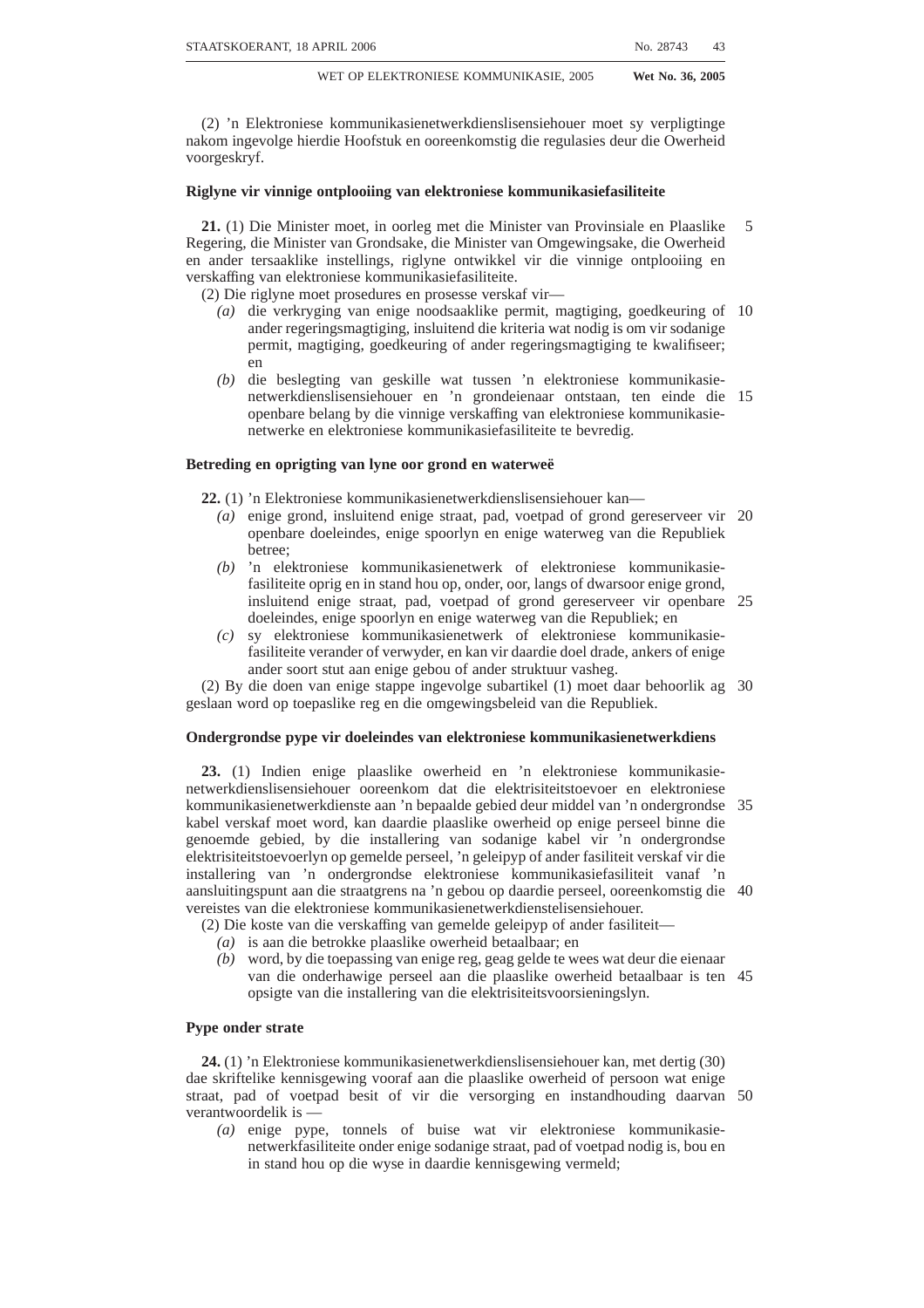- Act No. 36, 2005 ELECTRONIC COMMUNICATIONS ACT 2005
	- *(a)* define and identify the retail or wholesale markets or market segments in which it intends to impose pro-competitive measures in cases where such markets are found to have ineffective competition;
	- *(b)* set out the methodology to be used to determine the effectiveness of competition in such markets or market segments, taking into account subsection (8); 5
	- *(c)* set out the pro-competitive measures the Authority may impose in order to remedy the perceived market failure in the markets or market segments found to have ineffective competition taking into account subsection (7);
	- *(d)* declare licensees in the relevant market or market segments, as applicable, 10 that have significant market power, as determined in accordance with subsection (6), and the pro-competitive conditions applicable to each such licensee<sup>.</sup>
	- *(e)* set out a schedule in terms of which the Authority will undertake periodic review of the markets and market segments, taking into account subsection (9) and the determination in respect of the effectiveness of competition and application of pro-competitive measures in those markets; and 15
	- provide for monitoring and investigation of anti-competitive behaviour in the relevant market and market segments.

(5) A licensee has significant market power with regard to the relevant market or 20 market segment where the Authority finds that the particular individual licensee or class licensee—

- *(a)* is dominant;
- *(b)* has control of essential facilities; or
- *(c)* has a vertical relationship that the Authority determines could harm 25 competition in the market or market segments applicable to the particular category of licence.

(6) The methodology contemplated in subsection (4)*(b)* must include but is not limited to an assessment of the following:

- *(a)* When defining the relevant market or market segments the Authority must 30 consider the non-transitory (structural, legal, or regulatory) entry barriers to the applicable markets or market segments and the dynamic character and functioning of the subject markets or market segments;
- *(b)* When conducting an analysis of the effectiveness of competition in the relevant markets or market segments the Authority must take the following 35 factors, among others, into account:
	- (i) An assessment of relative market share of the various licensees in the defined markets or market segments; and
	- (ii) A forward looking assessment of the market power of each of the market participants over a reasonable period in terms of, amongst others: *(aa)* actual and potential existence of competitors; 40
		- *(bb)* the level, trends of concentration, and history of collusion, in the market;
		- *(cc)* the overall size of each of the market participants;
		- *(dd)* control of essential facilities;

45

- *(ee)* technological advantages or superiority of a given market participant;
- *(ff)* the degree of countervailing power in the market;
- *(gg)* easy or privileged access to capital markets and financial resources;
- *(hh)* the dynamic characteristics of the market, including growth, 50 innovation, and products and services diversification;
- *(ii)* economies of scale and scope;
- *(jj)* the nature and extent of vertical integration;
- *(kk)* the ease of entry into the market, including market and regulatory barriers to entry.
- (7) Pro-competitive terms and conditions may include but are not limited to—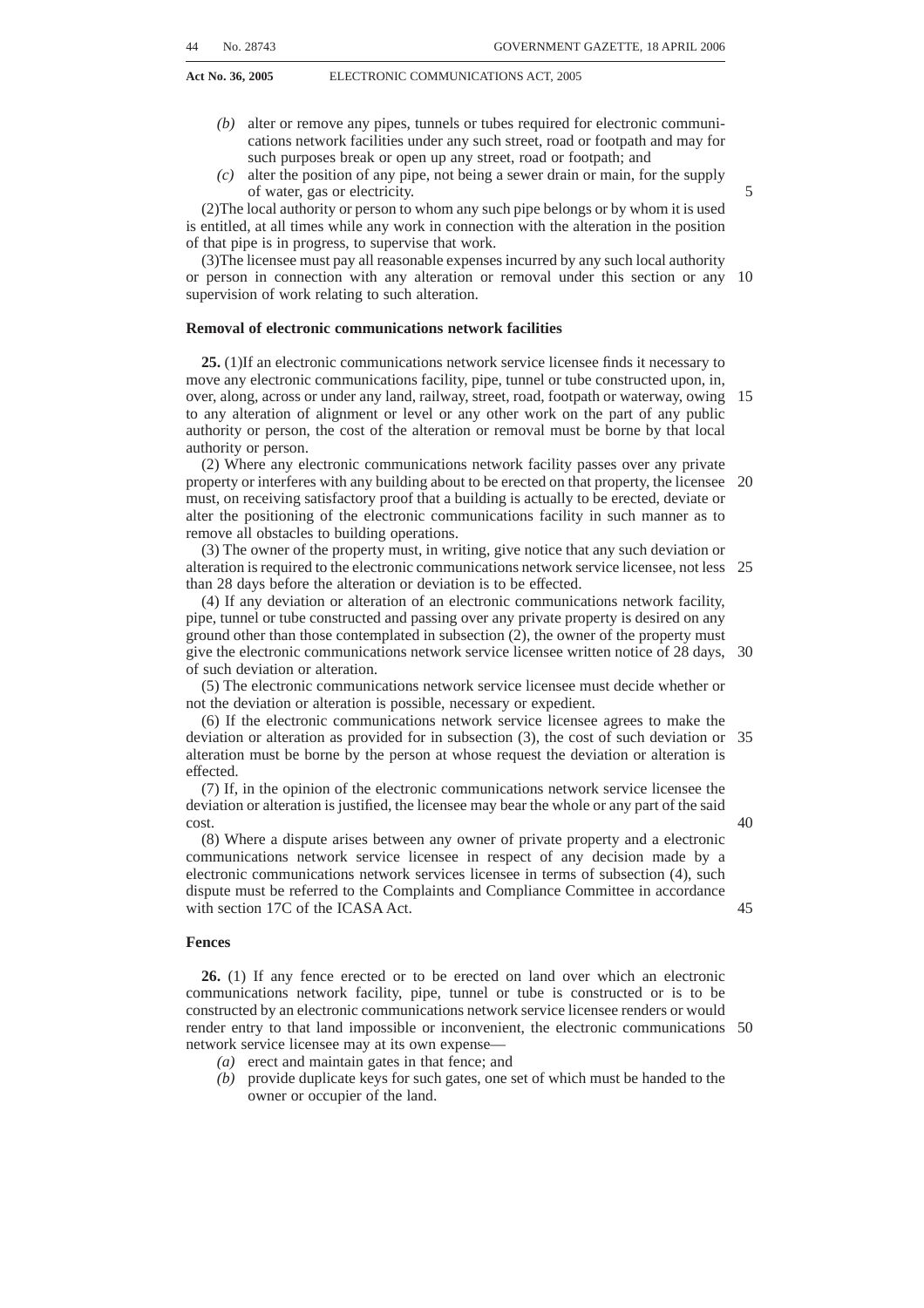- *(a)* an obligation to act fairly and reasonably in the way in which the licensee responds to requests for access, provisioning of services, interconnection and facilities leasing;
- *(b)* a requirement that the obligations contained in the licence terms and pro-competitive conditions must be complied with within the periods and at the times required by or under such terms and conditions, failing which a penalty may be imposed; 5
- *(c)* a prohibition against discriminating in relation to matters connected with access, provisioning of services, interconnection and facilities leasing;
- *(d)* an obligation requiring the licensee to publish, in such manner as the 10 Authority may direct, all such information for the purpose of ensuring transparency in relation to—
	- (i) access, interconnection and facilities leasing; or
	- (ii) the provision of electronic communications network services, electronic communications services or any other service offered by the licensee 15 applicable to the relevant market or market segments at issue;
- *(e)* an obligation to publish, in such manner as the Authority may direct, the terms and conditions for—
	- (i) access, interconnection and facilities leasing; or
	- (ii) the provision of electronic communications network services, electronic 20 communications services or any other service offered by the licensee applicable to the relevant market or market segments at issue which may take the form of a reference offer;
- *(f)* an obligation to maintain a separation for accounting purposes between different matters relating to— 25
	- (i) access, interconnection and facilities leasing;
	- (ii) the provision of electronic communications network services, electronic communications services or any other service offered by the licensee applicable to the relevant market or market segments at issue; and
	- (iii) retail and wholesale prices;
- *(g)* a requirement relating to the accounting methods to be used in maintaining the separation of accounts referred to in paragraph *(f)*;
- *(h)* such price controls, including requirements relating to the provision of wholesale and retail prices in relation to matters connected with the provision of— 35
	- (i) access, interconnection and facilities leasing; or
	- (ii) electronic communications network services, electronic communications services or any other service offered by the licensee applicable to the relevant market or market segments at issue;
- *(i)* matters relating to the recovery of costs and cost orientation and with regard 40 to broadcasting services, the appropriate amount of South African programming, including—
	- (i) music content;
	- (ii) news and information programmes; and
	- (iii) where appropriate, programming of local or regional significance; 45
- *(j)* matters relating to the accounts, records and other documents to be kept and made available for inspection by the Authority.

(8) Review of pro-competitive conditions:

- *(a)* Where the Authority undertakes a review of the pro-competitive conditions imposed upon one or more licensees under this subsection, the Authority 50 must—
	- (i) review the market determinations made on the basis of earlier analysis; and
	- (ii) decide whether to modify the pro-competitive conditions set by reference to a market determination;
- *(b)* Where, on the basis of a review under this subsection, the Authority determines that a licensee to whom any pro-competitive conditions apply is no longer a licensee possessing significant market power in that market or market segment, the Authority must revoke the applicable pro-competitive conditions applied to that licensee by reference to the previous market determination 60based on earlier analysis;

30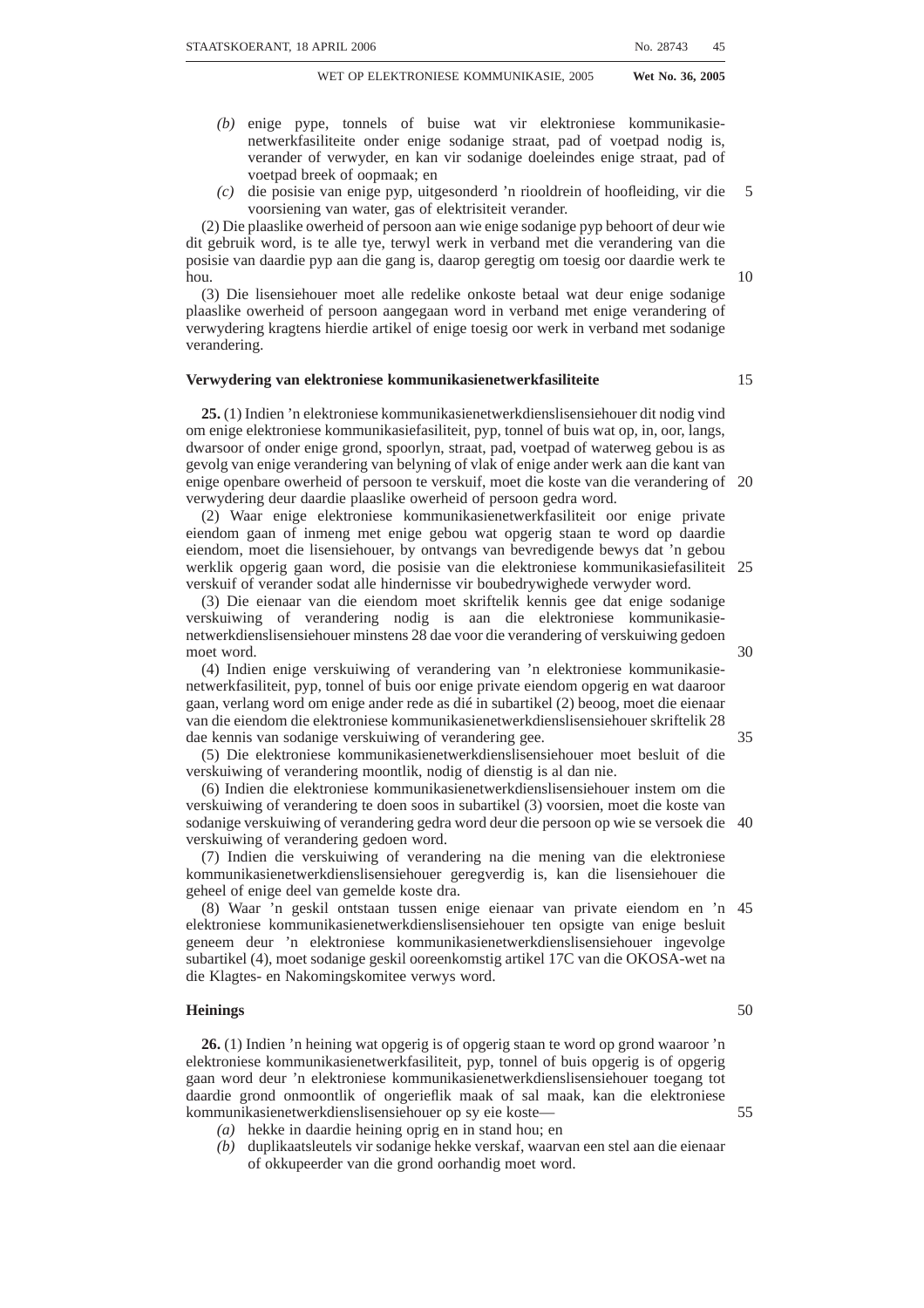- **Act No. 36, 2005** ELECTRONIC COMMUNICATIONS ACT, 2005
	- *(c)* Where, on the basis of such review, the Authority determines that the licensee to whom pro-competitive conditions apply continues to possess significant market power in that market or market segment, but due to changes in the competitive nature of such market or market segment the pro-competitive conditions are no longer proportional in accordance with subsection (7), the Authority must modify the applicable pro-competitive conditions applied to that licensee to ensure proportionality. 5

(9) Subject to the provisions of this Act, the Competition Act applies to competition matters in the electronic communications industry.

(10) The Authority is, for the purposes of the Competition Act, a regulatory authority 10 defined in section 1 of that Act.

(11) The Authority may ask for and receive from the Competition Commission, assistance or advice on relevant proceedings of the Authority, including proceedings under this Chapter.

(12) The Competition Commission may ask for and receive from the Authority, 15 assistance or advice on relevant proceedings of the Competition Commission.

#### **CHAPTER 11**

#### **NUMBERING**

#### **Numbering plans and number portability**

**68.** (1) The Authority must make regulations prescribing—

20

- *(a)* a numbering plan which must be amended and updated as the Authority considers necessary—
	- (i) for efficient use and allocation of numbers; and
	- (ii) to accommodate the varied protocols used and services provided by licensees under this Act; and 25
- *(b)* measures to ensure that number portability is introduced in 2005 or soon thereafter, as far as is practicably possible, including—

(i) the creation of a national number portability database; and

(ii) cost allocation and cost recovery among licensees.

(2) A numbering plan must consist of a scheme of identification so as to ensure that 30 electronic communications are correctly and efficiently directed to the point of reception for which they are intended.

(3) Subject to subsection (7), the Authority must, in preparing a numbering plan, take account of existing numbering plans or schemes.

(4) The numbering plan contemplated in subsection  $(1)(a)$  must be non-discrimina- 35 tory.

(5) The Authority must maintain and manage a central numbering database system.

(6) Every individual electronic communications service licensee and individual electronic communications network service licensee, as applicable, must submit information on all numbers, including numbers of pre-paid subscribers allocated in 40 terms of its licence, to the Authority.

(7) The regulations made in terms of subsection (1) must include matters relating to—

- *(a)* the fees licensees must pay for the allocation of numbers to recover administration costs;
- *(b)* the conditions under which a licensee may be required to surrender unused 45 numbers to the Authority for reallocation;
- *(c)* the allocation of responsibility between electronic communications service licensees and electronic communications network service licensees for the implementation of the numbering plan and number portability to—
	- (i) ensure effective functionality;
	- (ii) ensure access and routing within electronic communications networks; and
	- (iii) allow licensees to assign numbers to subscribers and transfer numbers when subscribers change services in an efficient manner without unreasonable delay or disruption of service; 55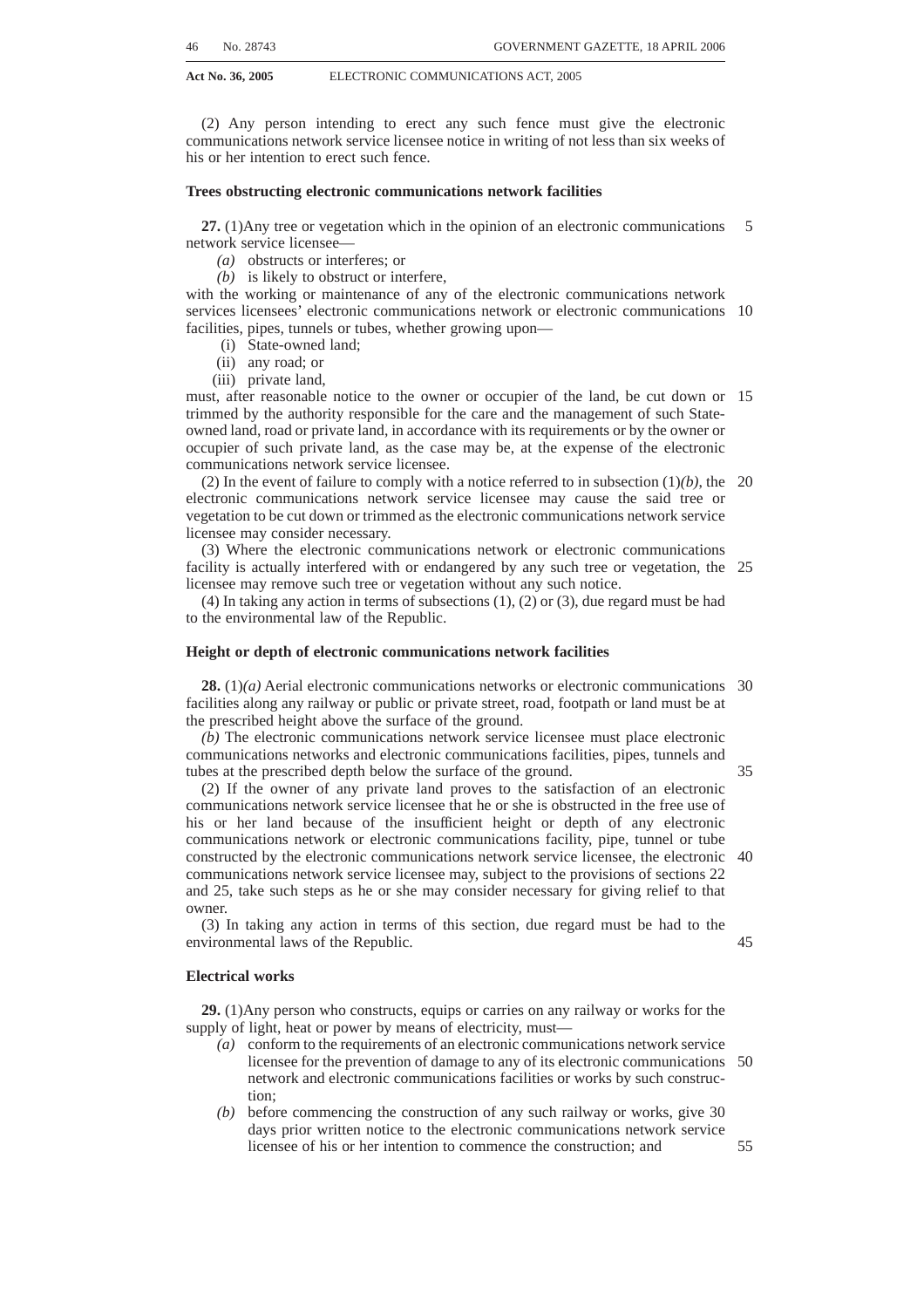- **Act No. 36, 2005** ELECTRONIC COMMUNICATIONS ACT, 2005
	- *(d)* the protection for consumers including disclosure of consumer rights relating  $to$ 
		- (i) numbers and number portability; and
		- (ii) the process and procedures to be followed for resolving subscriber complaints and affording subscribers remedies in the form of discounts and credits when the electronic communications network service licensee or electronic communications services licensee fails to meet its obligations under this section; and 5
	- *(e)* a framework, including a schedule for transforming the numbering plan to a non-geographic numbering system taking into account similar non-geographic numbering plans adopted in other jurisdictions and implementation of electronic numbering, allowing the inter-operation between telephone numbers and the Internet domain name system. 10

#### **CHAPTER 12**

#### **CONSUMER ISSUES**

**Code of conduct, end-user and subscriber service charter**

**69.** (1) The Authority must, as soon as reasonably possible after the coming into force of this Act, prescribe regulations setting out a code of conduct for licensees subject to this Act and persons exempted from holding a licence in terms of section 6 to the extent such persons provide a service to the public.

(2) The Authority may develop different codes of conduct applicable to different types of services. All electronic communications network services licence and electronic communications service licensees must comply with the Code of Conduct for such services as prescribed.

(3) The Authority must, as soon as reasonably possible after the coming into force of 25 this Act, prescribe regulations setting out the minimum standards for and end-user and subscriber service charters.

(4) The Authority may develop different minimum standards for and end-user and subscriber service charters for different types of services.

(5) The matters which an end-user and subscriber service charter may address 30 include, but are not limited to—

- *(a)* the provision of information to end-users and subscribers regarding services, rates, and performance procedures;
- *(b)* provisioning and fault repair services;
- *(c)* the protection of private end-user and subscriber information;
- *(d)* end-user and subscriber charging, billing, collection and credit practices;
- *(e)* complaint procedures and the remedies that are available to address the matters at issue; and
- *(f)* any other matter of concern to end-users and subscribers.

(6) Where an end-user or subscriber is not satisfied after utilising the complaint 40 procedures set out in the regulations, his or her complaint may be submitted to the Authority in accordance with the provisions of section 17C of the ICASA Act.

# **People with disabilities**

**70.** The Authority must prescribe regulations setting out a code on people with disabilities that will be applicable to all categories of licences. 45

#### **Consumer Advisory Panel**

**71.** (1) The Authority must establish a consumer advisory panel that will advise the Authority on matters relating to consumer issues in the Republic.

(2) The constitution of the consumer advisory panel must be as prescribed.

15

20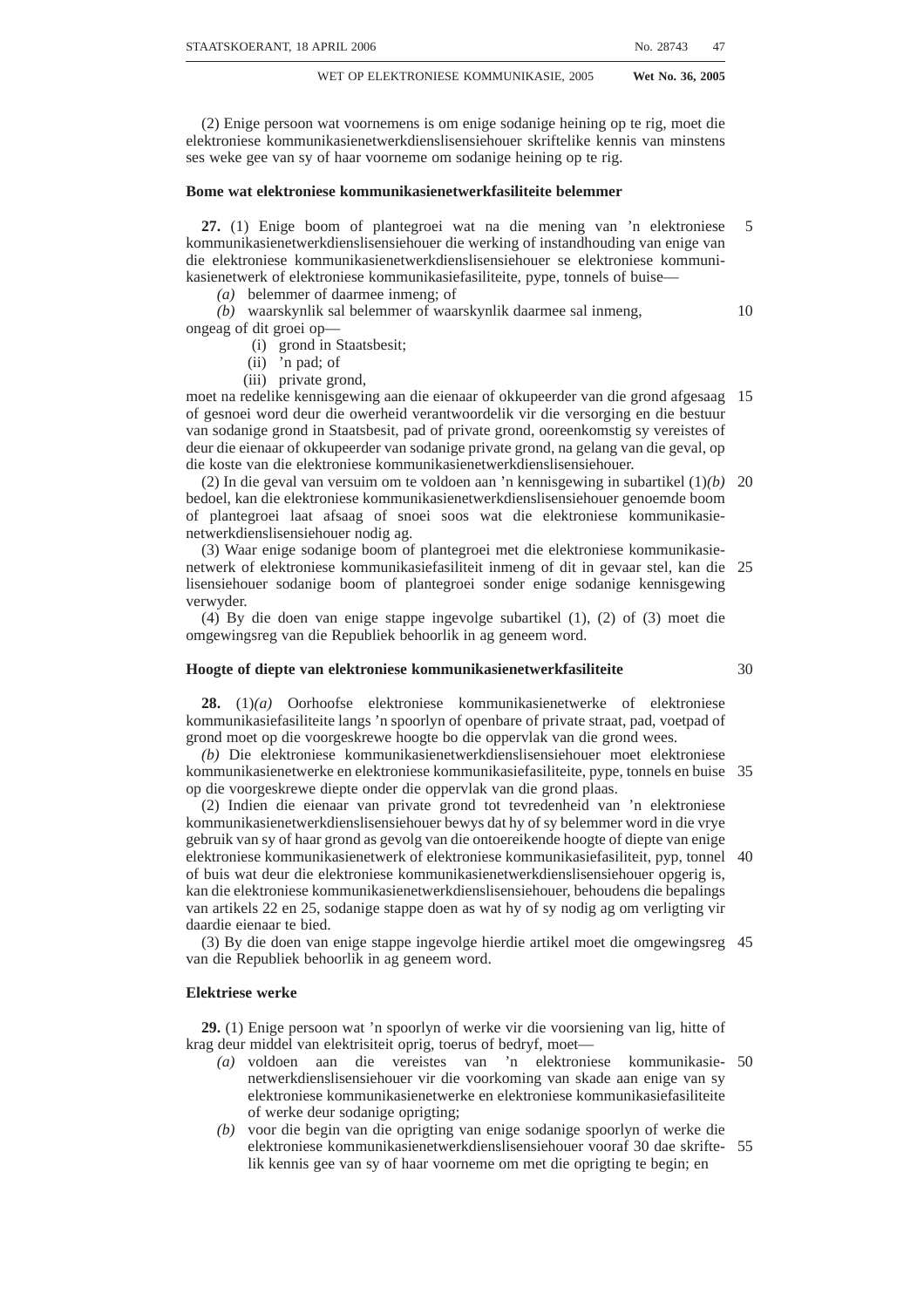#### **CHAPTER 13**

#### **GENERAL**

# **Establishment of Electronic Communications and ICT Museum, information communication technology for government and other related services**

**72.** (1) The Director-General must establish and manage a museum that depicts the evolution and the history of the communications and information communication technology sectors in South Africa. 5

(2) The museum and its contents are part of the national estate as defined in the National Heritage Resources Act, 1999 (Act No. 25 of 1999).

(3) The contents of the museum housed in the Telkom Museum on Telecommunica-10 tion History must be transferred to the museum established in terms of subsection (1).

(4) The Minister must, after consultation with the cabinet member responsible for government communications, establish a centre for government departments and entities to communicate with the public to ensure efficiency in administrative services. (5) The centre must also serve as the directory of contact using SMS and other related 15

services.

(6) The Authority must allocate a four-digit number through which the public can access government directory information services free of charge.

(7) The cost of providing the government directory information service must be borne by the licensee.

#### **E-rate**

**73.** (1) Internet services, provided to all public schools as defined in the South African Schools Act, 1996 (Act No. 84 of 1996), and all public further education and training institutions as defined in the Further Education and Training Act, 1998 (Act No. 98 of 1998), must be provided at a minimum discounted rate of 50% off the total charge levied 25 by the licensee providing Internet services to such institutions.

(2) The discount is applicable of the total charge levied by the licensee which includes but is not limited to the following:

- *(a)* Any connectivity charges for access to the Internet;
- *(b)* charges for any equipment used for or in association with connectivity to the 30 Internet; and
- *(c)* all calls made to an Internet Service Provider.

(3) Where the licensee, who provides Internet services to the institutions as contemplated in subsection (1), obtains its electronic communications facilities for the provision of Internet services from a electronic communications network service 35 licensee, the licensee is entitled to a minimum of 50% off the retail rate charged to it by the electronic communications network service licensee for the facilities in question.

(4) The implementation of this section must be in the manner prescribed.

(5) The Minister may, in consultation with the Minister responsible for Education, declare categories of independent schools or private further education and training 40 institutions to be entitled to the discount mentioned in subsection (1).

#### **Offences and penalties**

**74.** (1) Any natural person, juristic person or licensee who contravenes or fails to comply with any licence condition contained in the licence, is guilty of an offence and is liable on conviction to the penalties set out in subsection (2).

(2) Any natural person, juristic person or licensee who contravenes or fails to materially comply with any specific terms and conditions contained in the licence relating to construction or placing into service of electronic communications facilities or electronic communications networks, is guilty of an offence and upon conviction, such natural person, juristic person or licensee must outsource—

50

45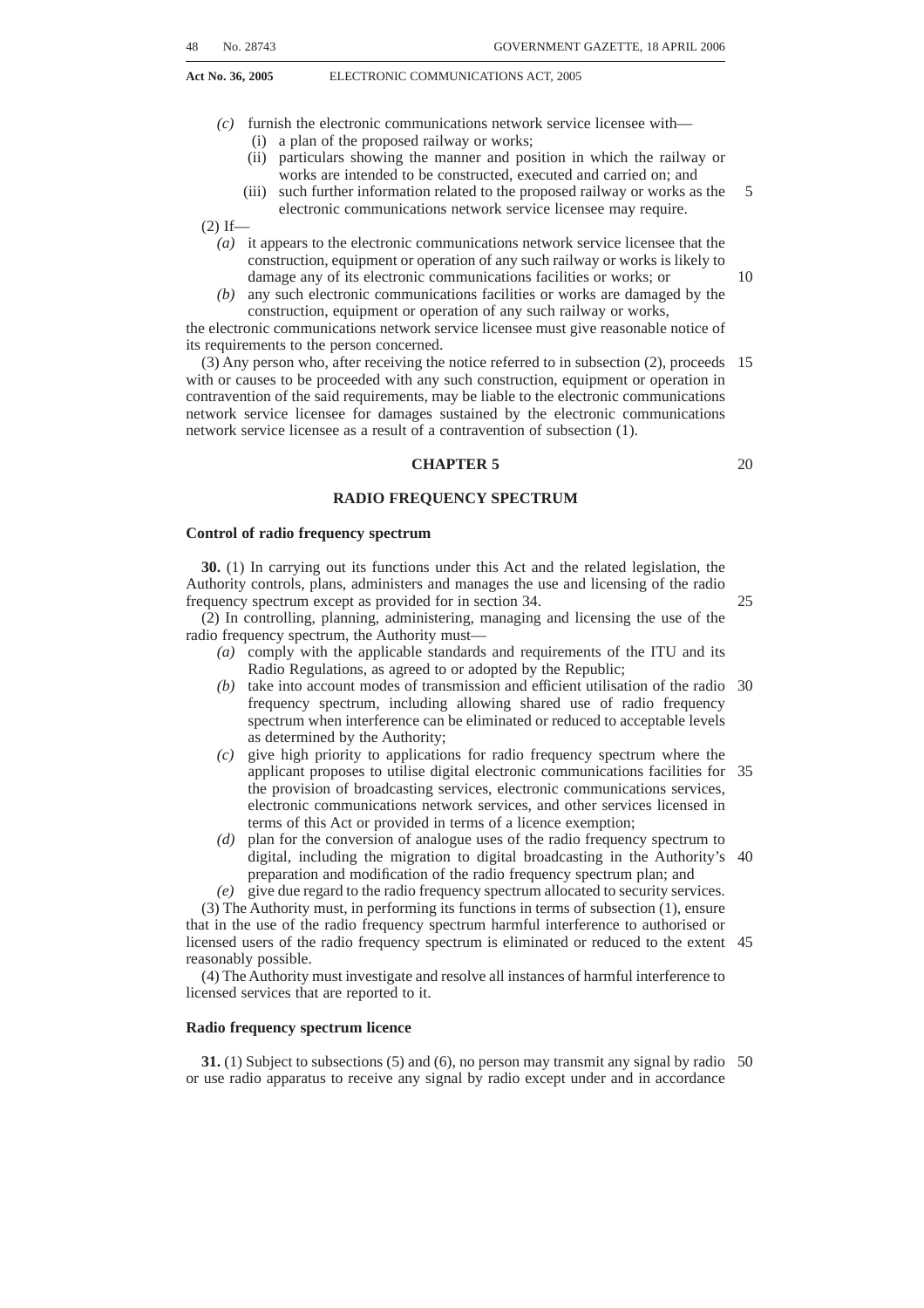- *(a)* the construction; or
- *(b)* placing into service,

of the electronic communications facilities or electronic communications networks, or parts thereof, that are the subject of the contravention or failure to comply, by entering into one or more agreements with a third-party engaging such person to build or operate the electronic communications facilities or electronic communications networks in accordance with the specific terms and conditions contained in the licence. 5

(3) The agreements contemplated in subsection (2) are subject to the following:

- *(a)* The natural person, juristic person or licensee must enter into the outsource agreement within (90) ninety days of a finding of a contravention or failure to 10 comply with the terms and conditions of the licensee; and
- *(b)* The particular electronic communications facilities or electronic communications networks must be constructed and placed in operation as soon as practicable after conclusion of the outsource agreement subject to oversight and review by the Authority.

(4) In the case of unwillingness or inability of the licensee to negotiate or agree on the terms and conditions of the outsource agreement, within the period specified in subsection  $(3)(a)$ , the Authority may—

- *(a)* impose terms and conditions consistent with the specific terms and conditions contained in the licence, this Act and the related legislation, as applicable; or 20
- *(b)* propose terms and conditions, which, subject to negotiations among the parties, must be agreed to by the parties within the period specified in subsection (3)*(a)*.

(5) The construction or placing into service of the electronic communications facilities or electronic communications networks, or parts thereof, contemplated in 25 subsection (2) may be undertaken by—

- *(a)* the third-party outsource contractor under the authority of the licence held by the natural person, juristic person or licensee that is a party to the outsource agreement; or
- *(b)* in terms of an individual or class licence held by the third-party outsource 30 contractor, provided, that the natural person, juristic person or licensee must remain liable under its licence and the outsource agreement must be subject to the terms and conditions of such licence, this Act and the related legislation, as applicable.

# **Directory services**

**75.** The Authority may prescribe or impose through licence conditions, as the case may be, measures in respect of directories and directory enquiry services, regarding—

- *(a)* the protection of personal data;
- *(b)* the protection of privacy;
- *(c)* language preferences;
- *(d)* the prevention of fraud;
- *(e)* the prohibition of marketing and unfair trading practices;
- *(f)* the provision of assistance to security services or other public safety officials;
- *(g)* related charges;
- *(h)* the establishment of a national directory information database;
- *(i)* the availability of a directory; and
- *(j)* such other related matters as the Authority may determine.

#### **Establishment of public emergency communications centres**

**76.** (1) The Minister may by notice in the *Gazette* establish public emergency communications centres to be known as ''112 Emergency Centres''. 50

(2) A 112 Emergency Centre is a service by means of which a subscriber has the ability to contact an emergency centre by dialling the numerals 112 in order to request an emergency service.

(3) 112 Emergency Centres must be accountable to the Minister.

45

40

35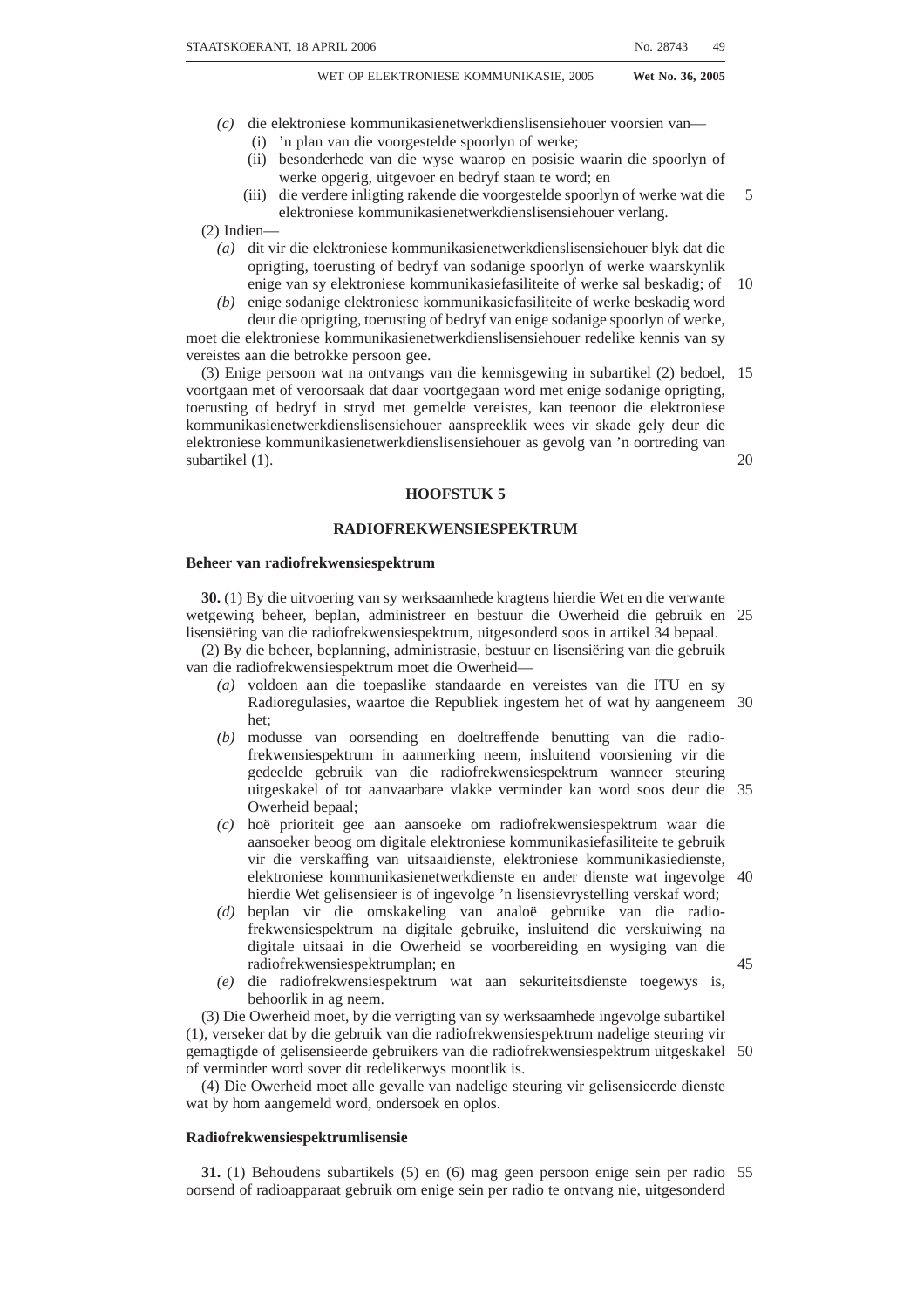(4) Electronic communications network service licensees and electronic communications service licensees must—

- *(a)* carry communications to 112 Emergency Centres and from 112 Emergency Centres to emergency organisations; and
- *(b)* make automatic number identity, such as caller line identity, and automatic location identity available to 112 Emergency Centres. 5

(5) The obligation imposed on licensees in terms of subsection  $(4)(b)$  supersedes any request by a subscriber to withhold their identity or location, which may be permitted under any applicable law or licence condition.

(6) Licensees are exempted from liability for all claims arising out of acts done in 10 meeting their obligation under subsection (4)*(b)*.

(7) The Authority may make regulations to—

- *(a)* ensure the implementation of sections 76, 77 and 78; and
- *(b)* extend the obligations under subsection (4) to other holders of class and individual licences.

(8) Where the Authority extends the obligations under subsection (4) to other licensees the provisions of sections 76, 77 and 78 apply to such licensees.

# **Duties of 112 Emergency Centres and licensees**

**77.** (1) 112 Emergency Centres must transmit a request for an emergency service to an emergency organisation.

(2) Licensees required to carry communications to 112 Emergency Centres may not levy any charge on the caller for placing calls to 112 Emergency Centres.

(3) The cost of transporting any communications, including automatic number identity and automatic location identity, to and from 112 Emergency Centres to any emergency organisation must be borne by the licensee.

#### **National Public emergency number**

**78.** (1) The number 112 is hereby established as the exclusive national public emergency number.

(2) No person may apply for the registration, in terms of applicable intellectual property legislation or any other law, of any mark or domain name containing the 30 numerals 1-1-2 in that sequence.

(3) No person may call the national emergency telecommunication number 112 for any purpose other than to request an emergency service.

#### **Standards, capabilities and operating procedures of 112 Emergency Centres**

**79.** (1) As far as practicably possible, 112 Emergency Centres must have voice, SMS, 35 data and global positioning systems capability.

(2) The Minister may, from time to time, by notice in the *Gazette* direct 112 Emergency Centres to develop and apply common technical standards and standard operating procedures.

(3) 112 Emergency Centres may, subject to the provisions of Chapter 3, establish their 40 own radio networks, if such networks are used exclusively to communicate calls and SMS to 112 Emergency Centres or emergency organisations.

(4) Emergency Centres may display the 112 public emergency numbers on public roads and other public places without cost.

# **CHAPTER 14**

45

15

20

25

# **UNIVERSAL SERVICE AND ACCESS AGENCY OF SOUTH AFRICA**

#### **Continued existence of Universal Service Agency**

**80.** (1) Despite the repeal of the Telecommunications Act by this Act, the Universal Service Agency established in terms of section 58(1) of the Telecommunications Act continues to exist as a juristic person in terms of this Act and will henceforth be called 50the Universal Service and Access Agency of South Africa.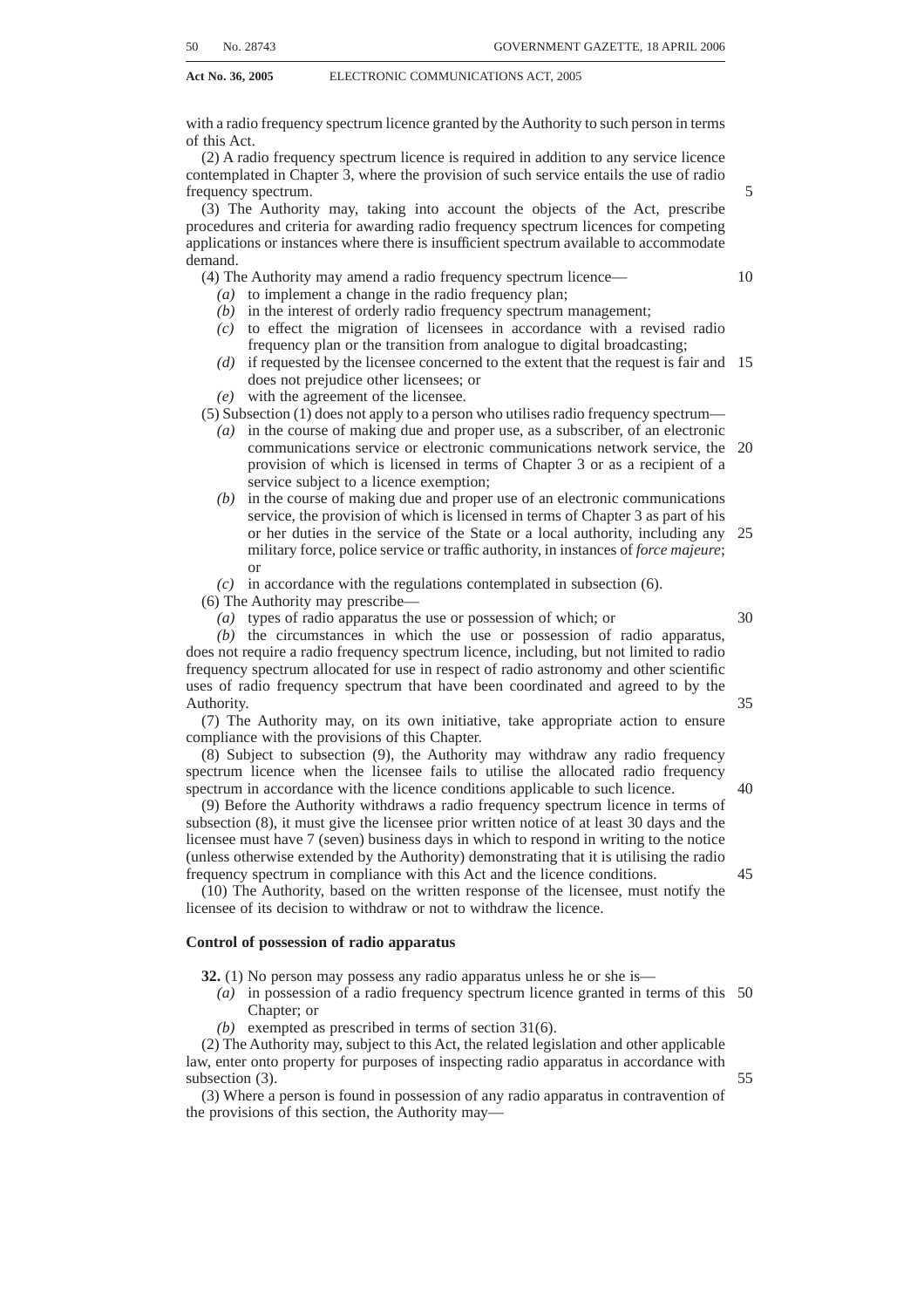(2) The Minister may, by notice in the *Gazette*, appoint a board of up to seven members to provide oversight of and guidance to the Agency.

(3) A board appointed by the Minister in terms of section 58(2) of the Telecommunications Act is considered to have been appointed in terms of this Act.

#### **Functions of Board**

**81.** (1) The Agency's board must exercise the powers conferred, and perform the duties imposed, upon it in accordance with any policy direction issued by the Minister. (2) The board must—

- *(a)* represent the Agency before the Minister and the Authority;
- *(b)* oversee the functions of the Agency;
- *(c)* prepare and update a strategic plan for the Agency at least once every three years to be used by the Agency in exercising its powers and carrying out its functions;
- *(d)* approve the annual report referred to in section 86 prior to submission to the Minister;
- *(e)* approve the statement of estimated income and expenditures and any adjusted statements referred to in section 84 prior to submission to the Minister;
- approve the Chief Executive Officer's (CEO's) recommendations referred to in section 83(3)*(b)*;
- *(g)* oversee the accounts of the Agency referred to in sections 84, 85 and 91; and 20
- *(h)* take such other decisions as may be requested by the CEO of the Agency in terms of this Chapter.

# **Functions of Agency**

**82.** (1) The Agency must—

- *(a)* strive to promote the goal of universal access and universal service;
- *(b)* encourage, facilitate and offer guidance in respect of any scheme to provide— (i) universal access or universal service; or
	- (ii) telecommunication services as part of reconstruction and development projects and programmes contemplated in section 3*(a)* of the Reconstruction and Development Programme Fund Act, 1994 (Act No. 7 of 30 1994), where such provision will contribute to the attainment of the object of the project or programme in question; and
- *(c)* foster the adoption and use of new methods of attaining universal access and universal service.

(2) For purposes of subsection  $(1)(b)(ii)$ , reference to telecommunication services in 35 relation to development projects and programmes contemplated in section 3*(a)* of the Reconstruction and Development Programme Fund Act, 1994, must be regarded as reference to electronic communications network services under this Act.

(3) *(a)* The Agency must from time to time, with due regard to circumstances and attitudes prevailing in the Republic and after obtaining public participation to the 40 greatest degree practicable, make recommendations to enable the Minister to determine what constitutes—

- (i) universal access by all areas and communities in the Republic to electronic communications services and electronic communications network services; and
- (ii) the universal provision for all persons in the Republic of electronic communications services and access to electronic communications networks, including any elements or attributes thereof.

*(b)* Such a determination-

- (i) must be published in the *Gazette*; and
- (ii) may be amended or substituted by the Minister on the recommendation of the Agency as provided for in this subsection.

(4) The Agency—

*(a)* may undertake such investigations into matters relating to its functions as it may consider necessary; 55

10

25

45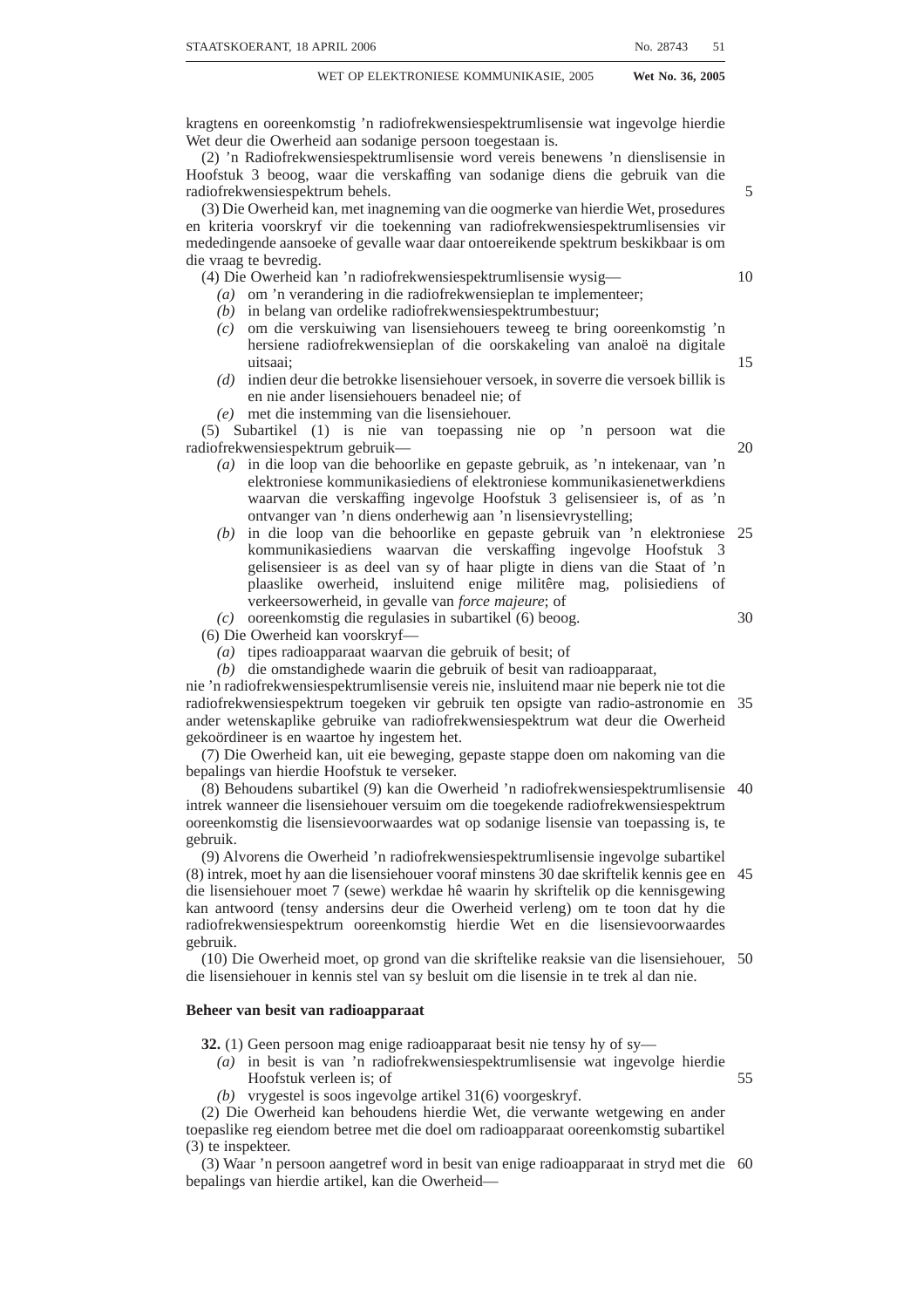- *(b)* must conduct research into and keep abreast of developments in the Republic and elsewhere on information communication technology, electronic communications services and electronic communications facilities;
- *(c)* must continually survey and evaluate the extent to which universal access and service have been achieved;
- *(d)* may issue information from time to time on the provision of electronic communications services and electronic communications networks in the Republic and access thereto;
- *(e)* must, when so requested by the Minister, make recommendations to the Minister in relation to policy on any matter relating to universal access and 10 universal service;
- *(f)* must, when so requested by the Authority, advise the Authority on any matter relating to universal access and universal service;
- *(g)* must continually evaluate the effectiveness of this Act and things done in terms thereof towards the achievement of the goal of universal access and 15 universal service;
- *(h)* may liaise, consult and co-operate with any person or authority;
- may appoint experts and other consultants on such conditions as the Agency may determine.

(5) The Agency must manage the Universal Service and Access Fund in accordance 20 with the provisions of this Chapter.

# **CEO and staff of Agency**

**83.** (1) The Agency is under the direction and control of the CEO appointed by the Board.

(2) The CEO—

- *(a)* must be a suitably qualified and experienced person;
- *(b)* is subject to the direction and oversight of the board in the performance of all financial and administrative functions as well as other work as may arise from the performance of the Agency's functions under this Act; and
- *(c)* must exercise any powers delegated to him or her by the board.

(3) Without derogating from his or her general powers, duties and functions as set forth in this section, the CEO must—

- *(a)* approve of expenditures from the universal service and access fund;
- *(b)* conduct competitive tenders in terms of section 90 and make recommendations to the board.

(4) The CEO must enter into a performance agreement with the Board. The perfomance agreement must, amongst other things—

*(a)* set appropriate key performance indicators; and

*(b)* set measurable perfomance targets.

(5) The CEO must employ a staff, including senior management and such other 40 persons as may be necessary to assist him or her with the performance of the functions of the Agency.

(6) The staff of the Agency is accountable to and must enter into a performance agreement with the CEO.

(7) The CEO must manage and direct the activities of the Agency.

(8) The CEO must, in the selection of the staff of the Agency—

*(a)* promote the empowerment of historically disadvantaged persons, including women, the youth and people with disabilities;

*(b)* subject to paragraph *(a)*, apply equal opportunity employment practices.

(9) The CEO and other staff of the Agency must be appointed on the grounds of their 50 qualifications, expertise or experience in the fields, when viewed collectively, of development planning, community development, social sciences, economics, electronic communications and publicity.

(10) A person may not be appointed or continue in office as CEO or other member of the staff of the Agency if he or she becomes unfit to hold the office or becomes 55incapacitated.

(11) The CEO of the Agency must be appointed for such period not exceeding five years as may be determined when he or she is appointed.

45

25

30

35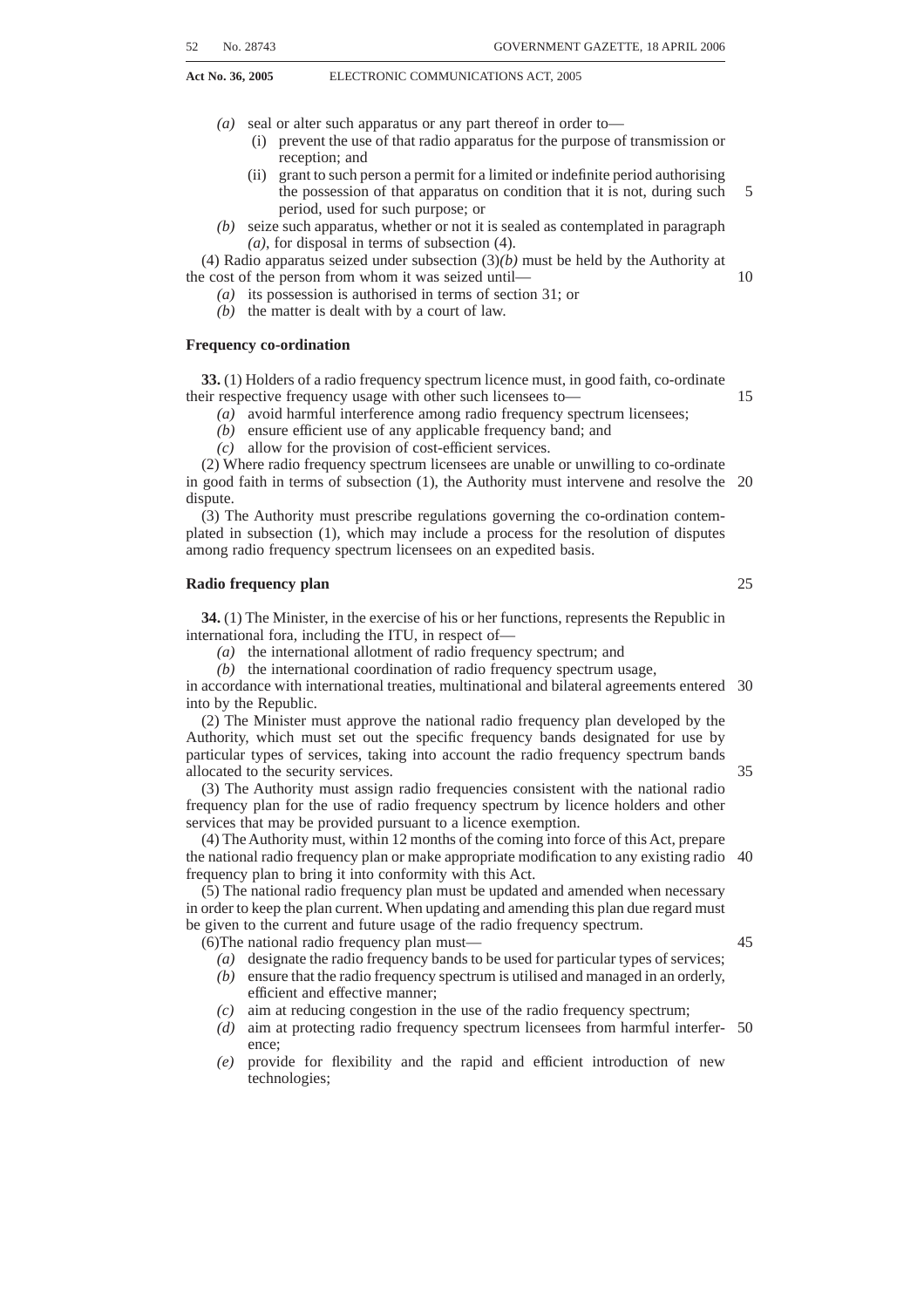(12) The CEO and other employees of the Agency hold office on such conditions as to remuneration and otherwise—

- *(a)* in the case of the CEO, as the Minister may determine with the concurrence of the Minister of Finance;
- *(b)* in the case of other employees, as the CEO may determine with the concurrence of the Minister and the Minister of Finance. 5

(13) Different periods and conditions may be determined under subsections (11) or (12) in respect of different employees.

#### **Financing of Agency**

**84.** (1) The operating and capital costs of the Agency must be financed from money 10 appropriated by Parliament from time to time for that purpose.

(2) The Agency must utilise any money contemplated in subsection (1) in accordance with the statement of estimated income and expenditure referred to in subsection (3).

- (3) The Agency—
	- *(a)* must in each financial year, at a time determined by the Minister, submit a 15 statement of estimated income and expenditure for the following financial year to the Minister for his or her approval, granted with the concurrence of the Minister of Finance; and
	- *(b)* may in any financial year submit adjusted statements of estimated income and expenditure to the Minister for his or her approval, granted with the 20 concurrence of the Minister of Finance.

# **Banking account**

**85.** The Agency must, with the approval of the Director-General, open and maintain with a bank, registered as such in terms of the Banks Act, 1990 (Act No. 94 of 1990), an account in which there must be deposited the money received by the Agency and from 25 which payments for it or on its behalf may be made.

# **Annual and other reports**

**86.** (1) The Agency must submit to the Minister—

*(a)* such information and particulars as he or she may from time to time, in writing, require in connection with the activities of the Agency; and

30

35

*(b)* a report in regard to the functions, affairs and activities of the Agency, annually and as soon as is reasonably practicable after the end of each period of 12 months ending on 31 March, in respect of such period.

(2) Without derogating from the generality of the provisions of subsection (1), the annual report must, among others, include—

- *(a)* information regarding progress towards achieving the goal of universal service; and
- *(b)* such other information as the Minister may determine.

(3) The Minister must table a copy of the annual report in Parliament within 30 days after it is received by him or her if Parliament is then in ordinary session or, if Parliament 40 is not then in ordinary session, within 30 days after the commencement of its next ordinary session.

# **Continued existence and control of Universal Service Fund**

**87.** (1) Despite the repeal of the Telecommunications Act by this Act, the Universal Service Fund established in terms of section 65(1) of the Telecommunications Act 45 continues to exist in terms of this Act and will henceforth be called the Universal Service and Access Fund, and the Agency must keep account of the Fund in its books and credit the Fund with—

- *(a)* universal service contributions referred to in section 89; and
- *(b)* money accruing to the Universal Service and Access Fund from any other 50source.

(2) All money received, the amounts of which in terms of subsection (1) must be credited to the Universal Service and Access Fund in the books of the Agency, must be paid into the National Revenue Fund established by section 185 of the Constitution.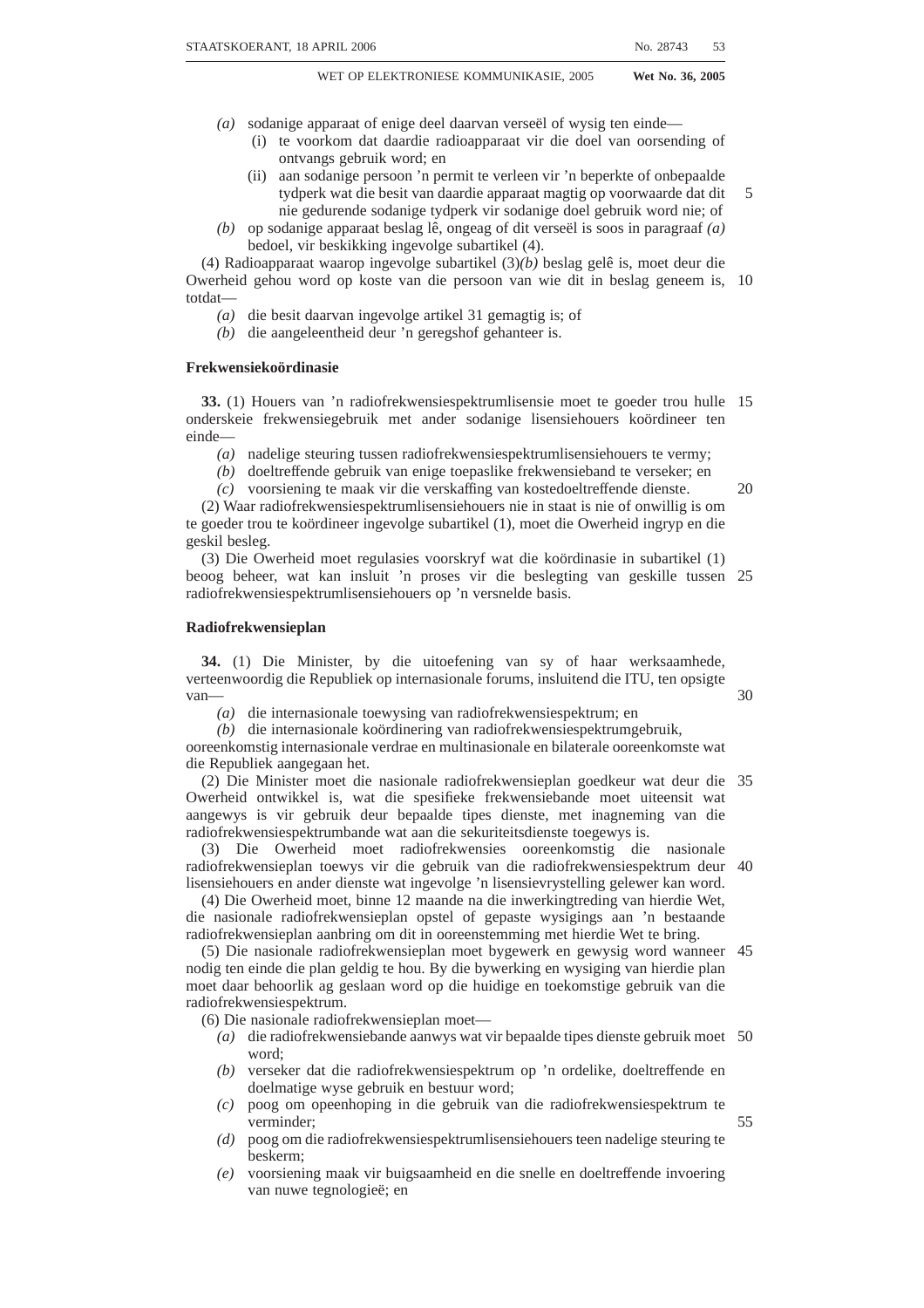(3) Subsidies paid from the Universal Service and Access Fund in terms of section 88 must be financed from money appropriated by Parliament for that purpose.

(4) The Universal Service and Access Fund must be administered by the Agency subject to the control and in accordance with the instructions of the Minister.

#### **Application of money in Universal Service and Access Fund**

5

**88.** (1) The money in the Universal Service and Access Fund must be utilised exclusively for the payment of subsidies—

- *(a)* for the assistance of needy persons towards the cost of the provision to, or the use by, them of broadcasting and electronic communications services;
- *(b)* subject to subsection (2), to any broadcasting service licensee and electronic 10 communications network service licensee for the purpose of financing the construction or extension of electronic communications networks in underserviced areas as prescribed;
- *(c)* to public schools and public further education and training institutions as defined in the South African Schools Acts, 1996 (Act No. 84 of 1996), and the 15 Further Education and Training Act, 1998 (Act No. 98 of 1998), respectively, for the procurement of broadcasting and electronic communications services and access to electronic communications networks;
- *(d)* to schools and further education and training institutions as defined in the South African Schools Acts, 1996 (Act No. 84 of 1996), and the Further 20 Education and Training Act, 1998 (Act No. 98 of 1998), respectively, for the procurement of broadcasting and electronic communications services and access to electronic communications networks: Provided that—
	- (i) in the case of public schools, they are recognised by their provincial Departments of Education as falling into the lowest three quintiles for 25 socio-economic redress in terms of the National Norms and Standards for School Funding (1998); and
	- (ii) in the case of independent schools and independent further education and training institutions—
		- *(aa)* they are registered with the Commissioner for Inland Revenue as 30 public benefit organisations in terms of section  $10(1)(cN)$  of the Income Tax Act, 1962 (Act No. 58 of 1962); and
		- *(bb)* they are registered with their provincial Departments of Education or the National Department of Education (as the case may be) for the receipt of state subsidies;
- *(e)* for the establishment and operation of broadcasting services and for the establishment and operation, including training of and the payment of allowances to personnel of centres where access can be obtained to electronic communications networks.

(2) The Authority must, by regulation, for purposes of subsection (1)*(b)*, define 40 under-serviced areas.

(3) The Authority must at least bi-annually review and update, the prescribed definition of under-serviced area and the list of designated under-serviced areas eligible for construction payments from the Universal Service and Access Fund.

(4) The Minister may, for the purposes of payments referred to in subsection  $(1)(a)$ , 45 by notice in the *Gazette* determine—

- *(a)* types of needy persons to whom assistance may be given;
- *(b)* the persons who must apply for assistance and the manner in which such applications must be made;
- *(c)* the manner in which and persons to whom subsidies may be paid. 50

# **Contributions to Universal Service and Access Fund**

**89.** (1) Subject to subsection (3), every holder of a licence granted or considered to have been granted in terms of Chapter 3 must pay, in addition to any other fees contemplated in this Act or the related legislation, the prescribed annual contributions of the licensee's licensed activity to the Universal Service and Access Fund.

55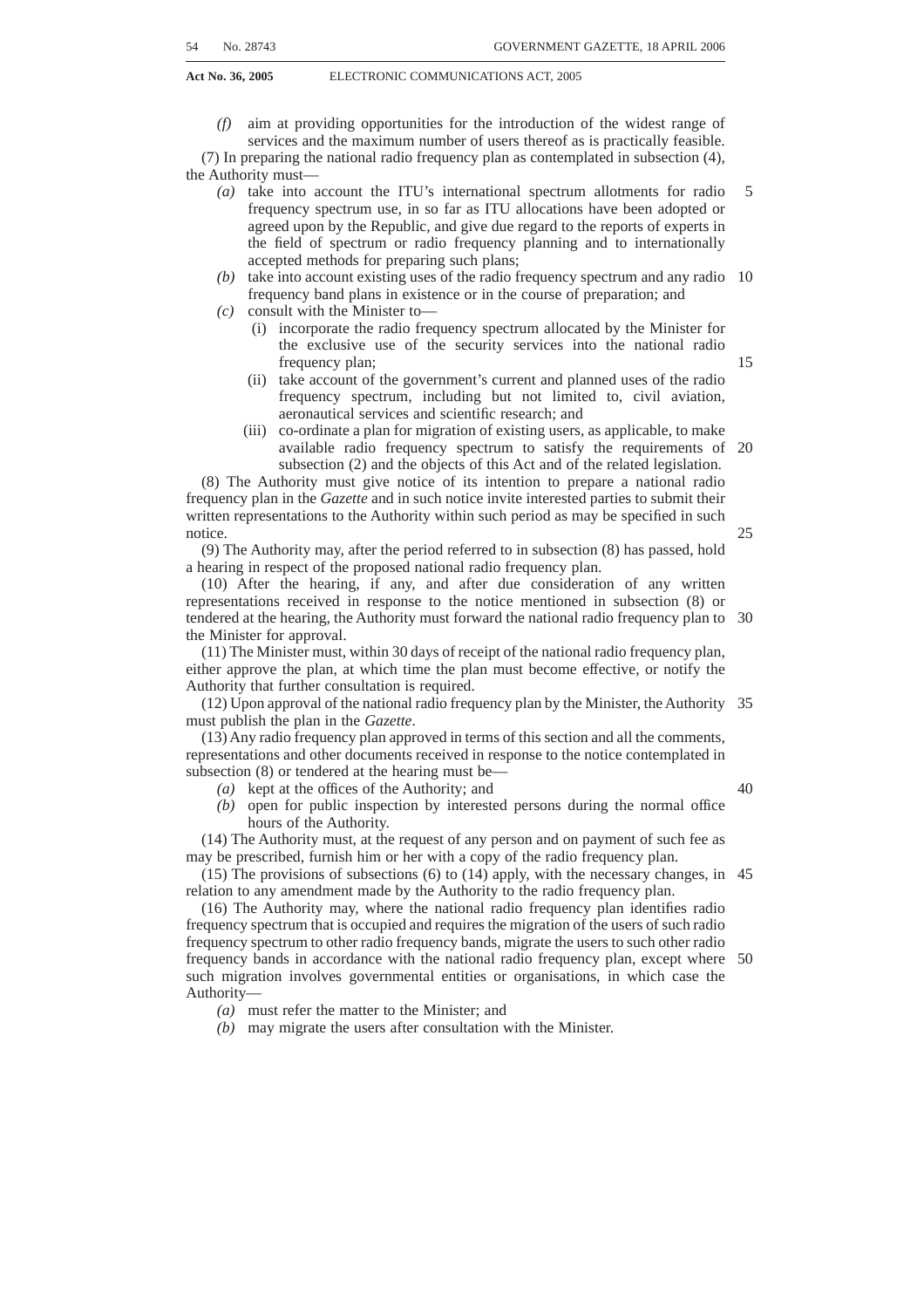(2) The Authority must prescribe—

- *(a)* the basis and manner of determination of such contributions, which must not exceed 1 per cent of the licensee's annual turnover or such other percentage of the licensee's annual turnover as may be determined by the Minister after consultation with the affected parties, by notice in the *Gazette*; and
- *(b)* the dates when such contributions become payable and the manner in which they may be paid.

(3) Broadcasting service licensees contributing to the Media Development and Diversity Agency (''MDDA'') must have their annual MDDA contribution set off against their prescribed annual contribution to the Universal Service and Access Fund. 10

#### **Competitive tender for universal service and access projects**

**Act No. 36, 2005** ELECTRONIC COMMUNICATIONS ACT, 2005

**90.** (1) The Agency must provide incentives to electronic communications network service licensees to construct, operate and maintain electronic communications networks in under-serviced areas through the award of project grants.

- (2) The Agency must, in consultation with the Authority—
	- *(a)* publish a notice in the *Gazette* stating its intention to award one or more project grants and invite interested electronic communications network service licensees to submit proposals;
	- *(b)* identify the targeted under-serviced area or under-serviced areas where project grants will be awarded and determine— 20
		- (i) the time and place for submitting proposals;
		- (ii) the scope of the projects which may vary according to the needs of the targeted under-serviced area or under-serviced areas;
		- (iii) the criteria for evaluating proposals;
		- (iv) the projected cost of the proposed project; and

25

40

(v) such other matters as may be helpful in securing qualified proposals.

(3) The criteria for evaluating proposals may take into consideration—

- *(a)* the objects of this Act set out in section 2;
- *(b)* the scope of the electronic communications network service licensee's proposal, including the electronic communications network proposed for 30 construction in the under-serviced area and the technologies proposed;
- *(c)* any electronic communications services the electronic communications network service licensee proposes to offer in terms of its electronic communications network service licence and, as applicable, any electronic communications service licence or other licence held by the electronic 35 communications network service licensee;
- *(d)* the terms and conditions relating to any proposed services, including wholesale and retail pricing, taking into account the lack of competitive electronic communications networks and services in the targeted underserviced area; and
- *(e)* such other matters as the Agency, in consultation with the Authority, finds appropriate for the targeted under-serviced area.

(4) The subsidy for project grants must be paid out of the Universal Service and Access Fund.

(5) The Agency must supervise the execution of projects awarded under subsection 45 (1).

# **Accounts of Universal Service and Access Fund**

**91.** (1) The Agency must—

- *(a)* cause full records to be kept of the transactions of the Universal Service and Access Fund; 50
- *(b)* as soon as possible, but not later than three months after 31 March in each year, cause the books and accounts relating to such transactions to be balanced as at that date and thereafter prepare a statement showing in all necessary detail—

5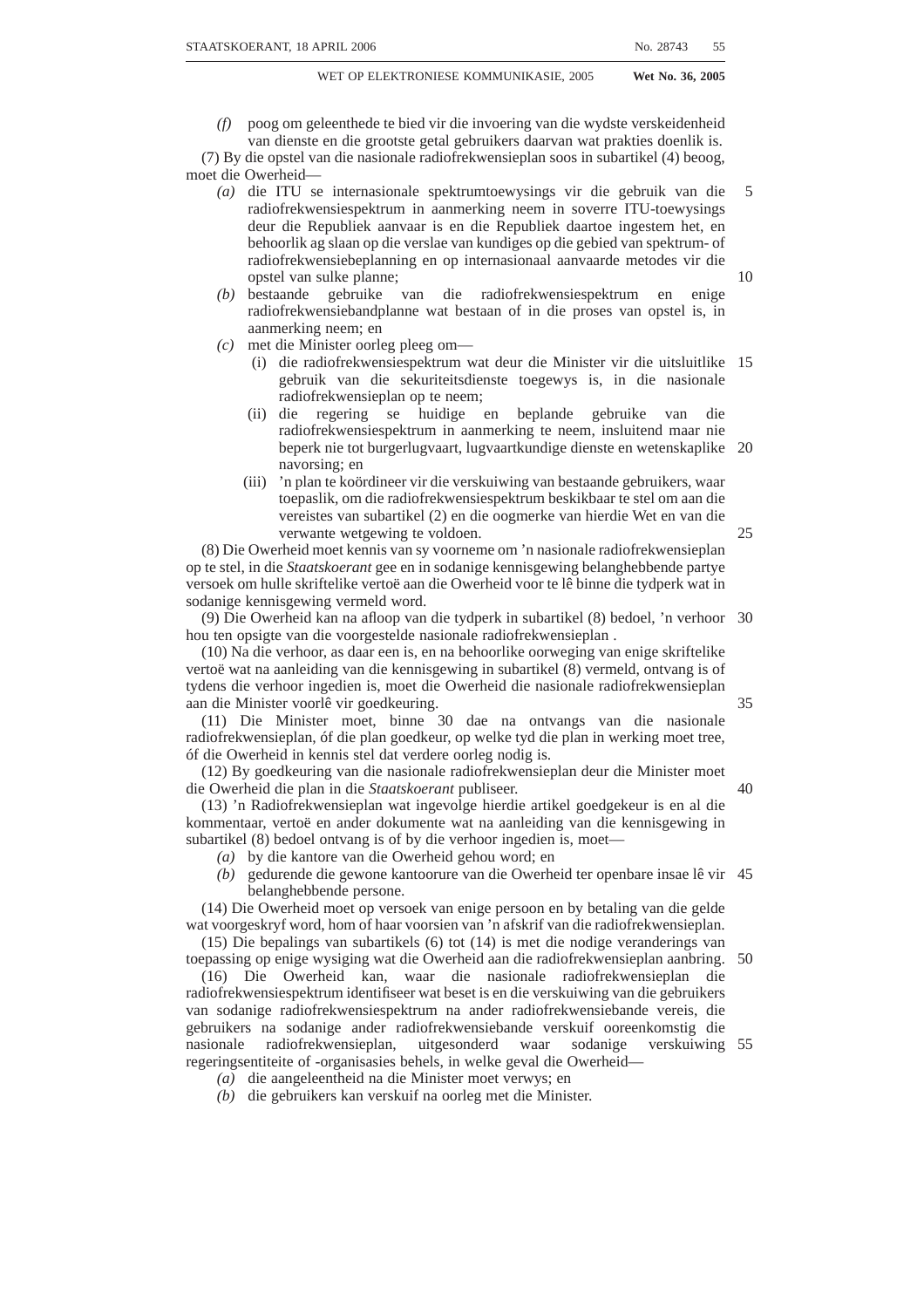- **Act No. 36, 2005** ELECTRONIC COMMUNICATIONS ACT, 2005
	- (i) the income and expenditure of the Fund during the preceding financial year; and
	- (ii) a balance sheet showing the assets and liabilities of the Fund as at the end of that year.

(2) The accounts and balance sheet of the Fund must be audited by the Auditor-General. 5

(3) As soon as possible after the accounts and balance sheet for any year have been audited, the Agency must submit a copy of the accounts and balance sheet to the Minister.

(4) The Minister must table a copy of the audited accounts and balance sheet in 10 Parliament—

- *(a)* within 30 days after they have been received by him or her if Parliament is then in ordinary session or, if Parliament is not then in ordinary session, within 30 days after the commencement of its next ordinary session; or
- *(b)* if so determined by the Minister, together with the annual report of the Agency 15 in regard to the period concerned.

(5) For the purposes of this section, ''financial year''means the period extending from 1 April in any year to 31 March in the next succeeding year.

# **CHAPTER 15**

#### **TRANSITIONAL PROVISIONS**

# **Existing licences**

**92.** (1) All licences granted, issued or considered to have been granted or issued in terms of the Telecommunications Act, the Broadcasting Act or the IBA Act, (in this chapter collectively referred to as ''existing licences'') remain valid under this Act until converted by the Authority in terms of this Chapter.

(2) Any person who, immediately before the commencement of this Act, lawfully provided any service or used the radio frequency spectrum in terms of the Telecommunications Act, the Broadcasting Act or the IBA Act without a licence, is considered to have a licence exemption in terms of section 6 to continue to provide such service or use the radio frequency spectrum, unless notified in writing by the Authority 30 that such service or the use of the radio frequency spectrum requires a licence in terms of this Act.

(3) Where sections of the related legislation and the IBA Act did not apply to broadcasting services pending a recommendation by the Authority, the equivalent sections in this Act will not apply to such services until the recommendation has been 35 adopted in the National Assembly.

(4) Where the Authority notifies a person that a license is required in terms of subsection (2), the notification must provide the terms and schedule in terms of which a licence will be issued.

(5) Any person, who immediately before the commencement of this Act, lawfully 40 provided any service or used the radio frequency spectrum in terms of the Telecommunications Act, Broadcasting Act or IBA Act without a licence is considered to have permission to continue to provide such a service on the same conditions and terms, or use the frequency spectrum on the same conditions and terms without a licence until such time as the Authority has granted or refused a licence application. 45

(6) Existing licences referred to in subsection (1) must be converted by the Authority in terms of this Chapter within 24 months from the commencement date of this Act or such extension period, which must not exceed an additional 6 months, from the expiry of the 24 month period.

(7) Any current applications, process, recommendations and regulations pending 50 before the Authority or the Minister upon the coming into force of this Act must be considered to have been submitted in accordance with the provisions of this Act and must be considered in terms of the relevant sections of this Act.

# **Licence conversion**

**93.** (1) Subject to subsection (4), the Authority must convert existing licences by 55 granting one or more new licences that comply with this Act on no less favourable terms.

20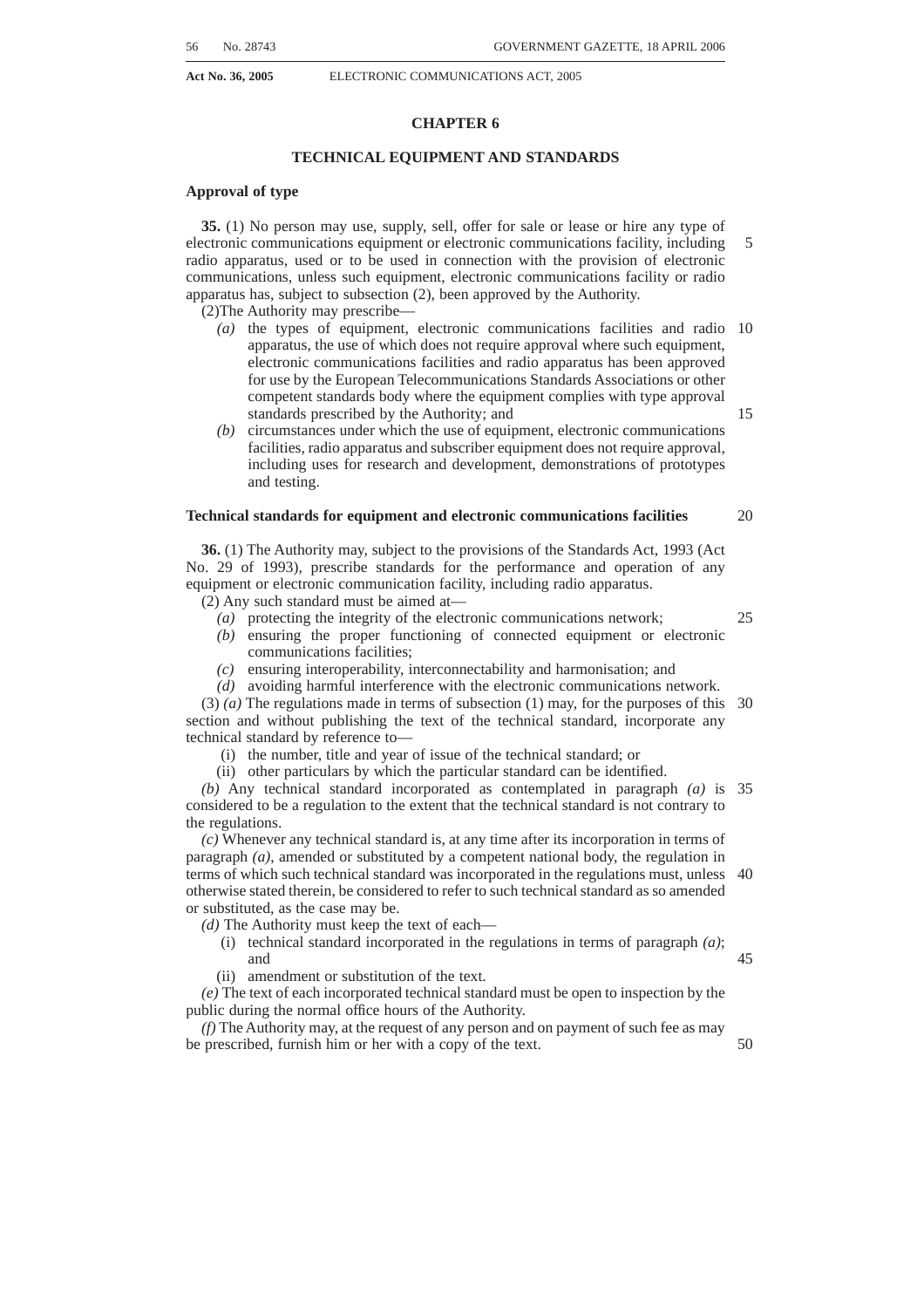(2) Despite sections 5(10) and 19(1), all licenses converted in accordance with this Chapter retain their original term of validity unless otherwise specified by the Authority.

(3) Within 30 days of the commencement of this Act, the Authority must, by notice in the *Gazette*, publish a schedule, subject to section 92(4), in terms of which the Authority plans to undertake the existing licence conversion process. The notice must—

- *(a)* identify the holders of existing licences and the nature of the existing licence and those services that are exempted as provided for in section 6;
- *(b)* subject to section 92(4), set out a time frame for such conversion, including but not limited to the expected time frame for granting new licences under this Act;
- *(c)* set out the form and content, including the information that must be provided to the Authority by the holders of existing licences to assist the Authority in the conversion process;
- *(d)* set out the process the Authority plans to undertake in converting such existing licences; and
- *(e)* confirm the rights of the applicants to participate in such process.

(4) The following framework must be used by the Authority for converting existing licences and issuing new licences:

- *(a)* Where an existing licence authorises the holder of such licence to both provide services and operate electronic communications facilities or net-20 works, the Authority must issue to that licence holder—
	- (i) a licence relating to the electronic communications services or broadcasting services, if applicable, that coincide with the services authorised in the existing licence;
	- (ii) a separate licence relating to any radio frequency spectrum authorised in 25 the existing licence; and
	- (iii) a separate licence relating to the electronic communications network services,

consistent with the licence types set out in Chapter 3.

*(b)* As part of the conversion process, the Authority may grant rights and impose 30 obligations on the licensee, in order to ensure that the existing licenses comply with this Act, including the continuation of any obligations imposed upon existing licensees by virtue of a previous determination. Such obligations remain in force until such time as the Authority completes a review in terms of section 67(8). 35

(5) Upon conversion of any existing licence through the process of granting a new licence or exemption of any service in terms of section 6—

- *(a)* such new licence or exempted service, as applicable, is governed by the provisions of this Act; and
- *(b)* the existing licence is considered to have been surrendered and has no further 40 force or effect.

(6) All holders of existing licences must comply with the terms of the notice for converting their licences published by the Authority in terms of subsection (3), including—

- *(a)* supplying the Authority with any information requested; and
- *(b)* participating in any process set out by the Authority for converting the applicable licences to meet the deadline for converting existing licences set out in section 92(6).

(7) The Authority may not grant or include in any licence converted in terms of this Chapter any monopoly or exclusionary rights in any network or service contemplated by 50 this Act or the related legislation.

(8) Any monopoly or exclusive rights existing by virtue of the related legislation, the IBA Act, the Sentech Act or theTelecommunications Act is null and void, but radio frequency spectrum that is assigned by the Authority to a licence holder is not considered a monopoly or exclusionary rights under this subsection.

(9) No existing licensee may have any claim against the Authority or any other person asserting such monopoly or exclusionary rights.

(10) During the transition period, existing licences are considered to be—

*(a)* individual licences for the provision of electronic communications network services, broadcasting services, or electronic communications services, as 60applicable; and

45

55

15

10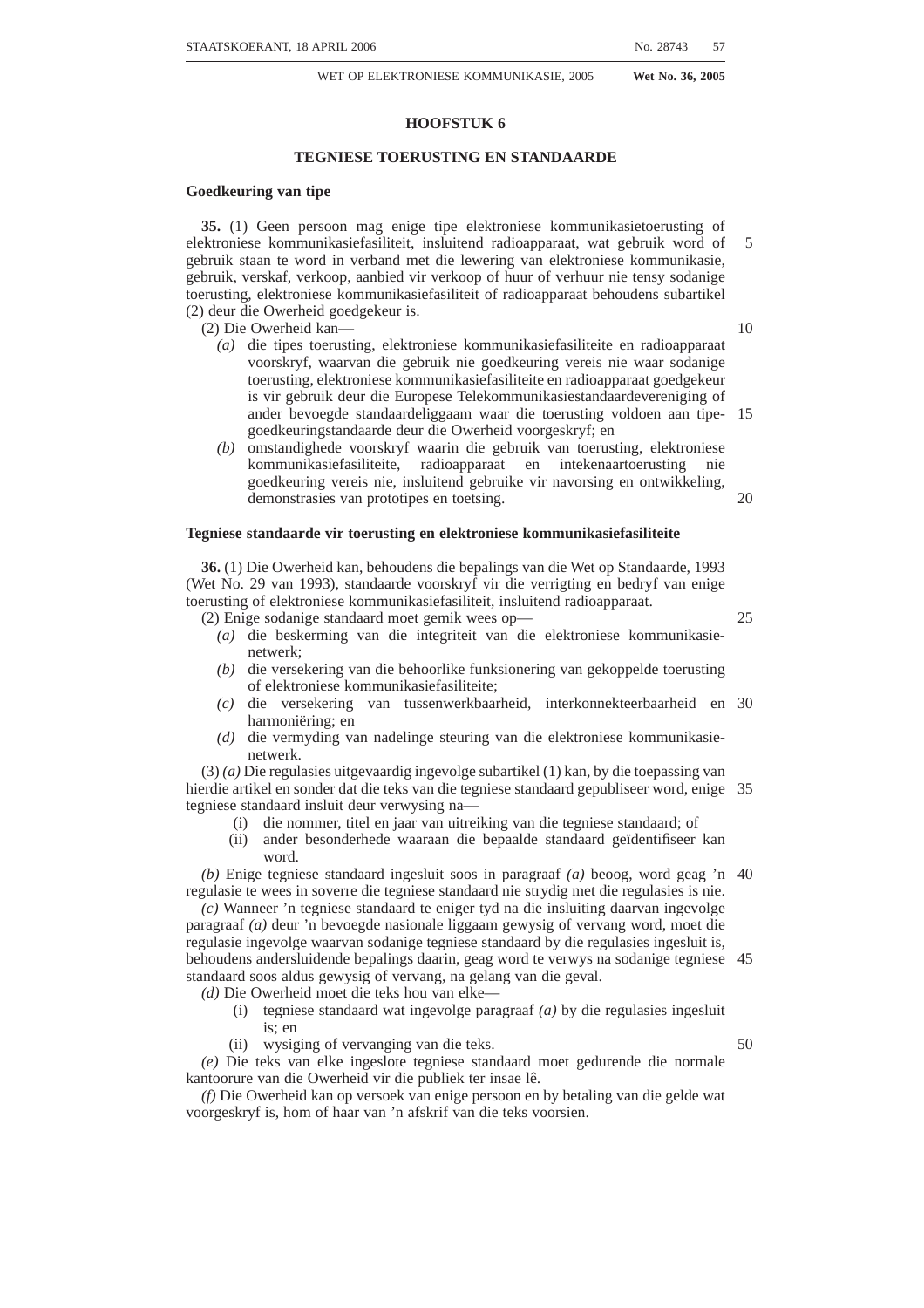- **Act No. 36, 2005** ELECTRONIC COMMUNICATIONS ACT, 2005
	- *(b)* for the use of the radio frequency spectrum granted by the Authority in terms of this Act.

(11) Despite section 8, existing licences remain subject to all terms and conditions associated with such licences that are not inconsistent with this Act until such licences are converted and re-issued in terms of this Chapter.

#### **Conflicts**

**94.** In the event of any conflict between the provisions of this Act, the related legislation or any other law relating to the regulation of broadcasting or electronic communications, the provisions of this Act prevail.

# **Existing regulations**

**95.** (1) Within twenty-four months of the coming into force of this Act, the Authority may, if the Authority considers it necessary, repeal or amend the regulations made under—

- *(a)* section 119A of the Post Office Act, 1958 (Act No. 44 of 1958);
- *(b)* the Telecommunications Act;
- *(c)* the Broadcdasting Act;
- *(d)* the IBA Act;
- *(e)* the Radio Act, 1952 (Act No. 3 of 1952); and
- *(f)* the Sentech Act,

which were in force immediately prior to the commencement of this Act.

(2) The regulations referred to in subsection (1) remain in force until they are amended or repealed in terms of this Act.

# **Application of Act**

**96.** This Act binds the State.

# **Repeal and amendment of laws**

**97.** The laws referred to in the first column of the Schedule are repealed or amended to the extent indicated in the third column.

# **Short title and commencement**

**98.** This Act is called the Electronic Communications Act, 2005, and comes into operation on a date determined by the President by proclamation in the *Gazette*. 30

25

10

5

15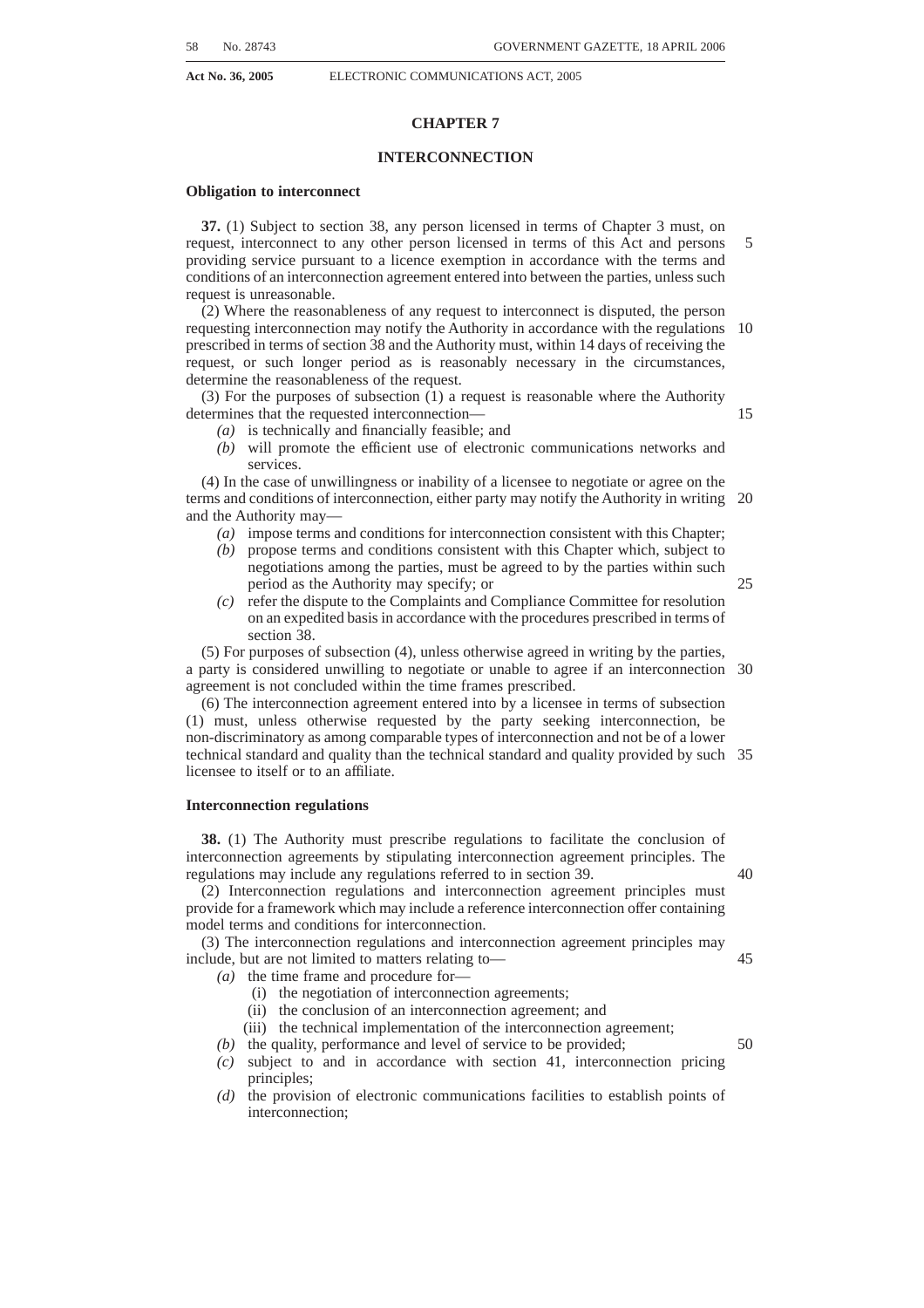# **SCHEDULE**

| No. and year of<br>Act   | <b>Short Title</b>                                | <b>Extent of repeal or amendment</b>                                                                                                                                                                                                                                                                                                                                                                                                                                                                                                                                                                                                                                                                                                                                                                                                                                                                                                                                                                                                                                                                                                                                                                                                                                                                                                                                                                                                                                                                                                                                                                                                                                                                                                                                          |                                                                |
|--------------------------|---------------------------------------------------|-------------------------------------------------------------------------------------------------------------------------------------------------------------------------------------------------------------------------------------------------------------------------------------------------------------------------------------------------------------------------------------------------------------------------------------------------------------------------------------------------------------------------------------------------------------------------------------------------------------------------------------------------------------------------------------------------------------------------------------------------------------------------------------------------------------------------------------------------------------------------------------------------------------------------------------------------------------------------------------------------------------------------------------------------------------------------------------------------------------------------------------------------------------------------------------------------------------------------------------------------------------------------------------------------------------------------------------------------------------------------------------------------------------------------------------------------------------------------------------------------------------------------------------------------------------------------------------------------------------------------------------------------------------------------------------------------------------------------------------------------------------------------------|----------------------------------------------------------------|
| Act No. 153 of<br>1993   | Independent Broadcasting Au-<br>thority Act, 1993 | The whole                                                                                                                                                                                                                                                                                                                                                                                                                                                                                                                                                                                                                                                                                                                                                                                                                                                                                                                                                                                                                                                                                                                                                                                                                                                                                                                                                                                                                                                                                                                                                                                                                                                                                                                                                                     | 5                                                              |
| Act No. $103$ of<br>1996 | Telecommunications Act, 1996                      | The whole                                                                                                                                                                                                                                                                                                                                                                                                                                                                                                                                                                                                                                                                                                                                                                                                                                                                                                                                                                                                                                                                                                                                                                                                                                                                                                                                                                                                                                                                                                                                                                                                                                                                                                                                                                     |                                                                |
| Act No. 4 of 1999        | Broadcasting Act, 1999                            | 1. Repeal of sections 4, 29, 30, 31, 32,<br>33, 34, 35, 36, 37, 39 and $40(1)(a)$ , (b)<br>and $(2)$ .<br>2. Amendment of section 1—<br>$a)$ by the substitution for the words<br>"IBA Act" and "telecommunica-<br>tions", wherever they occur of<br>the words "Electronic Communi-<br>cations Act" and "electronic<br>communications" respectively;<br>$b)$ by the substitution for the word<br>"radio" in the definition of<br>"broadcasting" of the words:<br>"radio frequency spectrum";<br>$c)$ by the substitution for the words<br>"means of telecommunication"<br>for the word " electronic commu-<br>nications network";<br>$d$ ) by the substitution for the defini-<br>tion of "broadcasting service" of<br>the following definition: "broad-<br>casting service" means "broad-<br>casting service" as defined in the<br>Electronic Communications Act;<br>$e$ ) by the substitution for the word<br>"a telecommunication process"<br>in the definition of "broadcasting<br>signal distribution" of the word<br>"electronic communications";<br>$f$ ) by the deletion of the following<br>definitions: "broadcasting signal<br>distribution licensee": "IBA<br>Act"; "telecommunications";<br>$g$ ) by the insertion of the following<br>definitions:<br>"Electronic Communications<br>Act" means the Electronic Com-<br>munications Act, 2005;<br>"electronic communications"<br>means "electronic communica-<br>tions" as defined in the Elec-<br>tronic Communications Act:<br>"electronic communications<br>service" means electronic com-<br>munications service as defined in<br>the Electronic Communications<br>Act:<br>"electronic communications<br>service licensee" means elec-<br>tronic communications licensee<br>as defined in the Electronic Com- | 10<br>15<br>20<br>25<br>30<br>35<br>40<br>45<br>50<br>55<br>60 |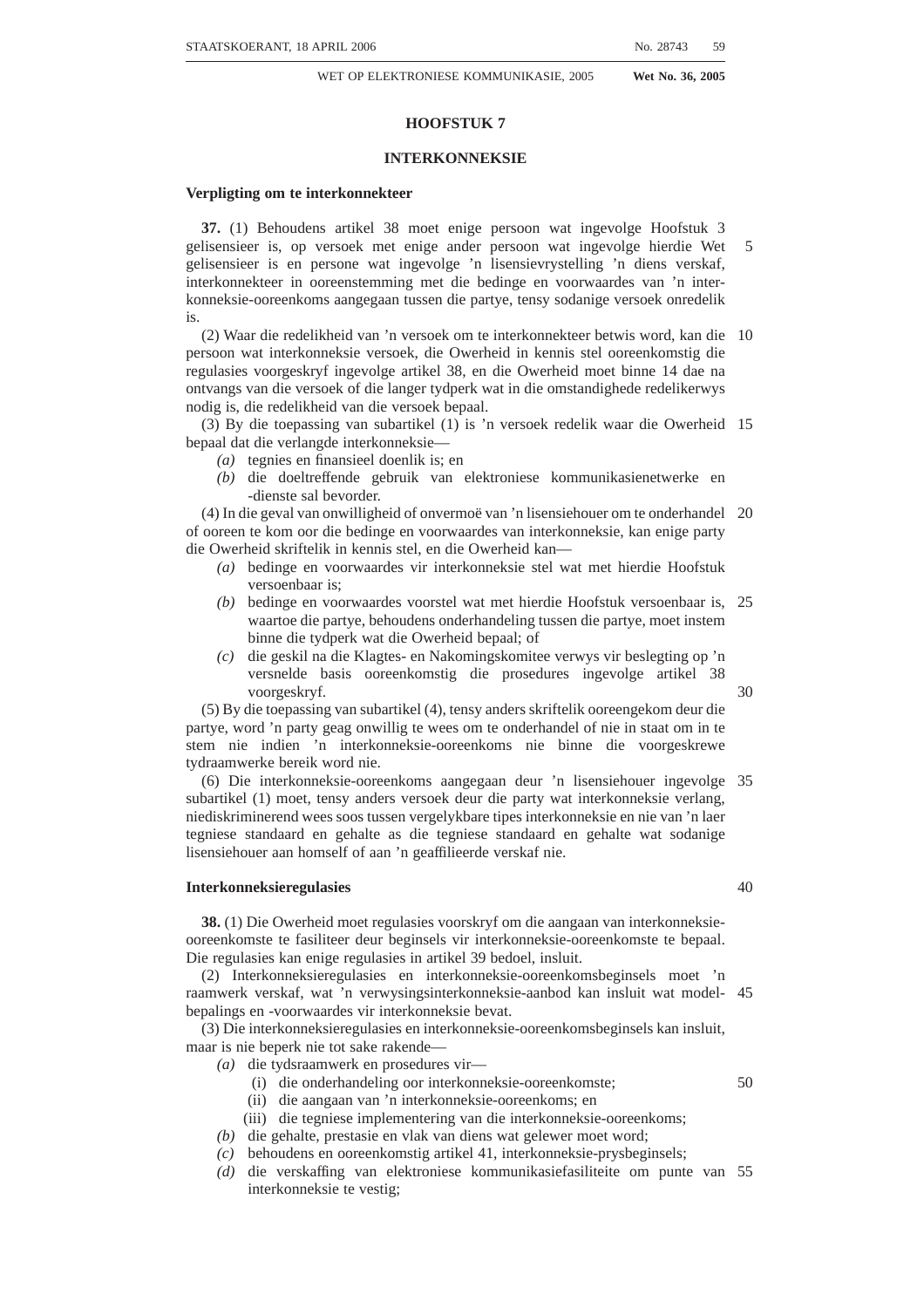| No. and year of<br>Act | <b>Short Title</b> | <b>Extent of repeal or amendment</b>                                                                                                                                                                                                                                                                                                                                                    |         |
|------------------------|--------------------|-----------------------------------------------------------------------------------------------------------------------------------------------------------------------------------------------------------------------------------------------------------------------------------------------------------------------------------------------------------------------------------------|---------|
|                        |                    | $(h)$ by the substitution for the defini-<br>tion of "broadcasting signal distri-<br>bution licence" of the following<br>definition:<br>"broadcasting signal distribution<br>licence" means a electronic com-<br>munications service licence where<br>the holder of the electronic com-<br>munications service licence pro-<br>vides a broadcasting signal distri-<br>bution service;"; | 5<br>10 |
|                        |                    | $(i)$ by the substitution for the defini-<br>tion of "radio" of the following<br>definition:<br>"radio" means radio as defined in<br>the Electronic Communications<br>Act.                                                                                                                                                                                                              | 15      |
|                        |                    | 3. Amendment of section 3 by the<br>substitution in subsection $(5)(f)$ for the<br>word "IBA Act" of the word "Elec-<br>tronic Communications Act".<br>4. Amendment of section 5 by the                                                                                                                                                                                                 | 20      |
|                        |                    | substitution in subsection (3) for the<br>words "IBA Act" of the words "Elec-<br>tronic Communications Act".<br>5. Amendment of section 21—<br>$(a)$ by the substitution in subsection                                                                                                                                                                                                  | 25      |
|                        |                    | (1) for the words "IBA Act or the<br>Telecommunications Act, 1996<br>(Act No. 103 of 1996)" of the<br>words "Electronic Communica-<br>tions Act";                                                                                                                                                                                                                                       | 30      |
|                        |                    | $(b)$ by the substitution in subsection<br>(2) for the words "IBA Act" of the<br>word "Electronic Communications<br>Act".                                                                                                                                                                                                                                                               | 35      |
|                        |                    | 6. Amendment of section 22 by the<br>substitution for the words "IBA Act"<br>of the words "Electronic Communica-<br>tions Act".<br>7. Substitution for section 42 of the<br>following section:                                                                                                                                                                                          | 40      |
|                        |                    | "Application of Act                                                                                                                                                                                                                                                                                                                                                                     | 45      |
|                        |                    | 42. (1) The Electronic Communica-<br>tions Act applies in relation to this Act,<br>the ICASA Act, the Sentech Act and<br>any other legislation applicable to<br>broadcasting or electronic communica-<br>tions.                                                                                                                                                                         | 50      |
|                        |                    | (2) In the event of a conflict between<br>the provisions of this Act and any other<br>law relating to broadcasting or elec-<br>tronic communications, the provisions<br>of the Electronic Communications Act<br>prevail.".                                                                                                                                                              | 55      |
|                        |                    | 8. Amendment of the long title by<br>the deletion of the words "to establish"<br>the frequency spectrum directorate in<br>the department".                                                                                                                                                                                                                                              | 60      |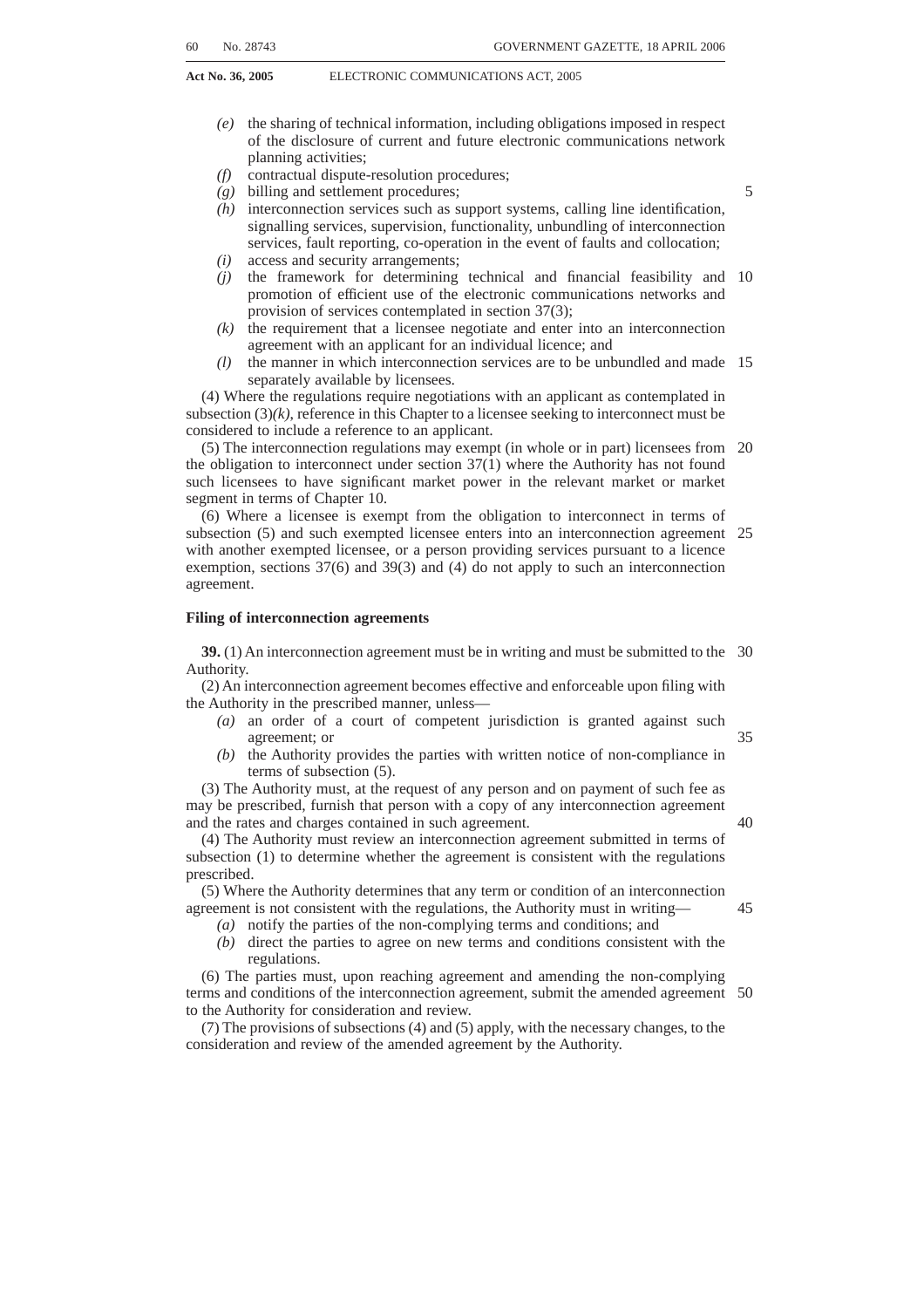120 No. 28743 GOVERNMENT GAZETTE, 18 APRIL 2006

**Act No. 36, 2005** ELECTRONIC COMMUNICATIONS ACT, 2005

| No. and year of<br>Act | <b>Short Title</b> | <b>Extent of repeal or amendment</b>                                                                                                                                                                                             |    |
|------------------------|--------------------|----------------------------------------------------------------------------------------------------------------------------------------------------------------------------------------------------------------------------------|----|
| Act 63 of 1996         | Sentech Act, 1996  | 1. Amendment of section 1—<br>$(a)$ by the substitution for the defini-<br>tion of "broadcasting licensee" of<br>the following definition:<br>"broadcasting service licensee"<br>means broadcasting service lic-                 | 5  |
|                        |                    | ensee as defined in section 1 of the<br>Electronic Communications Act;<br>$(b)$ by the substitution for definition of<br>"broadcasting signal distribution"<br>of the following definition:<br>"broadcasting signal distribu-    | 10 |
|                        |                    | tion" means the process whereby<br>the output signal of a broadcasting<br>service is taken from the point of<br>origin, being the point where such                                                                               | 15 |
|                        |                    | signal is made available in its final<br>content format, from where it is<br>conveyed, to any broadcast target<br>area, by means of an electronic<br>communications process and                                                  | 20 |
|                        |                    | multi-channel distribution;<br>$(c)$ by the insertion of the following<br>definitions:<br>(i) "Broadcasting Act" means<br>the Broadcasting Act, 1999                                                                             | 25 |
|                        |                    | (Act No. 4 of 1999);<br>(ii) "Electronic Communica-<br>tions Act" means the Elec-<br>tronic Communications Act,<br>2005;                                                                                                         | 30 |
|                        |                    | (iii) "ICASA Act" means the In-<br>dependent Communications<br>Authority of South Africa Act,<br>2000 (Act No. 13 of 2000);<br>(iv) "related legislation" means                                                                  | 35 |
|                        |                    | the Broadcasting Act, Elec-<br>tronic Communications Act<br>and the ICASA Act;<br>$(d)$ by the deletion of the definition of<br>"Independent Broadcasting Au-<br>thority Act":                                                   | 40 |
|                        |                    | 2. Substitution for section 5 of the<br>following section:<br>"Main object and business of<br>Company                                                                                                                            | 45 |
|                        |                    | 5. The main object and business of<br>the Company shall be to provide elec-<br>tronic communications services and<br>electronic communications network<br>services in accordance with the Elec-<br>tronic Communications Act.    | 50 |
|                        |                    | 3. Insertion of the following section<br>after section 8:<br>"Application of Electronic Com-<br>munications Act                                                                                                                  | 55 |
|                        |                    | <b>8A.</b> (1) The Electronic Communica-<br>tions Act shall apply in relation to this<br>Act, the Broadcasting Act and the<br>ICASA Act and any other legislation<br>applicable to broadcasting or electronic<br>communications. | 60 |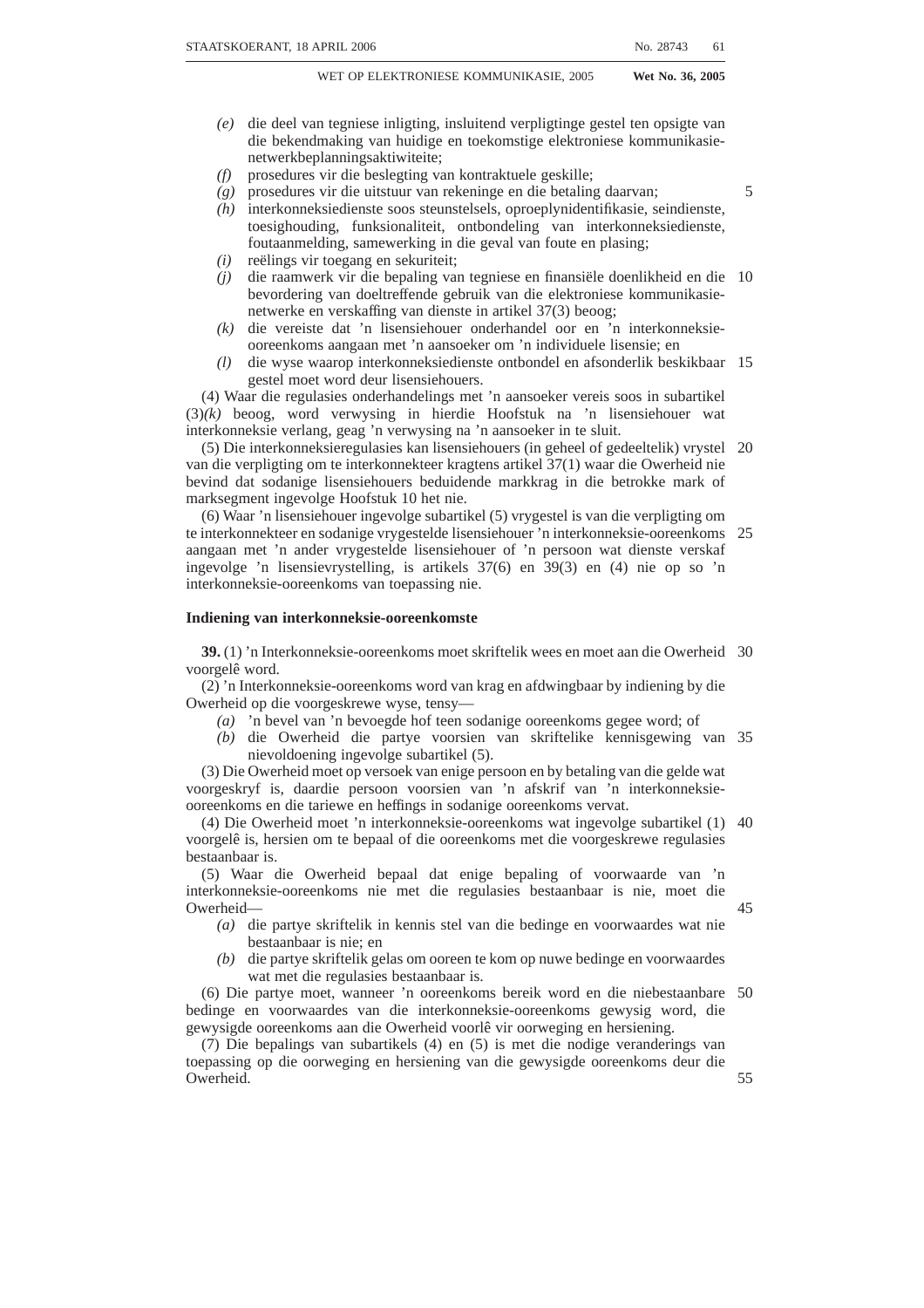| No. and year of<br>Act | <b>Short Title</b>                                                                                                   | <b>Extent of repeal or amendment</b>                                                                                                                                                                                                                                                                            |    |
|------------------------|----------------------------------------------------------------------------------------------------------------------|-----------------------------------------------------------------------------------------------------------------------------------------------------------------------------------------------------------------------------------------------------------------------------------------------------------------|----|
|                        |                                                                                                                      | (2) In the event of any conflict be-<br>tween the provisions of the Electronic<br>Communications Act or any other law<br>relating to the regulation of broadcast-<br>ing or electronic communications the<br>provisions of the Electronic Communi-<br>cations Act shall prevail.<br>4. The repeal of section 9. | 5  |
| Act 70 of 2002         | Regulation of Interception of<br>Communications and Provision<br>of Communication-related In-<br>formation Act, 2002 | 1. Amendment of section 1-                                                                                                                                                                                                                                                                                      | 10 |
|                        |                                                                                                                      | $(a)$ by the substitution for the words<br>"Telecommunications Act" wher-<br>ever they occur of the words<br>"Electronic Communications Act".<br>$(b)$ by the substitution for the defini-                                                                                                                      | 15 |
|                        |                                                                                                                      | tion of "internet service provider"<br>of the following definition:<br>"internet service provider" means<br>any person who provides access to,<br>or any other service related to, the<br>Internet to another person, whether                                                                                   | 20 |
|                        |                                                                                                                      | or not such access or service is<br>provided under and in accordance<br>with an [telecommunication] elec-<br>tronic communication service li-<br>cence issued to the first-mentioned                                                                                                                            | 25 |
|                        |                                                                                                                      | person under [Chapter V of the<br><b>Telecommunications Act]</b> Chap-<br>ter 3 of the Electronic Communi-<br>cations Act:                                                                                                                                                                                      | 30 |
|                        |                                                                                                                      | $(c)$ by the substitution for the defini-<br>tion of "telecommunication ser-<br>vice" of the following definition:<br>"electronic communications<br>service" means electronic com-                                                                                                                              | 35 |
|                        |                                                                                                                      | munications service as defined<br>in the Electronic Communica-<br>tions Act:<br>$(d)$ by the substitution for the defini-<br>tion of "telecommunication ser-                                                                                                                                                    | 40 |
|                        |                                                                                                                      | vice provider" of the following<br>definition:<br>"electronic communication service<br>provider" means any-                                                                                                                                                                                                     | 45 |
|                        |                                                                                                                      | $(a)$ person who provides an elec-<br>tronic communication service<br>under and in accordance with a<br>electronic communication ser-<br>vice licence issued to such per-                                                                                                                                       | 50 |
|                        |                                                                                                                      | son under Chapter 3 of the Elec-<br>tronic Communications Act, and<br>includes any person who pro-<br>vides—                                                                                                                                                                                                    | 55 |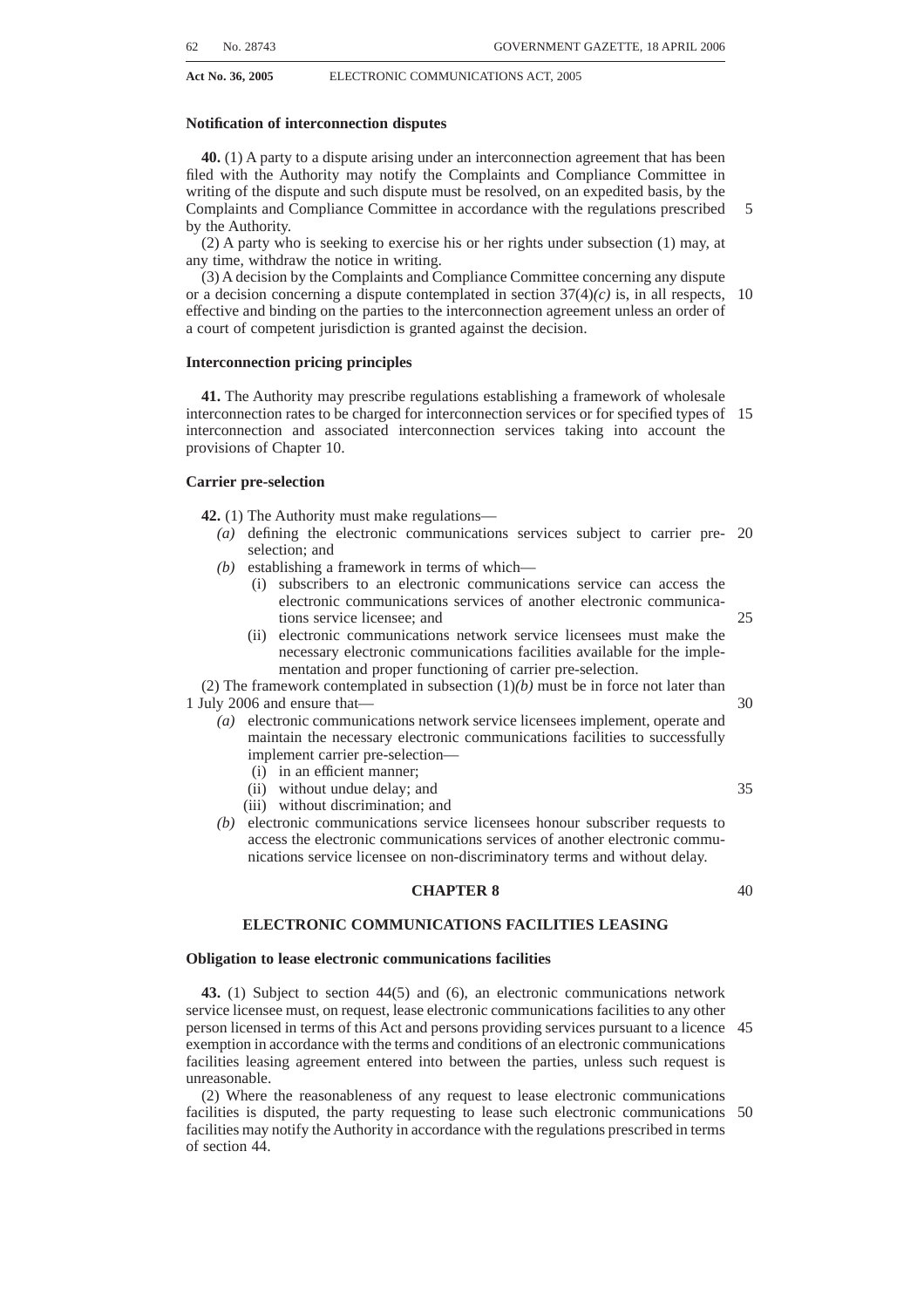| No. and year of<br>Act | <b>Short Title</b> | <b>Extent of repeal or amendment</b>                                                                                                                                                                                |    |
|------------------------|--------------------|---------------------------------------------------------------------------------------------------------------------------------------------------------------------------------------------------------------------|----|
|                        |                    | (i) a local access communication<br>service, public pay-telephone<br>service, value-added network                                                                                                                   |    |
|                        |                    | service or private electronic<br>communication network as de-<br>fined in the Electronic Commu-<br>nications Act; or                                                                                                | 5  |
|                        |                    | (ii) any other electronic communi-<br>cation service licensed or<br>deemed to be licensed or ex-<br>empted from being licensed as<br>such in terms of the Electronic                                                | 10 |
|                        |                    | Communications Act; and<br>$(b)$ Internet service provider;<br>$(e)$ by the substitution for the defini-<br>tion of "telecommunications sys-<br>tem" of the following definition:                                   | 15 |
|                        |                    | "electronic communication<br>system" means any system or<br>series of electronic communica-<br>tion facilities or radio, optical or                                                                                 | 20 |
|                        |                    | other electromagnetic apparatus<br>or any similar technical system<br>used for the purpose of elec-<br>tronic communication, whether<br>or not such electronic communi-                                             | 25 |
|                        |                    | cation is subject to re-arrange-<br>ment, composition or other pro-<br>cesses by any means in the<br>course of their transmission or<br>emission or reception;                                                      | 30 |
|                        |                    | $(f)$ by the insertion of the following<br>definition after the definition of<br>"Directorate":<br>"Electronic Communications<br>Act" means the Electronic Com-                                                     | 35 |
|                        |                    | munications Act, 2005.<br>2. Section 11 is amended by the sub-<br>stitution for that section of the follow-<br>ing section:                                                                                         | 40 |
|                        |                    | Monitoring of signal and radio<br>frequency spectrum for purposes<br>of managing radio frequency spec-<br>trum.—Any person appointed as an<br>inspector in terms of section [98]<br>17F of the [Telecommunications] | 45 |
|                        |                    | Independent Communications Au-<br>thority of South Africa Act and who<br>is lawfully engaged in performing<br>the functions of the Authority relat-<br>ing to the management of the radio                           | 50 |
|                        |                    | frequency spectrum, as contemplated<br>in section $[28(1)]$ 30(1) of the Elec-<br>tronic Communications Act [of that<br>Act], may, in the ordinary course of<br>the performance of those functions,                 | 55 |
|                        |                    | monitor a signal or radio frequency<br>spectrum relating to an indirect com-<br>munication which is transmitted<br>over radio, where it is reasonably<br>necessary for that employee to                             | 60 |
|                        |                    | monitor that signal or radio fre-<br>quency spectrum for purposes of<br>identifying, isolating or preventing<br>an unauthorised or interfering use of<br>such a signal or frequency or of a<br>transmission.        | 65 |